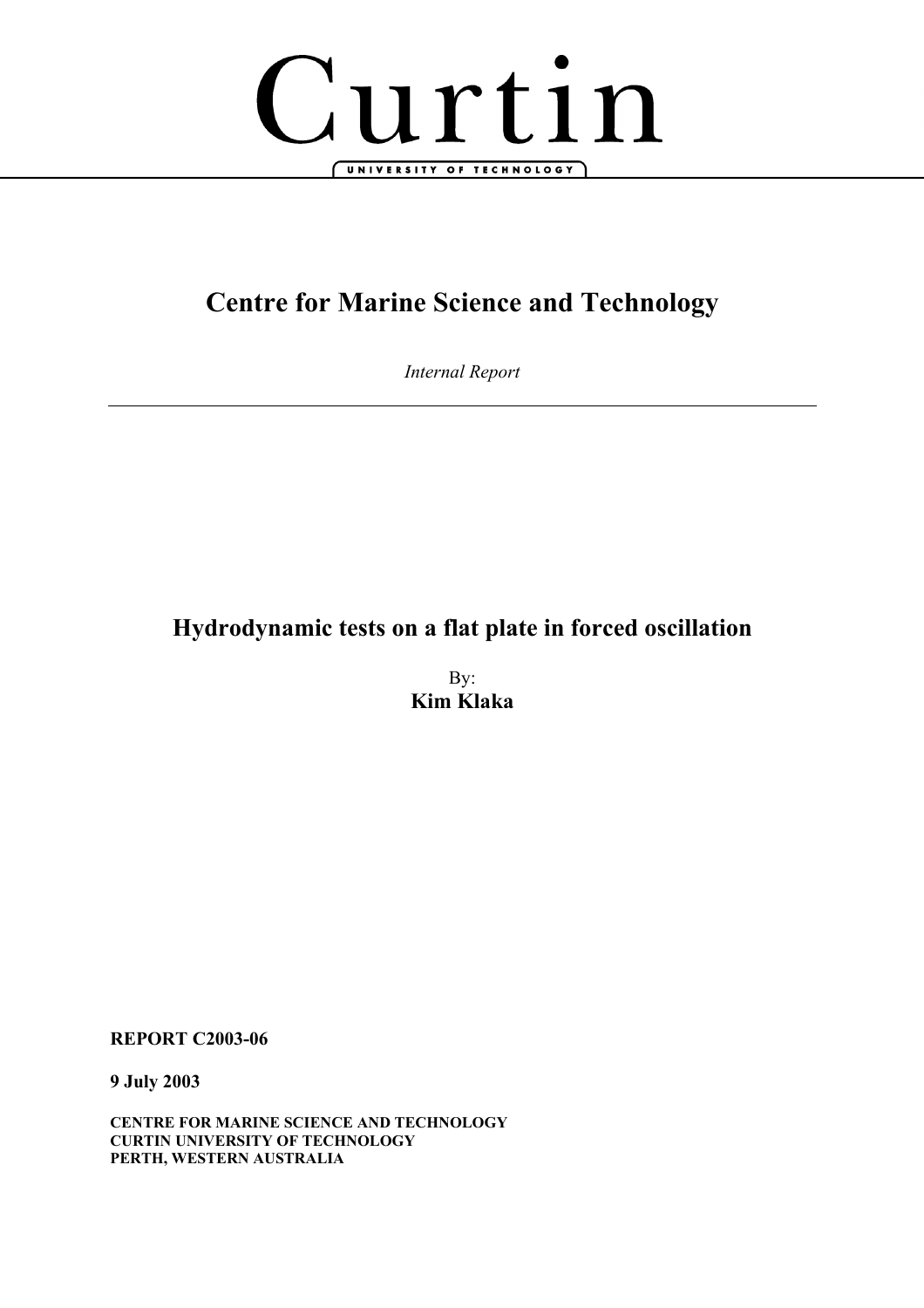# HYDRODYNAMIC TESTS ON A PLATE IN FORCED **OSCILLATION**

# **CONTENTS**

| $\theta$ |     |  |  |  |  |
|----------|-----|--|--|--|--|
| 1        |     |  |  |  |  |
| 2        |     |  |  |  |  |
|          | 2.1 |  |  |  |  |
|          | 2.2 |  |  |  |  |
|          |     |  |  |  |  |
|          | 3.1 |  |  |  |  |
|          | 3.2 |  |  |  |  |
|          | 3.3 |  |  |  |  |
|          | 3.4 |  |  |  |  |
|          |     |  |  |  |  |
|          | 4.1 |  |  |  |  |
|          | 4.2 |  |  |  |  |
|          | 4.3 |  |  |  |  |
|          | 4.4 |  |  |  |  |
|          | 4.5 |  |  |  |  |
|          |     |  |  |  |  |
|          | 5.1 |  |  |  |  |
|          | 5.2 |  |  |  |  |
|          | 5.3 |  |  |  |  |
|          |     |  |  |  |  |
|          | 6.1 |  |  |  |  |
|          | 6.2 |  |  |  |  |
|          | 6.3 |  |  |  |  |
|          | 6.4 |  |  |  |  |
|          | 6.5 |  |  |  |  |
|          |     |  |  |  |  |
|          | 7.1 |  |  |  |  |
|          | 7.2 |  |  |  |  |
|          | 7.3 |  |  |  |  |
|          | 7.4 |  |  |  |  |
|          | 7.5 |  |  |  |  |
|          | 7.6 |  |  |  |  |
|          | 7.7 |  |  |  |  |
|          | 7.8 |  |  |  |  |
|          | 7.9 |  |  |  |  |
| 8        |     |  |  |  |  |
| 9        |     |  |  |  |  |
|          | 9.1 |  |  |  |  |
|          | 9.2 |  |  |  |  |
|          | 9.3 |  |  |  |  |
| 10       |     |  |  |  |  |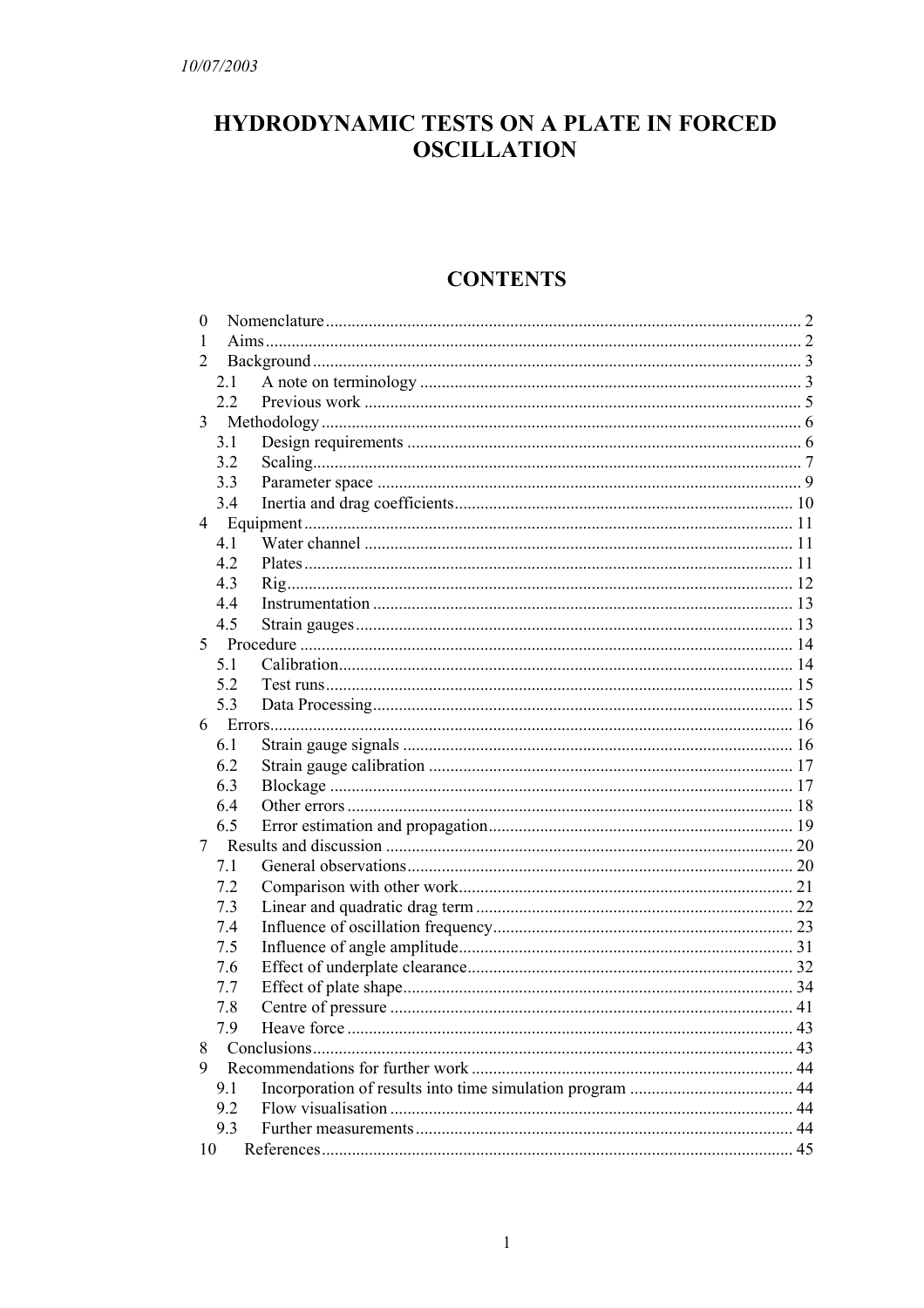# 0 NOMENCLATURE

| A                                                        | area $(m^2)$                                      |
|----------------------------------------------------------|---------------------------------------------------|
| <b>AR</b>                                                | aspect ratio                                      |
| b                                                        | semi-chord (m)                                    |
| $\mathbf{c}$                                             | chord(m)                                          |
| cp                                                       | centre of pressure                                |
| $\mathrm{C}_d$                                           | quadratic drag coefficient                        |
| $C_{\rm m}$                                              | inertia coefficient                               |
| $\begin{array}{c} C_y \\ C_z \\ C_\phi \\ D \end{array}$ | sway force coefficient                            |
|                                                          | heave force coefficient                           |
|                                                          | total roll moment coefficient                     |
|                                                          | representative length (m)                         |
| $\mathbf{f}$                                             | frequency (Hz); force per unit length $(Nm^{-1})$ |
| Fn                                                       | Froude number                                     |
| g                                                        | acceleration due to gravity $(ms^2)$              |
| $\mathbf{h}$                                             | distance from plate tip to bottom of channel (m)  |
| <b>KC</b>                                                | Keulegan-Carpenter number                         |
| $k_i$                                                    | equation of motion coefficient                    |
| M                                                        | roll moment (torque) (Nm)                         |
| p                                                        | length of free edge (i.e. immersed perimeter) (m) |
| Rn                                                       | Reynolds number                                   |
| S                                                        | span (m)                                          |
| t                                                        | thickness $(m)$ ; time $(s)$                      |
| T                                                        | period (s)                                        |
| u                                                        | reference velocity $(ms^{-1})$                    |
| <b>UKC</b>                                               | dimensionless underplate (keel) clearance         |
| W                                                        | dimensionless frequency                           |
| X                                                        | displacement amplitude at mid-span (m)            |
| $\omega$                                                 | radial frequency $(rad.s^{-1})$                   |
| $\mathbf{v}$                                             | kinematic viscosity $(m2s-1)$                     |
| $\varphi$                                                | roll angle (rad)                                  |
| $\varphi_a$                                              | roll angle amplitude (rad)                        |
| $\rho$                                                   | density $(Kgm-3)$                                 |

# 1 AIMS

The aims of the experiment were to

- Measure the hydrodynamic forces acting on flat plates oscillating in calm water.
- Determine the effect of plate profile shape and aspect ratio on hydrodynamic forces.
- Investigate the influence of underplate clearance.
- Identify the effect of oscillation frequency and amplitude on hydrodynamic forces.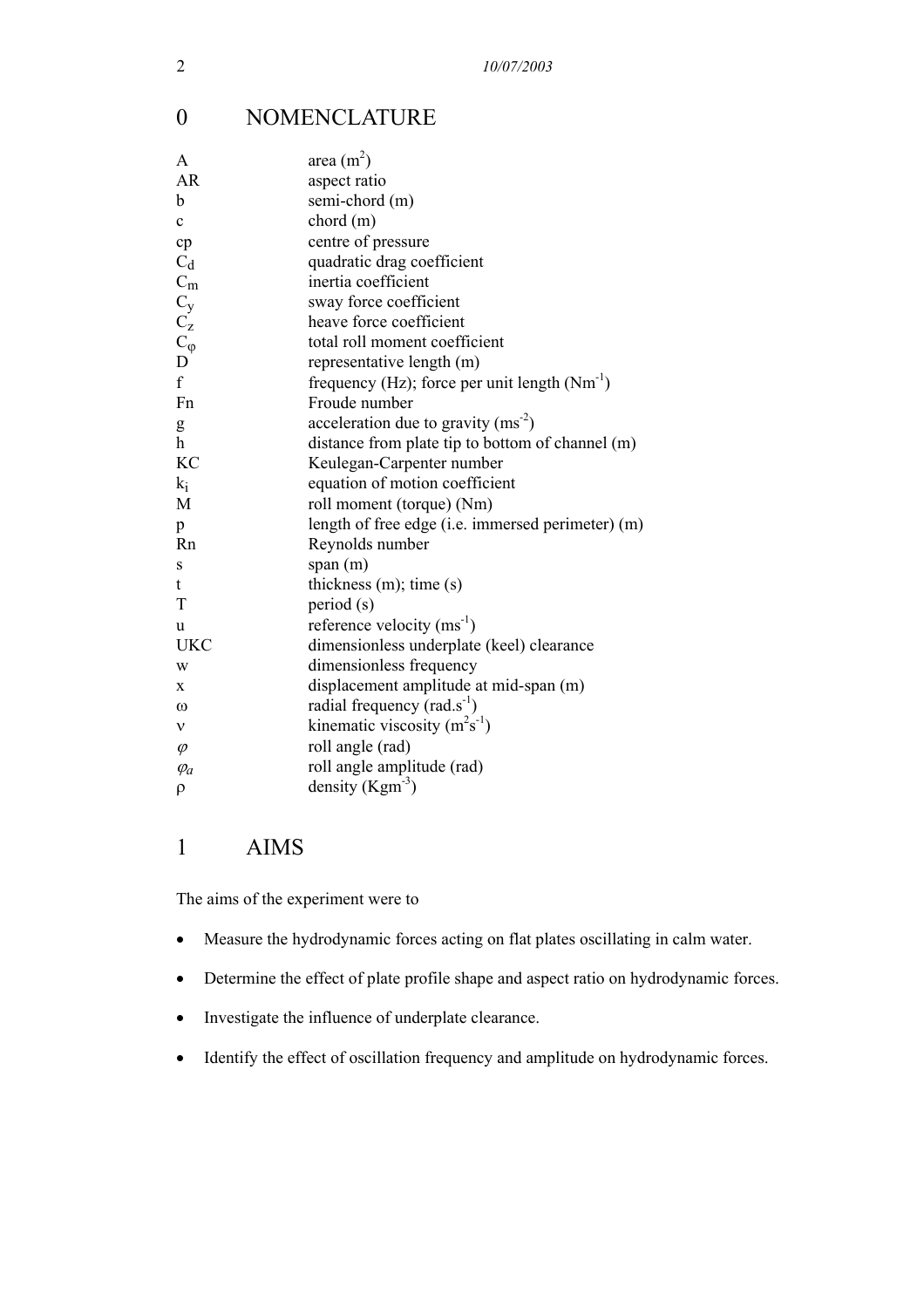# 2 BACKGROUND

#### **2.1 A note on terminology**

The research described was conducted by the author whilst enrolled in a doctoral program in the Department of Applied Physics at Curtin University. The topic lies in the field of naval architecture, generally considered a branch of engineering for the most part. The terminology adopted is that most commonly used in naval architecture and, where practicable, symbols and sign conventions follow the recommendations of the International Towing Tank Conference (Johnson, 1999). In an endeavour to make this work accessible to a readership in the fields of both engineering and science, some of the terms used are described below in greater detail than might be found in work pertaining to a single discipline.

• Motions

There are three degrees of freedom of motion pertinent to the current work, shown in Figure 2-2. Sway is lateral displacement, heave is vertical displacement and roll is angular displacement about the longitudinal axis. The origin is on the vessel centreline at the still water level and a right handed axes convention is used. This differs from some naval architecture work in which the origin is body-fixed, at the centre of gravity of the vessel.

• Torque and moment

The torque generated by a force may be called a moment, and is done so in this work. For example, the torque associated with the roll motion of a vessel is called the roll moment. This is distinct from the mass moment, which is defined in the next section.

Mass moment and moment of inertia

The second moment of mass of an object is called the mass moment of inertia. This is distinct from the moment generated by a force creating torque (see above).

• Plate geometry

For the current work, the span may be considered the same as the depth and the chord equivalent to the width (Figure 2-1). The geometric aspect ratio of an object is defined as the square of the span divided by the area normal to the flow. For rectangular objects this reduces to span/chord. The effective aspect ratio takes into account the mirror image of the object about an attached boundary. For a solid boundary at one tip of the object, the effective aspect ratio will be twice the geometric aspect ratio. If there is no boundary at either tip, the effective aspect ratio is the same as the geometric aspect ratio.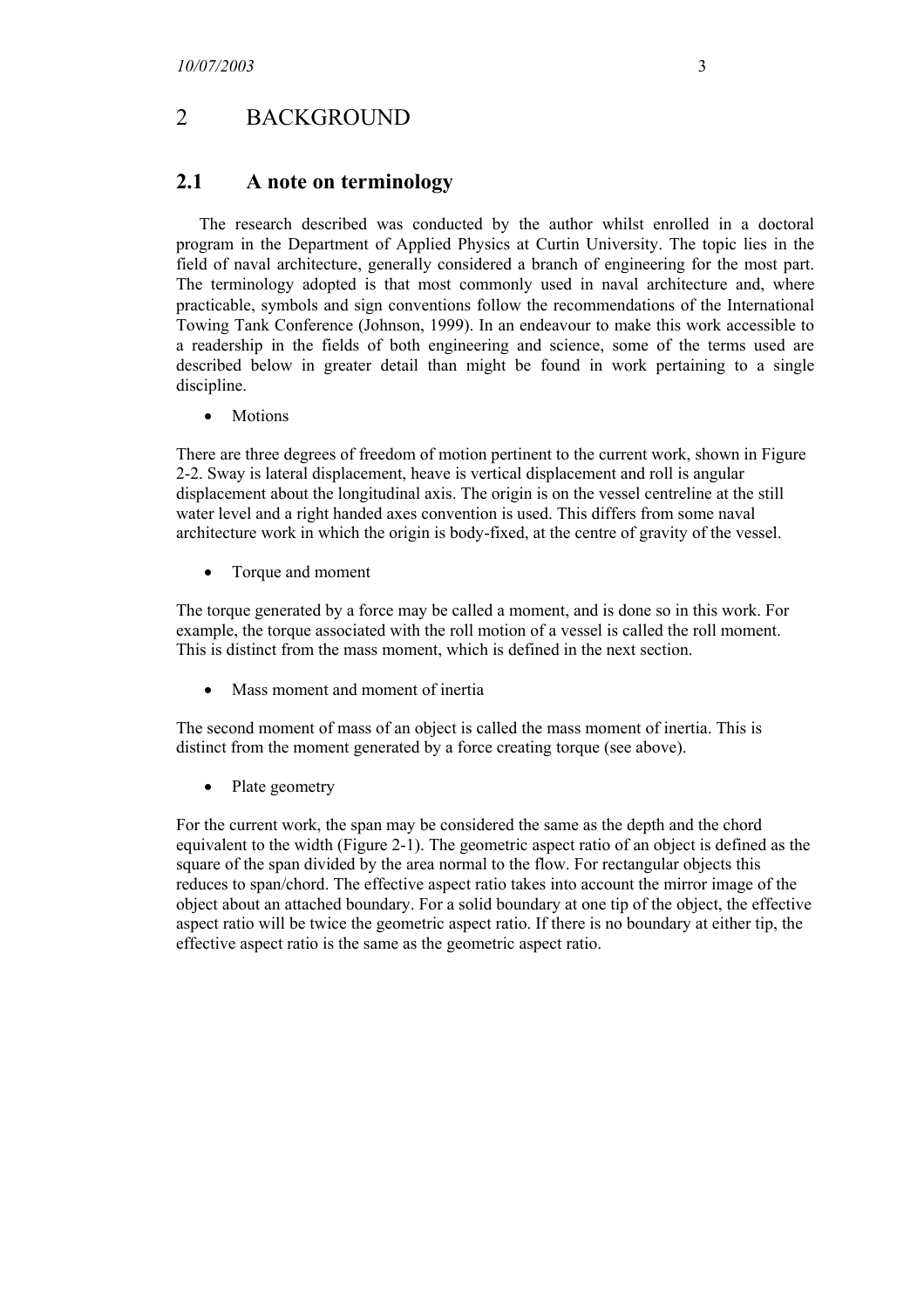

Figure 2-1 Plate geometry definitions



Figure 2-2 Motion definitions for a rolling yacht.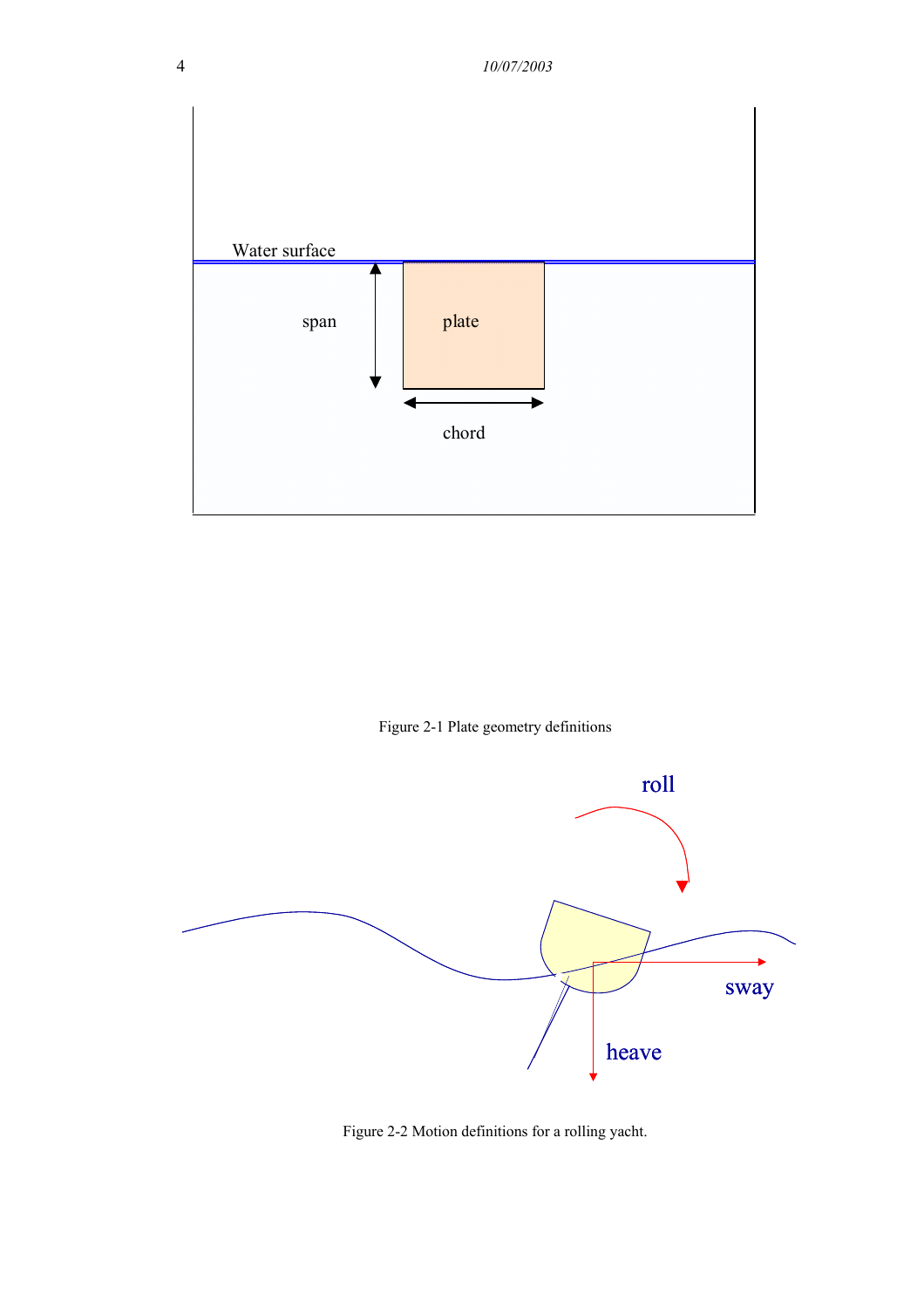#### **2.2 Previous work**

A research program is being conducted to predict the roll motion of a sailing yacht at zero ship speed in a low amplitude ocean wave field, in both deep and shallow water. Shallow water effects were considered important because yachts tend to anchor relatively close to shore when seeking shelter, and are thus frequently rolling in water depths less than twice the vessel draft. Roll motion prediction for large ships is understood to be the consequence of both viscous and inviscid flow phenomena. The contribution of the hull shape to roll damping as determined from inviscid flow analysis is quite large, as a consequence of the hull cross sectional shape and the relatively small size of appendages. On the other hand a sailing yacht has a canoe body of cross-sectional shape more closely approximating that of a circular section and, more significantly, the size of the appendages is proportionally much larger than for a ship. Consequently, the roll motion is not well predicted by inviscid theory. Computer predictions by the author, backed up by full scale and model experiments, confirmed that the roll damping for a sailing yacht was dominated by the keel, rudder and sail rather than the canoe body (Klaka, 2000, Klaka, 2001a, Klaka, 2001b). It was also shown that these appendages could be considered as 3-D flat plates oscillating in rotational motion.

One of the earliest comprehensive experiments on oscillating flat plates (Keulegan and Carpenter, 1958) was conducted in a small basin in which a standing wave was generated. The experiments were conducted both on circular cylinders and flat plates. The plate was stationary and the flow motion was approximately normal to the plate (the term linear is often used to describe this, but is easily confused with mathematical linearity with respect to motion amplitude). The plates and cylinders were submerged at least 3 diameters below the free surface.

Another technique widely used is to place a plate or cylinder in a U-tube and then vary the oscillation amplitude at constant frequency so as to generate a linear oscillation of the flow (Bearman et al., 1985), (Sarpkaya and O'Keefe, 1995). There is no free surface effect in the working part of the U-tube.

(Ridjanovic, 1962) conducted tests on a series of flat plates of varying aspect ratio. They were suspended a long way below a pivot, and connected to a pendulum. The pendulum was displaced and the hydrodynamic force determined from the angle decay rate. The plates therefore underwent a combination of linear and rotational motion, but the plates were threedimensional and therefore of potential relevance to the current investigation.

During the 1990s Yeung developed a computational method for estimating the forces on a rotating oscillating plate pivoting at the free surface, albeit in 2-D dimensional flow, and conducted validation experiments (Yeung et al., 1997), (Yeung et al., 1998).

A review of the literature revealed a dearth of experimental data on forces and moments generated by 3-D flat plates in rotational oscillation at various water depths. In order to proceed further, a forced rotational oscillation rig was designed and built to address this deficiency.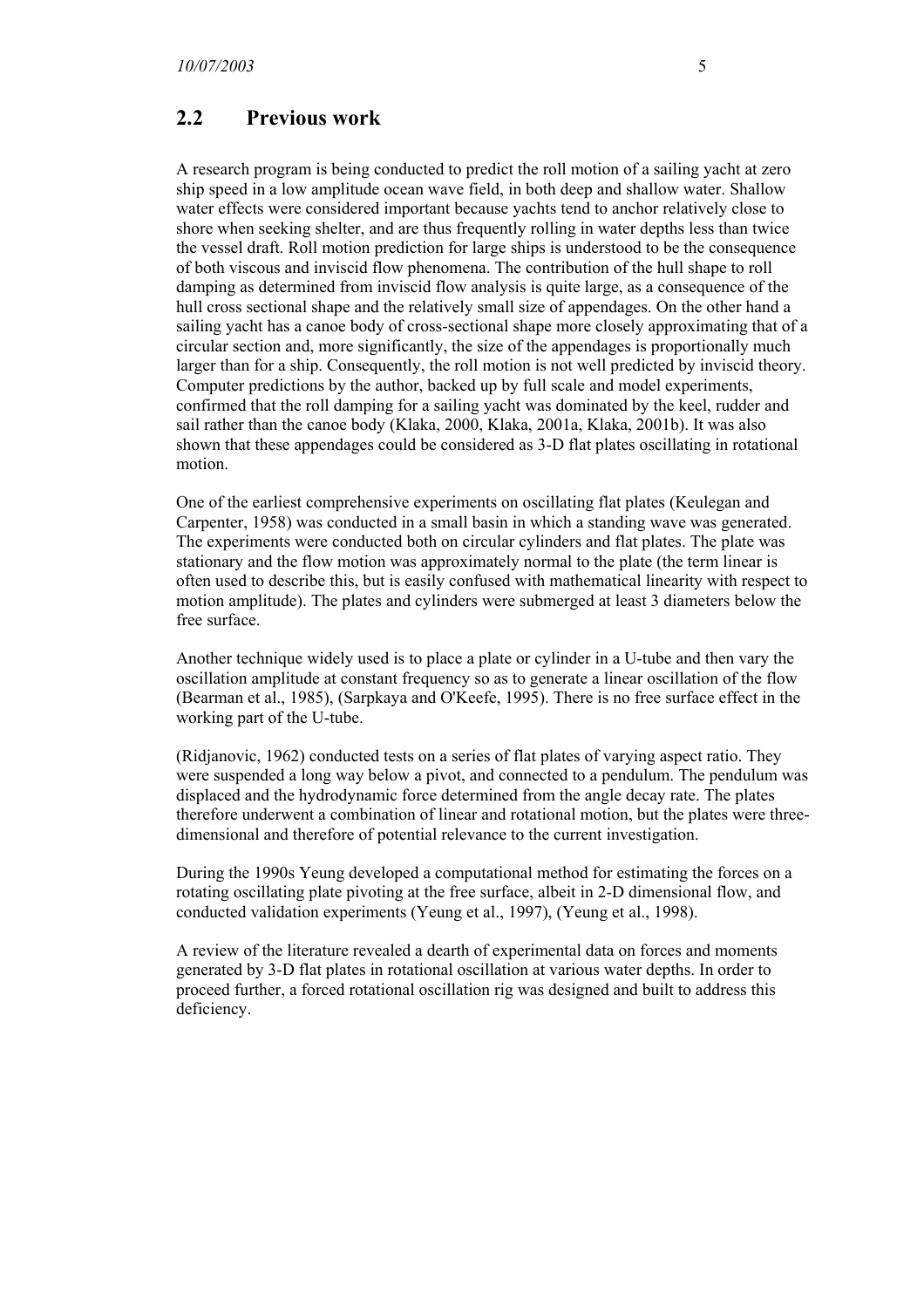# 3 METHODOLOGY

#### **3.1 Design requirements**

The experiment was required to show the effects of underkeel clearance and plate geometry on the hydrodynamic forces and moments generated by the plate motion.

The plate motion had to replicate that of a yacht keel in pure roll motion. Given that a vessel pivots approximately about its centre of gravity at small roll angles (Lewis, 1989), and that the centre of gravity for many yachts is close to the waterline (Larsson and Eliasson, 1994), (Kinney, 1973), the hinges for the plates in the experiment were located at the still water level. The hinge bearing material had to be of low friction and not influenced by water immersion.

The measurements had to allow for the possibility of channel end-reflections from any generated waves, which placed a constraint on the duration of data sampling at a given oscillation frequency for a given length of water basin. In practical terms this meant that the length of the basin had to be at least 20 times greater than the representative plate length.

The driving mechanism for the plate motion had to be of variable frequency with low noise and exhibit a very fast acceleration. The latter requirement was crucial if an adequate sampling duration was to be achieved, because a long transient would tend to generate a low frequency component of free surface elevation which would have a very short reflection time. For the frequency range under consideration, the waves generated were all intermediate depth waves i.e. neither the deep nor the shallow water approximations applied. A DC electric motor was chosen to activate the drive mechanism.

The motion of the plate was chosen to be a close approximation to sinusoidal. Whilst ocean waves generate a pseudo-random roll motion, the theory of superposition has been successfully applied to small angle motions analysis and seakeeping model experiments (Lloyd, 1989), (Bertram, 2000). The plate motion was not a true sinusoid because the choice of a crank arm attachment – a concession to mechanical simplicity – introduced geometric variations which resulted in a small deviation from pure sinusoidal motion.

The inertia of the plate had to be kept to a minimum in order to prevent the loads induced by acceleration of the plate (as distinct from the surrounding water) from dominating the signals. Similar constraints on buoyancy force required the plates to be thin, though sufficiently stiff to retain their planar form under load.

The results were required to be input to the single degree of freedom time domain computer program written by the author (Klaka, 2001b). This was written to output time domain roll motion of a yacht driven by sinusoidal free surface gravity waves. The appendages in the model were treated as fully submerged flat plates and calculation of the forces acting was based on a stripwise Morison formulation (Chakrabarti, 1987). It was envisaged that the output from the proposed experiment would be used to modify the Morison coefficients. The revised model could then be used for comparison with wave basin tests (Klaka, 2001a) and full scale trials (Klaka, 2000).

The results also had to be in a format suitable for comparison with results by other researchers. The format chosen was time series of the heave and sway forces, roll moment and plate angle. Statistical summaries of the time series were also determined.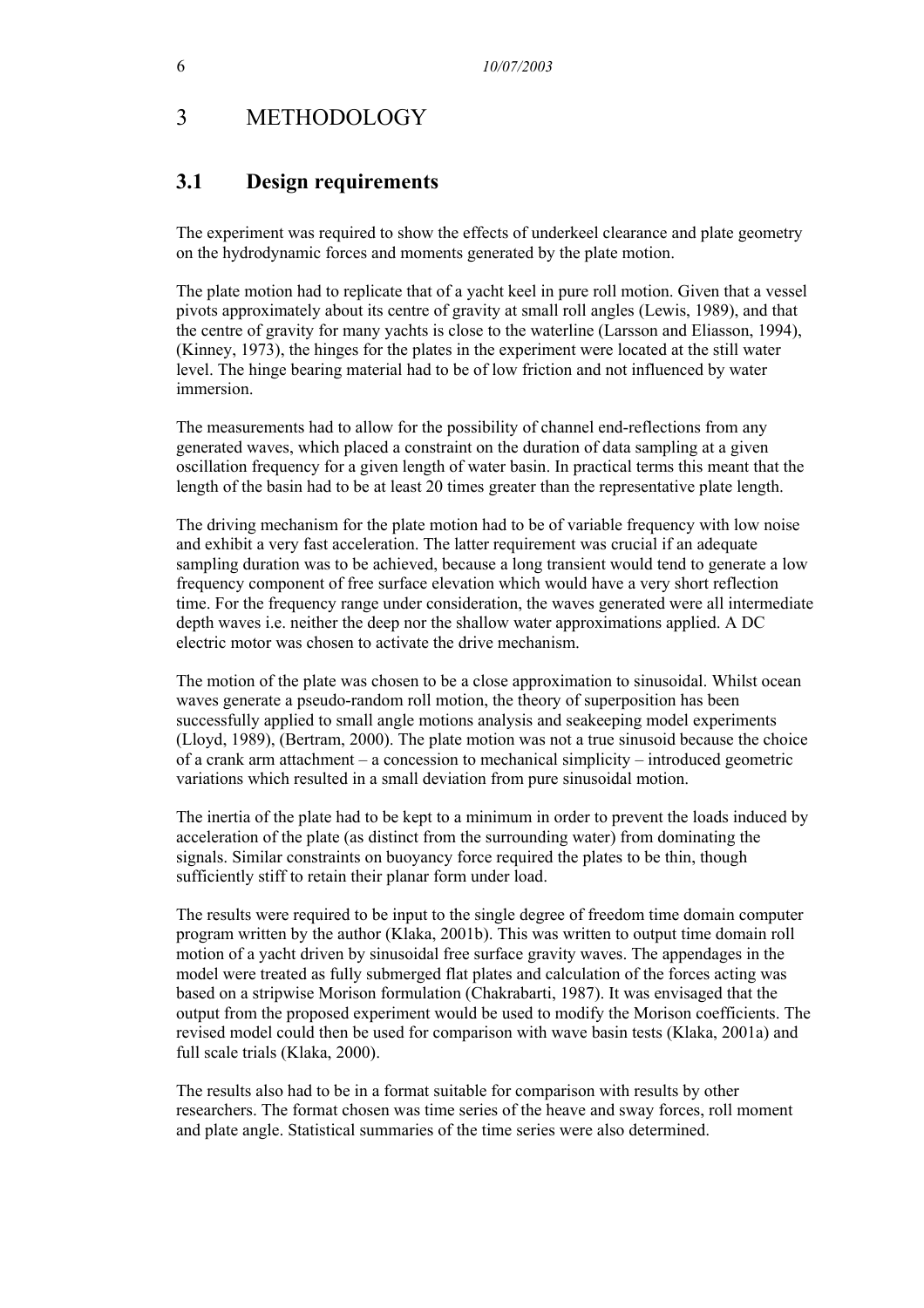#### **3.2 Scaling**

The plate forces are a function of both Keulegan-Carpenter number (KC) and Reynolds number (Rn):

$$
KC = \frac{uT}{D} \tag{1}
$$

$$
Rn = \frac{uD}{V} \tag{2}
$$

where

 $u$  = representative velocity

*T* = period of oscillation

 $v =$ kinematic viscosity

 $D$  = representative length

where free surface gravity waves are present, the Froude number (Fn) is also influential:

$$
Fn = \frac{u}{\sqrt{gD}}\tag{3}
$$

The choice of representative velocity u and length D depends on the nature of the problem under investigation. (Yeung and Cermelli, 1998) conducted research on oscillating twodimensional flat plates in waves. They used the distance travelled by the plate tip as the representative length, and the maximum velocity of the plate tip for the representative velocity, yielding:

$$
Rn_{\text{Yeung}} = \frac{2\varphi_a^2 \omega s^2}{V} \tag{4}
$$

where

 $\varphi_a$  = roll angle amplitude

$$
\omega = \frac{2\pi}{T}
$$

*s* = plate span (see *Figure 4-1*)

For the present work, the span was considered a representative length, and the velocity amplitude at the tip was used as the representative velocity. This yielded a Reynolds number  $of:$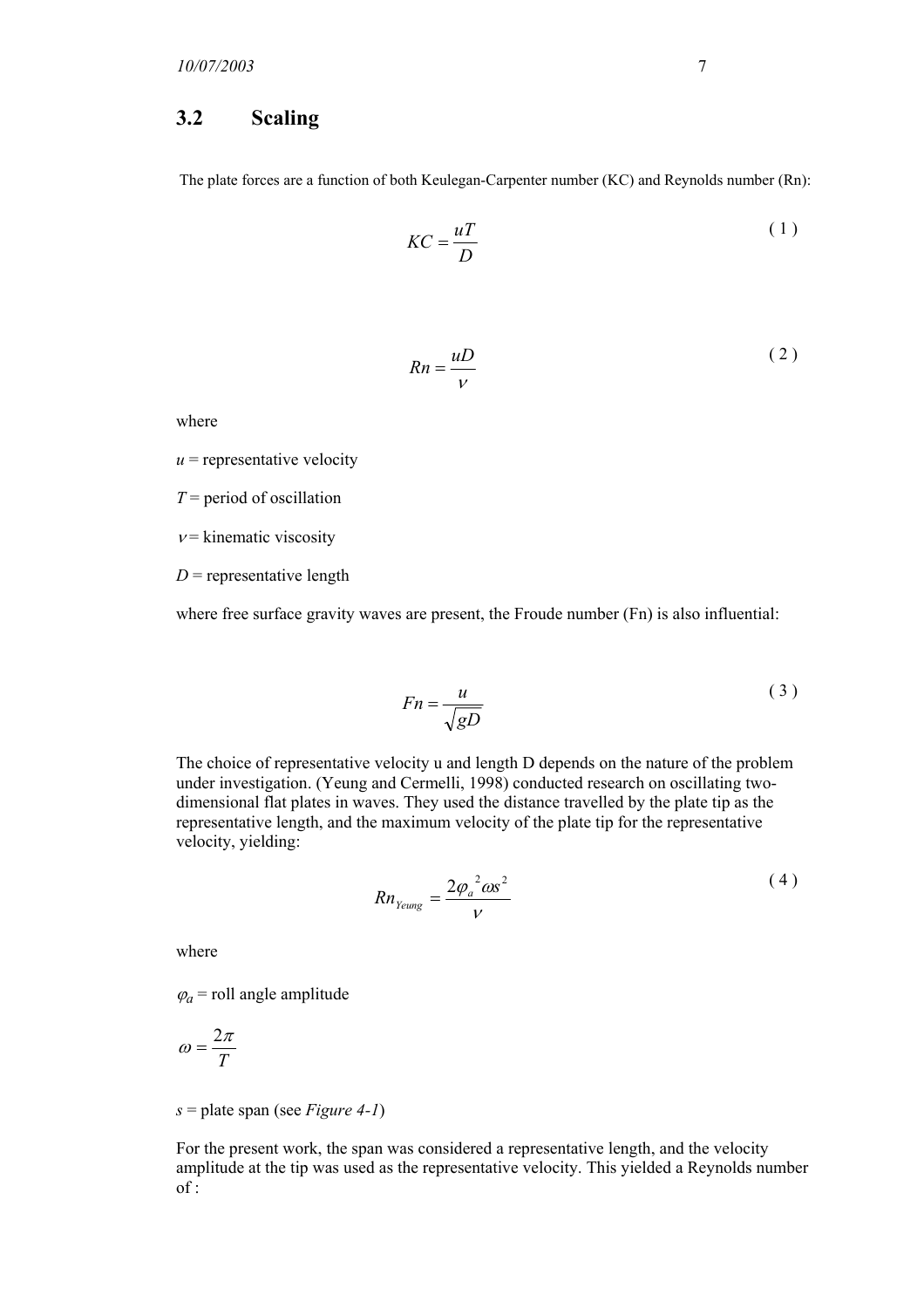8 *10/07/2003* 

$$
Rn_{Klaka} = \frac{\varphi_a \omega s^2}{V}
$$
 (5)

Clearly, care must be taken when comparing results from different sources.

A slightly different problem arises when considering appropriate quantities for Keulegan-Carpenter number. (Yeung and Cermelli, 1998) used plate thickness as the representative length dimension and maximum tip velocity as the representative velocity. This yielded:

$$
KC_{\text{Yeung}} = \frac{2\pi\varphi_a s}{t} \tag{6}
$$

where

 $t =$  plate thickness

An appropriate length scale for the current work was considered to be the plate span and the reference velocity was the maximum velocity at the plate tip. For a flat plate pivoting along its top edge and oscillating sinusoidally, the reference velocity is then:

$$
u = \frac{2\pi s \varphi}{T} \tag{7}
$$

so

$$
KC = \frac{2\pi s \varphi}{sT} T
$$
  
=  $2\pi \varphi$  (8)

This does not relate the KC to the frequency of oscillation; instead, a dimensionless frequency must be used. A Froude based frequency scaling was used, using the plate span as the reference length:

$$
w = \omega \sqrt{\frac{s}{g}}
$$
 (9)

where

 $w =$  dimensionless frequency

#### $\omega$  = radial frequency of oscillation

Under Froude scaling the inertial effects will be correctly scaled. The Reynolds number will change but the effects are usually quite small if there is a significant amount of separated flow and the separation points do not change position with Reynolds number (Hoerner 1965), (Hoerner and Borst 1975). In such circumstances the non-dimensionalised forces and moments may be compared directly for experiments conducted at the same Froude number. Nevertheless care should be taken when comparing results from experiments conducted at significantly different Reynolds number. Further, caution is urged to check that the nondimensionalising parameters used are the same. Forces and moments are nondimensionalised as follows: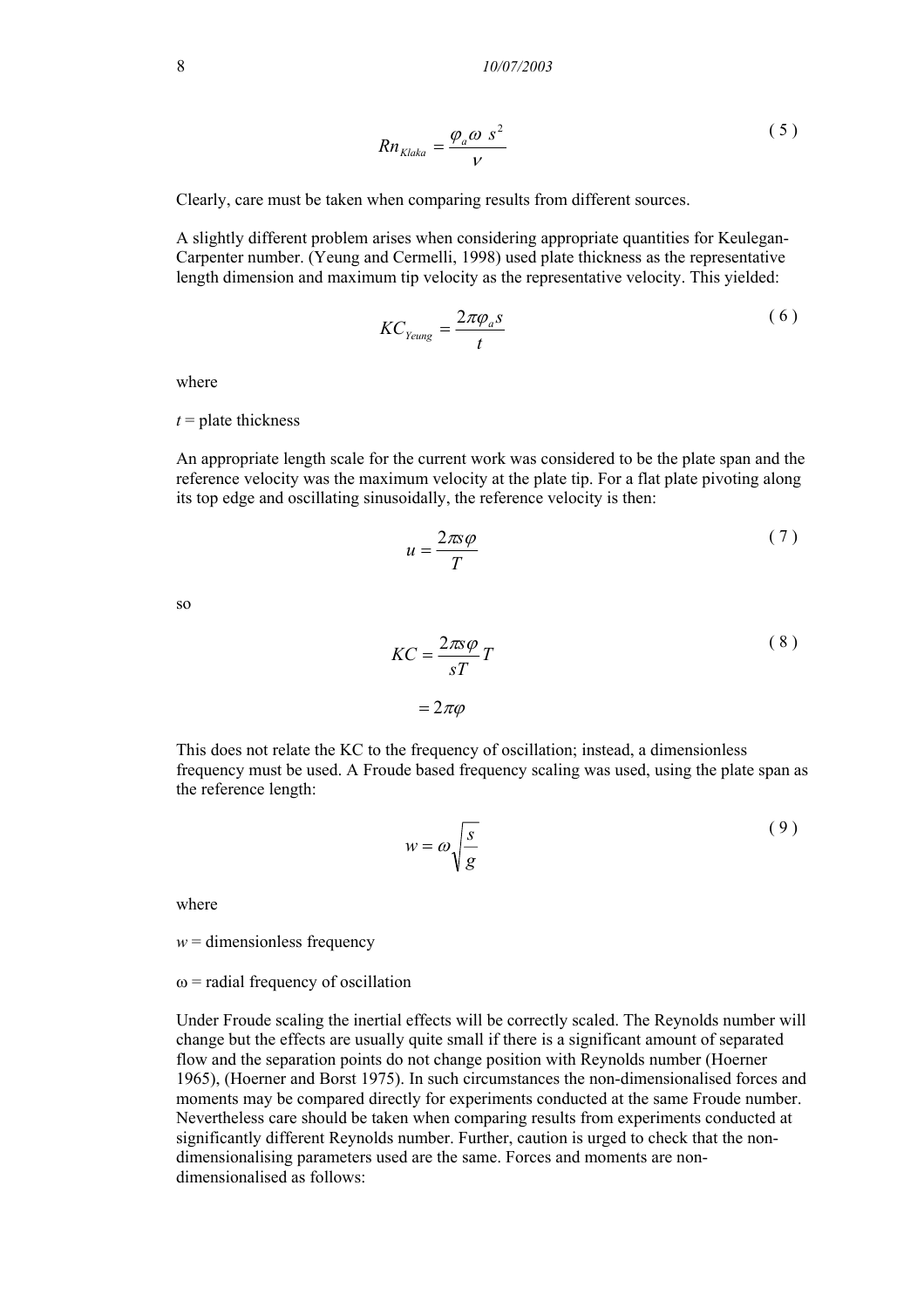$$
C_Z = \frac{heave \ force}{\frac{1}{2}\rho A u^2}
$$
 (10)

$$
C_y = \frac{sway \ force}{\frac{1}{2} \rho A u^2}
$$
 (11)

$$
C_{\varphi} = \frac{roll \, moment}{\frac{1}{2} \rho A u^2 s} \tag{12}
$$

where

 $A =$ plate profile area

 $\rho$  = water density

 $u =$  maximum velocity at plate tip

*s* = plate span

The two dimensionless numbers used for scaling force and moment coefficients were therefore roll amplitude  $\varphi$  and dimensionless frequency w.

## **3.3 Parameter space**

The parameter space investigated was determined largely by the range of angle amplitudes, dimensionless frequencies and keel shapes of the wave basin tests (Klaka, 2001a) and full scale trials (Klaka, 2000), and as far as practicable the 2-D experiments of (Yeung et al., 1997), see Table 3-1.

| test                           | parameter           | Range from   | to    |
|--------------------------------|---------------------|--------------|-------|
| benchmark (Yeung 1997)         | $\varphi$ (deg)     | 5            | 15    |
| full scale trials (Klaka 2000) | φ                   | $\mathbf{0}$ | 15    |
| model tests (Klaka 2001)       | φ                   | $\theta$     | 15    |
| <b>Current work</b>            | φ                   | $\bf{0}$     | 20    |
| benchmark (Yeung 1997)         | W                   | 0.28         | 0.63  |
| full scale trials (Klaka 2000) | W                   | 0.34         | 0.91  |
| model tests (Klaka 2001)       | W                   | 0.44         | 1.32  |
| <b>Current work</b>            | W                   | 0.15         | 2.0   |
| benchmark (Yeung 1997)         | RnYeung             | 3.2E3        | 2.9E4 |
| benchmark (Yeung 1997)         | Rn <sub>Klaka</sub> | 1.4E4        | 9.6E4 |
| full scale trials (Klaka 2000) | Rn <sub>Klaka</sub> | 8.0E4        | 6.8E5 |
| model tests (Klaka 2001)       | Rn <sub>Klaka</sub> | 3.7E3        | 1.8E4 |
| Current work                   | Rn <sub>Klaka</sub> | 2.9E2        | 1.8E5 |

Table 3-1 Parameter space constraints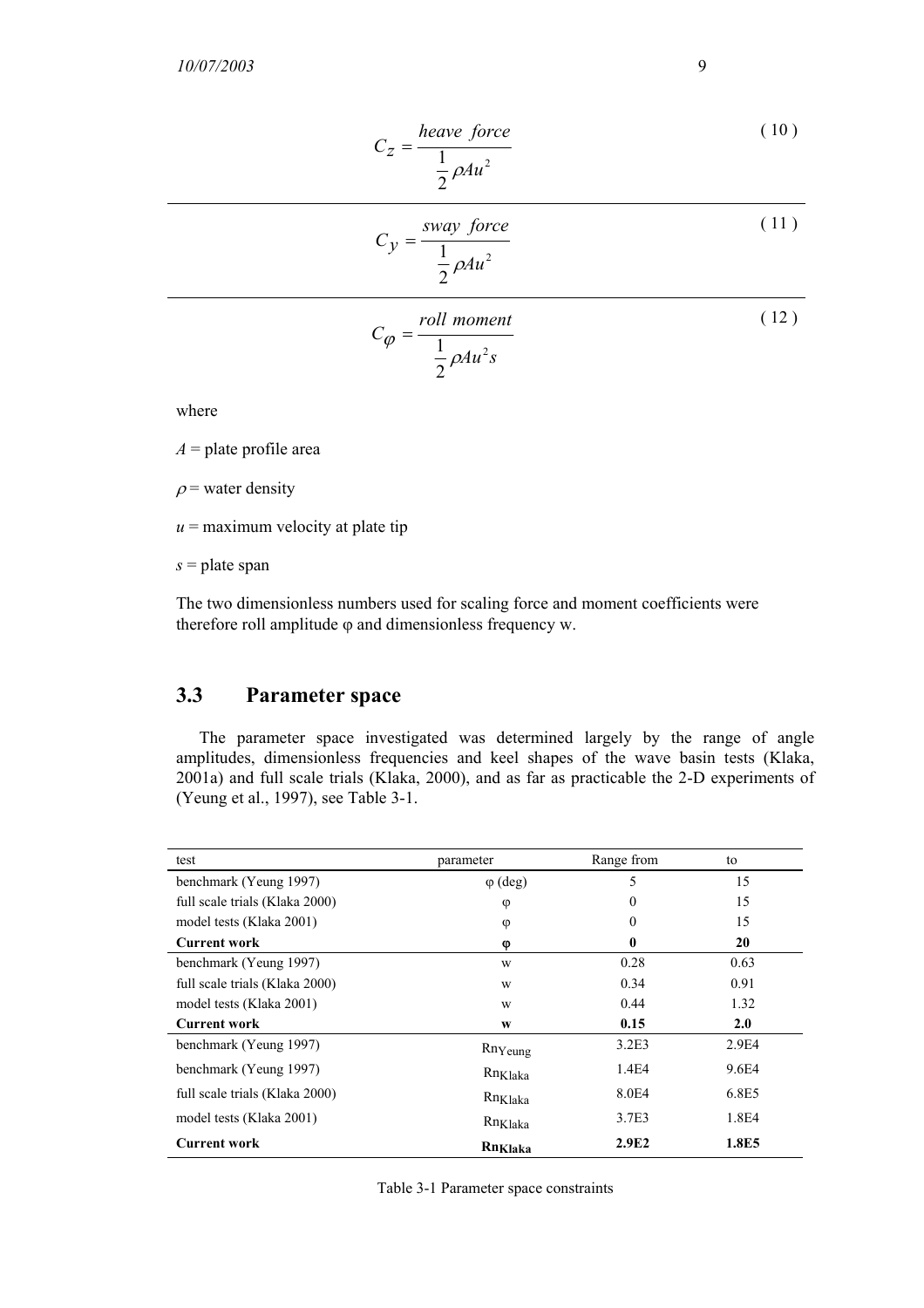Four plates were tested (see Table 4-1 for details):

- *Plate 1:* a full width rectangular flat plate, of infinite effective aspect ratio (c/f (Yeung et al., 1997))
- *Plate 2:* a square plate (c/f (Klaka, 2001a)).
- *Plate 3:* same area as plate 2, but double span
- *Plate 4:* same chord as plate 2 but double span

#### **3.4 Inertia and drag coefficients**

The Morison equation for a stationary object in oscillating flow is (Keulegan and Carpenter, 1958)

$$
f = C_m \rho \frac{\pi}{4} D^2 \frac{\partial u}{\partial t} + C_d \frac{\rho}{2} D |u| u \tag{13}
$$

where

 $f$  = force per unit length across the flow

 $C_m$  = inertia coefficient

 $C_d$  = drag coefficient

 $D$  = representative length

 $u =$  instantaneous local fluid particle velocity

The equation of motion for a plate undergoing forced angular oscillation may be written as:

$$
M = k_1 \ddot{\varphi} + k_2 \dot{\varphi} |\dot{\varphi}| + k_3 \dot{\varphi} + k_4 \varphi \tag{14}
$$

where

 $M$  = moment generated by plate

 $\varphi$  = roll angle

- $\dot{\varphi}$  = roll angular velocity
- $\ddot{\varphi}$  = roll angular acceleration
- $k_i$  = moment coefficients

The coefficients  $k_3$  and  $k_4$  are often assumed to be zero, revealing a straightforward relationship between the remaining coefficients  $k_1$  and  $k_2$  of the motion equation and the inertia and drag coefficients respectively of the Morison equation. There are several ways of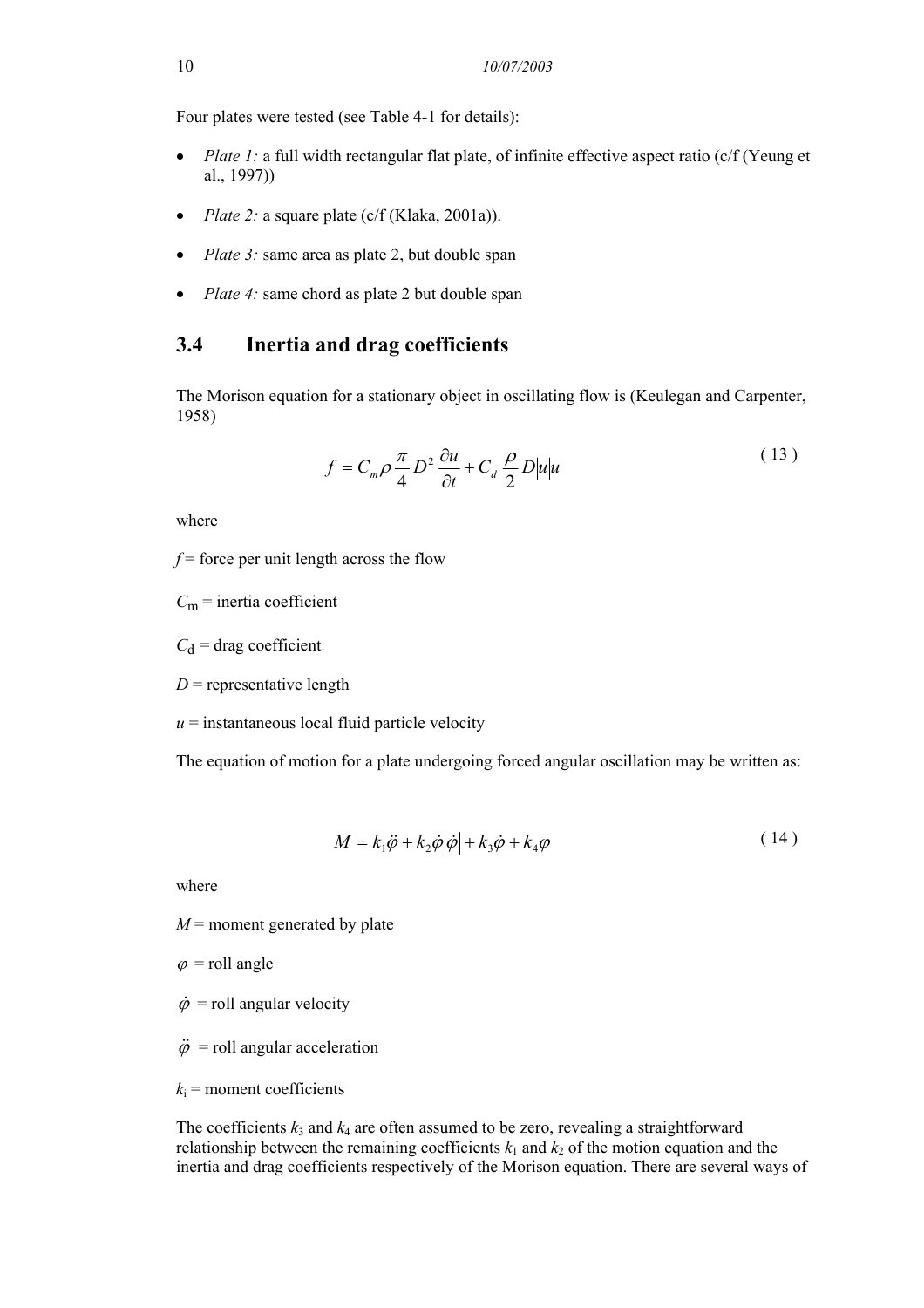computing the equation coefficients, the method chosen being the least squares technique (Chakrabarti, 1987) p192.

# 4 EQUIPMENT

# **4.1 Water channel**

The facility used was an Armfield Engineering S5-10 circulating open water channel, with a 10m long working length of cross section 300mm square. The sides were transparent. The ends of the channel were blocked off for these experiments and the channel filled with water to the desired level.

# **4.2 Plates**

The plates were made of 6mm Perspex with square edges. The plate dimensions are shown in *Table 4-1*. The 2-D plate (plate 1) had gaps of 3mm at each end between the plate and the channel wall.



Figure 4-1*.* Plate profiles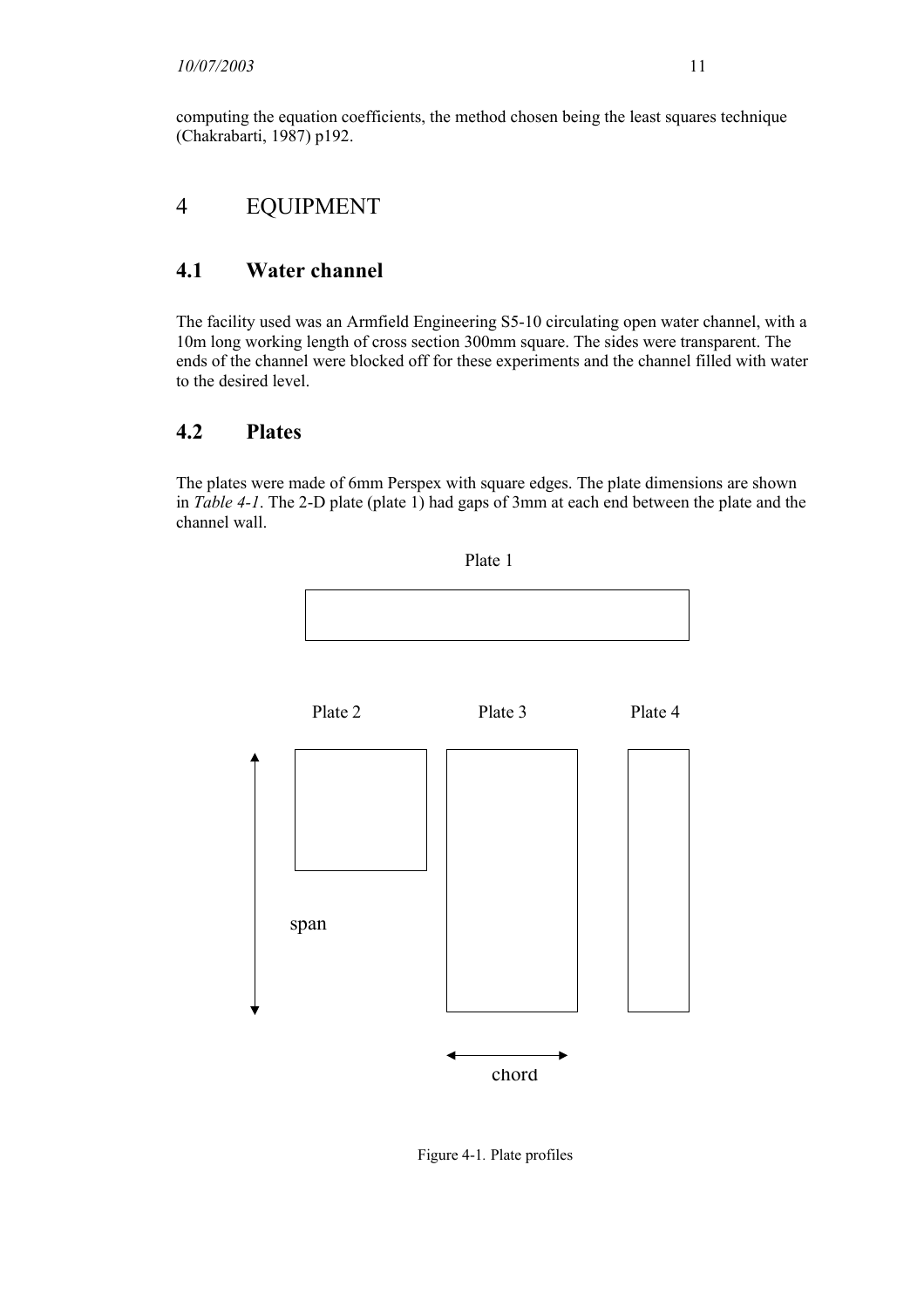|                        | Plate $1(2-D)$ | Plate 2 | Plate 3 | Plate 4 |
|------------------------|----------------|---------|---------|---------|
| mass (Kg)              | 0.105          | 0.075   | 0.151   | 0.069   |
| Immersed span (m)      | 0.042          | 0.091   | 0.20    | 0.20    |
| Chord(m)               | 0.294          | 0.10    | 0.10    | 0.0455  |
| Area $(m2)$            | 0.012348       | 0.0091  | 0.02    | 0.0091  |
| Geometric aspect ratio | 0.143          | 0.91    |         | 4.4     |

Table 4-1 Plate geometry

### **4.3 Rig**

The attachment rig for holding the plates comprised two horizontal aluminium base-plates connected by vertical rods (Figure 4-2 and Figure 4-3) . The upper base was clamped to the sides of the channel. The hinge supports, crank and crank arm were attached to the lower base. The lower base could be moved up and down relative to the upper base to enable tests to be conducted at different water depths whilst keeping the plate hinge at the static water level. The hinge supports could be adjusted transversely to accommodate plates of varying width (chord). The plate was connected to a crank arm and electric motor, the speed of which was controlled in analogue form from the power supply. The motor was connected via stacks of planetary gears which could be changed in order to alter the gearing ratio. The crank arm could be altered to yield angle amplitudes from 7.5° to 20° in 2.5° steps. The crank arm length was adjustable to account for the small changes in geometry accompanying a crank offset change. A friction brake was fitted to the gearbox drive shaft to reduce backlash in the drive train.



Figure 4-2 End view of rig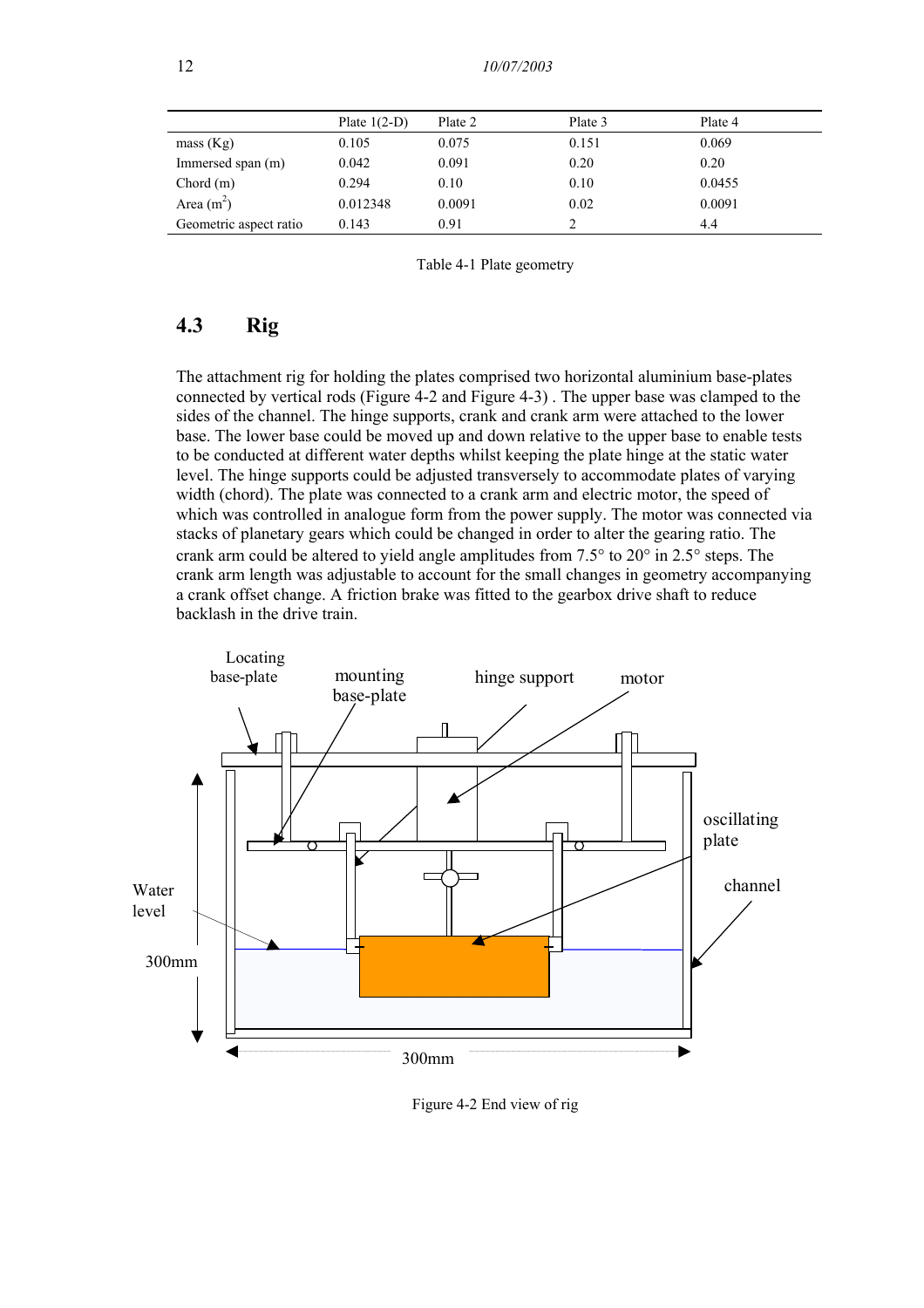

Figure 4-3 Side view of rig

# **4.4 Instrumentation**

The instrumentation for these experiments comprised 12 strain gauges (see 4.5) and a rotary potentiometer. The rotary potentiometer measured the position of the crank attachment by way of a length of twine run over a pulley then three wraps round the potentiometer wheel to a small lead mass. The lead mass was made as small as possible  $(0.0145Kg)$  to minimise inertia whilst maintaining the twine in tension under the dynamic conditions likely to be experienced. Measurement of the plate motion could have been achieved by measuring motor speed and working through the gearing and crank geometry. However, it was considered important to ensure accurate and reliable synchronisation of the motion with the loads so the motion of the plate was measured directly with a rotational potentiometer. Use of this method came at the expense of increased inertia from the potentiometer connection.

The Daqbook system (IOtech, 2000) was used for data acquisition and signal conditioning, connected to a PC.

# **4.5 Strain gauges**

The gauges were super-glued to the aluminium substrate then coated in polyurethane. The hinge supports were strain gauged as shown in Figure 4-4. The upper pair were connected as a half-bridge to provide a difference reading for maximum sensitivity to sway-induced bending moment. The signals from the lower pair were recorded individually in order to measure heave force. The transverse gauge provided a check on sway force measurement (through Poisson strain) and any torsional load. Whilst this configuration did not permit decomposition of the readings into all possible load conditions, it did allow for checks to be made for contamination of signals from unexpected load conditions. Cross-axis sensitivity of the gauges was measured during calibration and showed that measured strains were parallel to the plane of the tank. This simplified the analysis, as the heave and sway components from each gauge could be treated as scalar quantities. The crank attachment was gauged with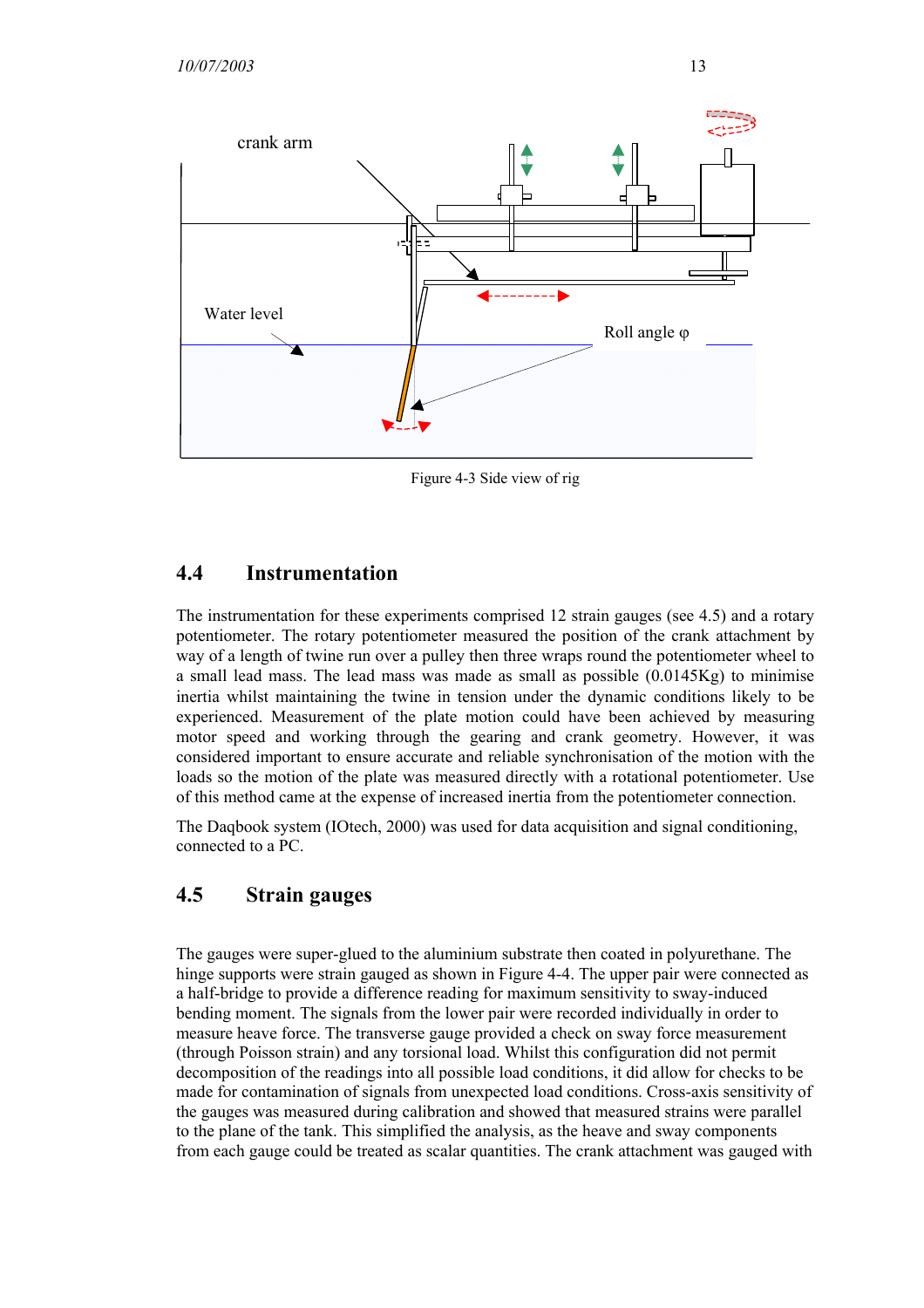a half bridge pair, based on the assumption that the only dynamic load was in line with the crank arm because it was fitted with a ball joint attachment.



Figure 4-4 Hinge support gauge configuration

# 5 PROCEDURE

# **5.1 Calibration**

The strain gauges were calibrated statically by applying known loads to each hinge support and the crank arm connection, for a number of directions over a range of amplitudes. The load took the form of a mass attached to twine which was run over a pulley to the gauge platform of interest. The mass motion was allowed to stabilise for a few seconds then the mean value of the gauges over typically 5 seconds was recorded. These mean values were plotted and a linear regression of load against voltage performed in order to determine the calibration factor. The offset was not required for calibration as only dynamic force measurements were required. The calibration process was conducted at two different gain settings for the strain gauges. The maximum load applied was limited by the deflection of the gauge support being large enough to jeopardise the integrity of the bond between gauge and substrate. The air temperature during calibration was 21°.

The potentiometer was calibrated by relating its full scale output to the circumference of the potentiometer wheel. A check was made against plate angle as measured with a protractor.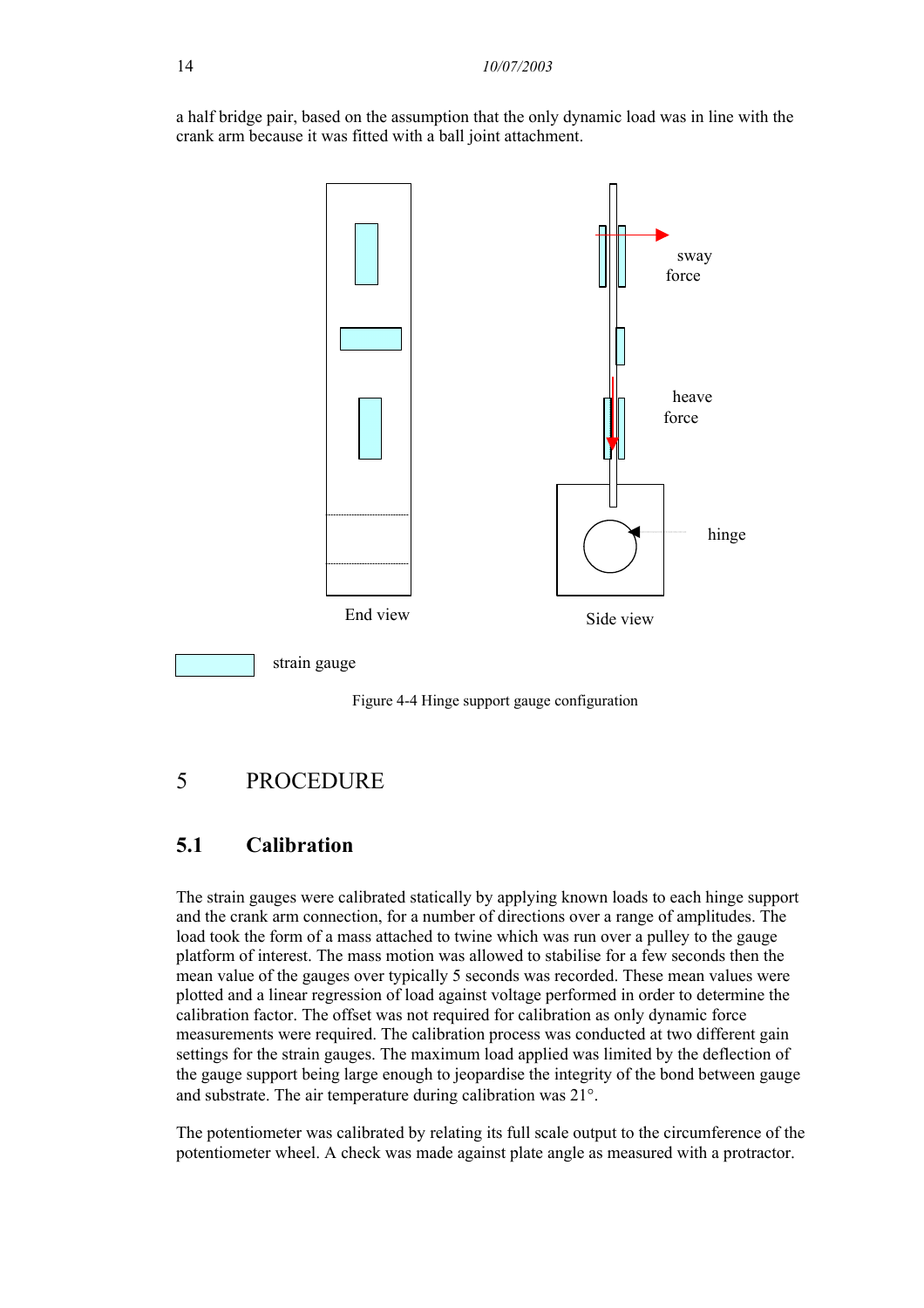# **5.2 Test runs**

The strain gauge circuits were allowed to warm up for typically one hour in order to reduce gauge drift due to temperature variation. For tests in air, prior to each run the bearings were sprayed with water to simulate the friction characteristics of an in-water test. The temperature of the water was 20°.

Data acquisition then started, for 20 seconds duration. The duration of the tests in water was limited by the time taken for any generated waves to be reflected from the tank ends back to the plate. The interval between in-water runs was determined by the time taken for any generated waves to die down – approximately 5 minutes.

During each run the digital display of signals was inspected and if a channel reached saturation that run would be discarded, the gains reduced if appropriate, and the run repeated. Runs where readings extended beyond the limits of calibration were also discarded.

Photos and video footage were taken at various times during the tests.

# **5.3 Data Processing**

The required output of the data processing was time series of hydrodynamic forces and moments. The total forces and moments measured comprised contributions from hydrodynamic effects, equipment inertia and bearing friction. These latter two had to be removed from the total signal in order to isolate the hydrodynamic effects. This was achieved by subtracting the in-air run results from the equivalent in-water results, on the assumption that the in-air runs comprised only inertial and friction effects of the same magnitude as for the in-water run. This process was particularly important for the low frequency runs, where the in-air component of the total signal was of similar magnitude to the hydrodynamic component.

All signals acquired were analogue DC, digitised at 100Hz. The Daqbook system was used, with analogue low pass  $3<sup>rd</sup>$  order Butterworth anti-aliasing filters set at 20 Hz. The mean values of every signal for each run were then zero-meaned and a digital 10Hz low pass Butterworth filter applied. The driving frequency was then determined from the zero upcrossing points and the time series truncated to an integer number of cycles. This truncated signal was zero-meaned again then Fourier transformed. Spectral components below 0.2Hz were discarded and the spectrum inverted. The instrument calibration factors were then applied, and the total sway, heave and roll moment determined from the individual gauges as follows:

Sway was calculated as the sum of the horizontal forces from :

- Left and right lower hinge support gauge pair and
- crank support gauge pair

The heave was then calculated from the average of signal from the upper gauges on the hinge supports in a series of steps:

- The sway component of the signal at these gauges was determined from the sway force calculated in the preceding step,
- then subtracted from the gauge signal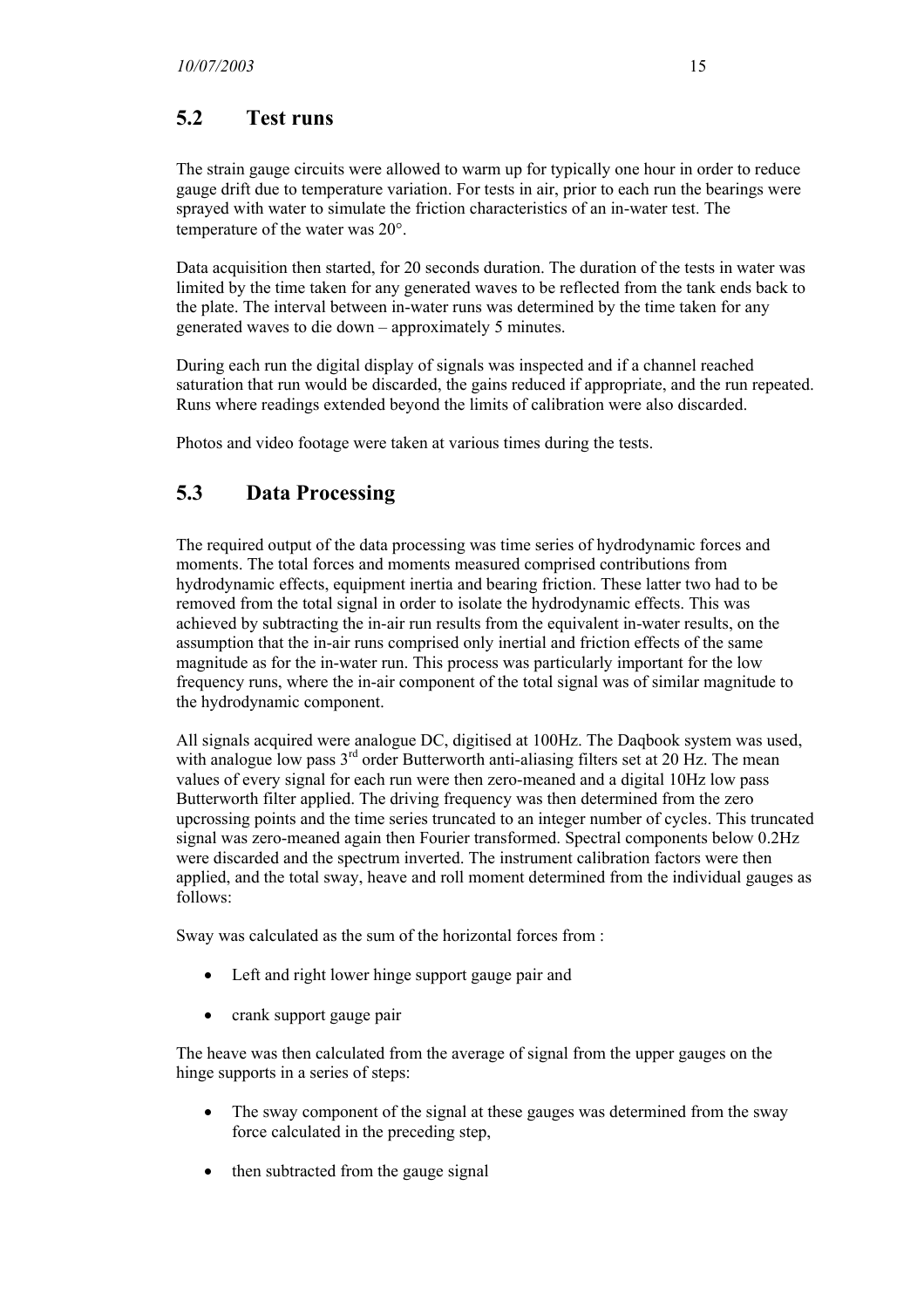- and the residual converted to heave.
- The heave force from the left and right gauges were added to get the total heave force.

The roll moment was determined by taking moments about the hinge support.

From this point on, the data processing for the in-air and in-water tests differed. The in-air signal had to be subtracted from the in-water signal, but it was not possible to conduct the two sets of tests at exactly the same frequencies because the motor speed setting could not be replicated exactly. Therefore the in-air time series were modelled as the first 10 harmonics of the associated Fourier series, then normalised.

For the in-water tests, the equivalent in-air signal was subtracted by reading in the Fourier model of the in-air tests for all oscillation frequencies, interpolating the Fourier coefficients for the correct in-water frequency, reconstructing the interpolated model time series and subtracting it in the time domain from the in-water signal. The analytically derived buoyancy correction was then applied to the roll moment signal. It did not affect sway force and was only a DC offset for the heave force. The frequency and standard deviation of the resulting signals were output to a summary file in both dimensional and dimensionless form, and the force, moment and motion time series stored in a separate file.

The drag and inertia coefficients were obtained from the time series using a least squares technique solving for minimisation in deviations of squares of values in matrix *B* for fixed values of matrix *X* in the equation:

$$
AX = B \tag{15}
$$

### 6 ERRORS

### **6.1 Strain gauge signals**

Only dynamic measurements of strain were required, so problems with slowly varying offsets were not important, except for the calibration process. The physical size of the rig components were small relative to the size of the gauges, so there were errors due to strain gradients, gauge thickness etc. However, these were largely accounted for in the calibration process. Temperature effects were accounted for in two ways. Firstly, by choosing gauges with a thermal expansion coefficient similar to that of the attachment plate. Secondly, by taking measurements over short duration, which were thus unlikely to experience significant change in temperature.

The signal generated by a gauge may be the resultant of strains in several different directions. The gauge configuration reduced this contamination and enabled checks to be made on its extent. For example, the transverse gauges on the hinge support would respond to both sway force and torsion (and to a much lesser extent, heave force and any crosschannel signal), whereas the differenced upper gauge pair signal was dominated by strain induced by sway force. Therefore a check for excessive torsion could be made by comparison of the signals from the upper pair and the Poisson-strain from the transverse gauge. However, this was not a suitable method for measuring such loads as there was crosscontamination and large errors; rather it provided a useful data quality check on a pass-fail basis.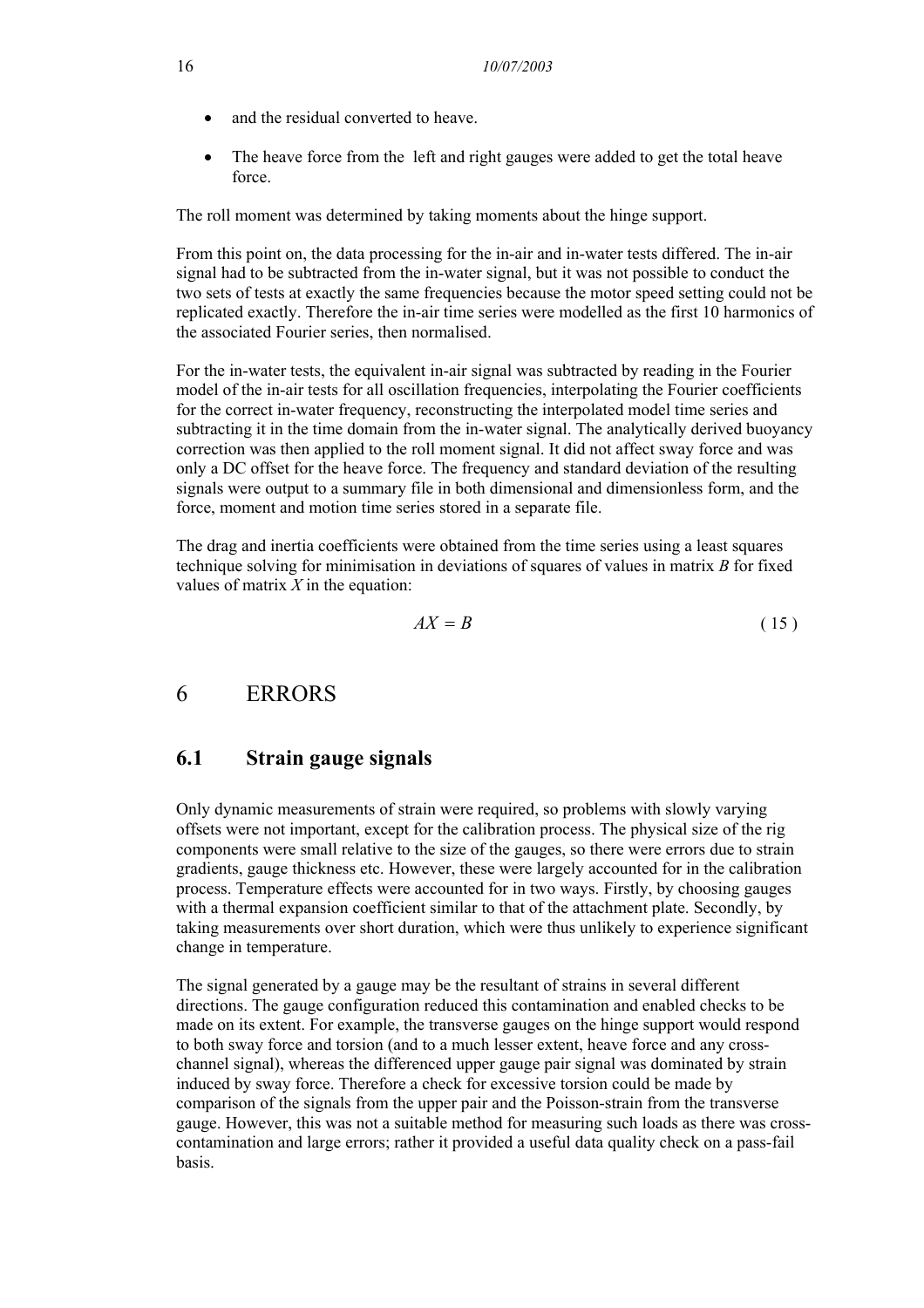The heave force signal was generated by the axial load in the hinge supports and determined from the average reading from each of the lower pair of gauges on the hinge supports (see 5.3). The absolute strain values were very low, owing to the necessary stiffness of the supports. Consequently the errors in the heave-induced signal were very large – over 50% in many instances.

# **6.2 Strain gauge calibration**

The coefficient of determination  $(r^2)$  for the calibration factors used to determine the sway force and roll moment were always greater than 0.999. Cross-coupling between gauges was measured and found to be insignificant, except for the quantifiable instances of Poisson strain. Temperature fluctuations may have affected the calibration factors, though the gauge specifications indicate this would be an error of second order magnitude over the temperature range of the experiments.

# **6.3 Blockage**

An object placed in a channel will experience different forces compared with the same object placed in unrestricted flow. This effect is known as blockage, and is reasonably well understood in wind tunnels (Rae and Pope, 1984), (Pankhurst and Holder, 1965) and towing tanks (Scott, 1976), (Harvald, 1983). The blockage effects for this experiment are related to, but not the same as wind tunnel effects and towing tank effects.

Blockage effects may be divided as follows:

#### *Wall boundary layer effects.*

The progressive thickening of the boundary layer along the length of the channel wall causes a decrease in the static pressure downstream, hence a drag increase. This effect is important in wind tunnels but is considered negligible for water tests because the boundary layer thickness is proportionally much smaller.

#### *Solid blocking*

The presence of the plate in the channel reduces the area through which water may flow. For a closed channel e.g. a wind tunnel, the effect is much less than (approximately 25% of) the amount calculated by applying Bernoulli's equation, despite the average velocity change being accurately predicted. This is because the change in streamlines is greater as you move further away from the plate, but the forces related to that change decrease with distance from the plate. The mathematical approach to calculating solid blockage is by the method of images, using doublets. This method becomes quite complicated when a free surface is present, and is not considered suitable for this experiment. Given that the free surface provides a pressure relief, the wind tunnel solid blocking calculations provide an upper threshold estimate of this blockage component, rather than an accurate estimate.

#### *Wak*e *blocking*

The mean velocity in the wake will be lower than the free stream velocity; however, the velocity outside the wake in a closed channel must be higher than the free stream in order to maintain continuity of volume flow rate. This higher velocity will, from Bernoulli's theorem, decrease the pressure in the wake region and create an additional drag force. This is computed for wind tunnels by using a line source (across the channel) to represent the wakegenerating trailing edge. The simulated wake is contained within the channel by adding an infinite vertical row of source-sink combinations, producing a net horizontal velocity. As with solid blocking, this method is not practical when a free surface is present, rather it provides an order of magnitude upper value estimate of the wake blockage.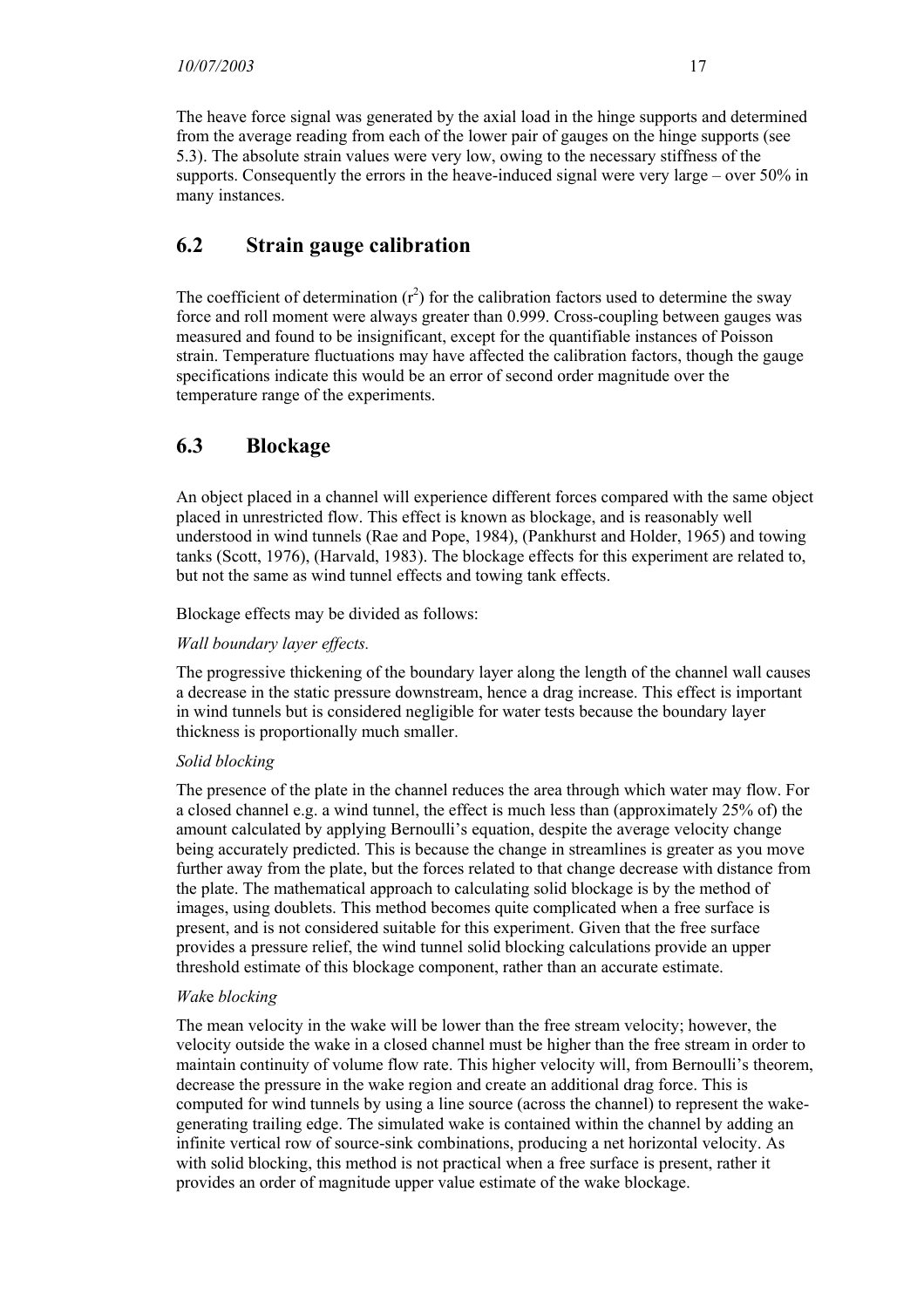#### *Streamline curvature*

The curvature of streamlines that occurs around any lifting body is restricted by the top and bottom of the channel. This results in an increase in lift compared with the unconstrained flow condition. For this experiment, the free surface yet again relaxes this constraint. The lift generated is very small for the conditions under investigation , so this blockage component has not been calculated.

#### *Wave resistance blockage*

The wave pattern generated by the plate will be affected by the channel boundaries, particularly the channel bed. This form of blockage is addressed in ship towing tank resistance tests, but in a manner inapplicable to this experiment for the following reasons:

- The methods, all empirically based (e.g. (Scott, 1976), (Scott, 1966)), include all blockage effects in one – including wake and solid blockage.
- The formulae used are based on ship length, a length dimension not appropriate to a plate normal to the flow

This experiment lies outside the range of data used to develop the empirical blockage formulae with particular regard to object slenderness and channel aspect ratio. This latter is surprisingly important, as shown the first data subset of table 1 in (Scott, 1976).The constraints of operating in an enclosed channel will influence the flow; this effect is known as blockage. It has been extensively investigated for wind tunnel and towing tank experiments ((Rae and Pope, 1984), (Scott, 1976)). However, wind tunnel blockage corrections do not apply to tests with a pressure-relieving free surface, and towing tank blockage corrections are largely focussed on surface wave effects and small ratios of model cross sectional area to tank cross sectional area. Given the uncertainty in estimating blockage effects for the current experiment, the results have been left uncorrected. This should be borne in mind when comparing with experiments conducted in facilities with different model:tank area ratios.

## **6.4 Other errors**

Water depth was measured using steel rules permanently mounted on the outside of the channel. The measurement was accurate to within 1mm, but the level occasionally fluctuated from the target value by up to 2mm owing to operational difficulties.

The mean water temperature of 26.3 $^{\circ}$ C varied by  $+0.9^{\circ}$ C over the period of the tests.

The plates were subject to slight flexure, so they did not remain planar in the dynamic condition. There may have been up to 2% camber induced through flexure. The plate motion was not exactly sinusoidal owing to the crank arm geometry introducing small variations (less than 1%). This was not an experimental error as such, rather a deviation from the assumed mode of motion.

The use of a crank also resulted in an off-axis loading (changing direction throughout the cycle), which caused variations in readings between the left and right gauges. There was approximately 1mm of lateral freedom between the plate and the hinge support during operation; during operation the plate would tend to move across to one hinge support and stay there, causing further discrepancies between the left and right gauges. Most of the error caused by these asymmetric loads was accounted for in the left-right averaging.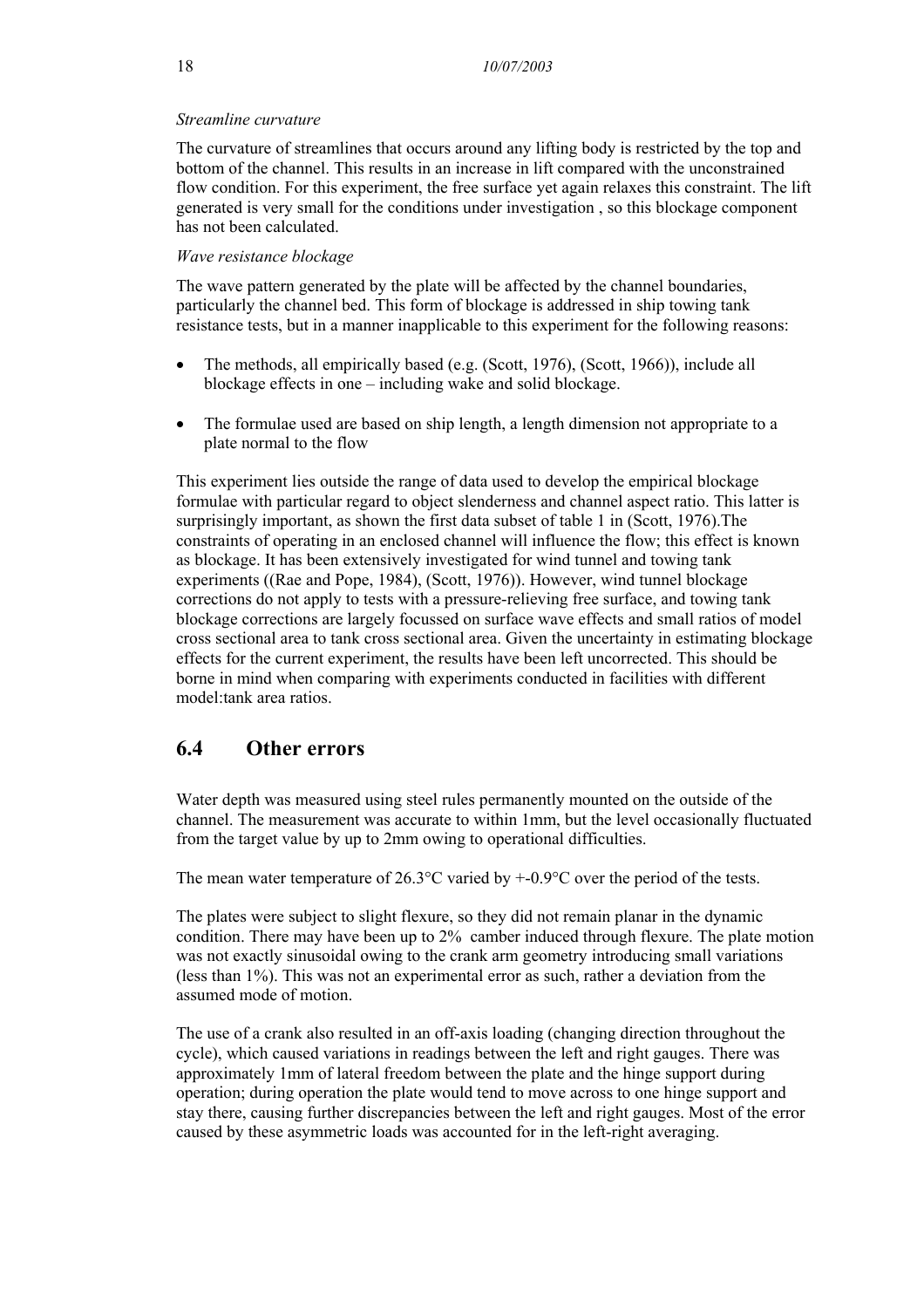The friction in the bearings for the tests in air was unlikely to be the same as for the test in water at the same frequency, because the bearing load was different.

# **6.5 Error estimation and propagation**

The error estimate comprised the following components:

- in-water signal
- in-air correction signal
- buoyancy correction (roll moment only)

Errors for the in-air signals were estimated firstly from the variance of the signal standard deviation for repeated runs, secondly by calculating the variance of the mean of the signal peak values within a run. Errors for the in-water signal were estimated only from variance of the mean of the signal peak values within a run. The errors from these sources were propagated through to the forces and moments, and finally to the dimensionless coefficients. A summary of error magnitudes for roll moment is given in Table 6-1; sway errors were of similar size. The percentage errors are similar for inertial, drag and total roll moment coefficients. The heave force error estimation was not investigated in as much detail because heave force estimation was not the main aim of the experiments, the rig not being designed for accurate heave force estimation. Heave force errors were difficult to estimate accurately, but appear to be up to 50% for most conditions, probably higher for the low frequency tests.

|                                                                                 | Low frequency $(0.5Hz)$ |          | High frequency (2Hz) |          |
|---------------------------------------------------------------------------------|-------------------------|----------|----------------------|----------|
|                                                                                 | Plate 1                 | Plate 2  | Plate 1              | Plate 2  |
| Dimensionless frequency w                                                       | 0.2                     | 0.3      | 0.83                 | 1.2      |
| Standard deviation of total<br>roll moment (Nm)                                 | $2.5E-4$                | $2.3E-4$ | $3.1E-4$             | $2.3E-4$ |
| Standard deviation of total<br>roll moment as % of signal<br>standard deviation | 24%                     | $9\%$    | $3\%$                | $0.5\%$  |
| Standard deviation of total<br>roll moment coefficient                          | 1.4                     | 0.3      | 0.06                 | 0.03     |
| Standard deviation of total<br>roll moment coefficient as %<br>of coefficient   | 25%                     | 9%       | $4\%$                | $2\%$    |

Table 6-1 Error estimates for 12.5° roll amplitude

The errors in instrument calibration were two orders of magnitude less than other error sources. It was clear from the error propagation that the relative values of the errors were greater at lower frequencies because the amplitude of the in-air and buoyancy corrections were then of the same order as the in-water signal. The largest source of error for most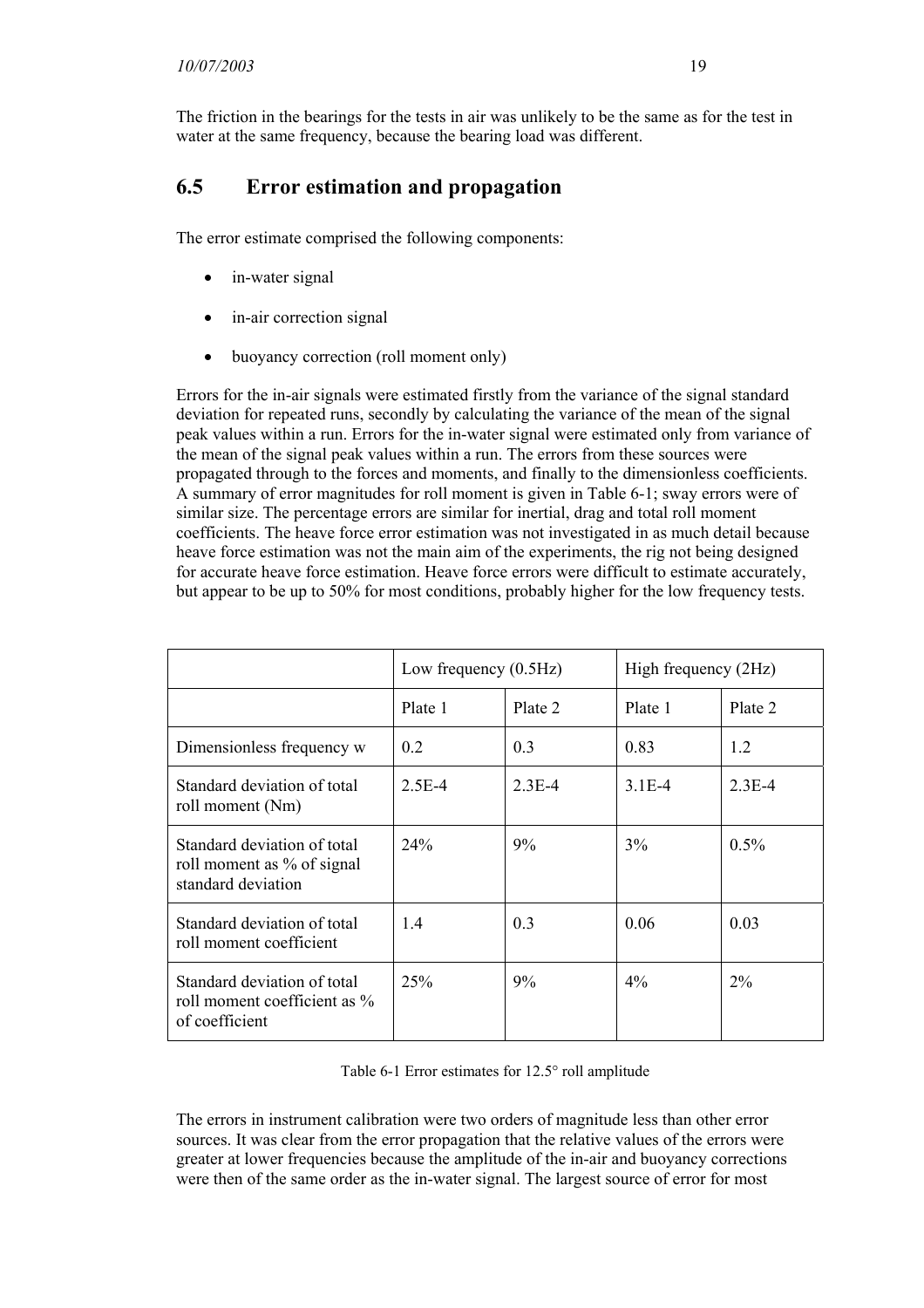conditions was from the buoyancy correction. The principal source of error in the buoyancy correction was due to the variation in the water level with respect to the hinge height. This was greatest for the plates with longest chord and shortest span.

The conversion for force and moments into their respective coefficients introduced further errors. The greatest of these was in the velocity term, estimated from the potentiometer signal and the span measurement.

# 7 RESULTS AND DISCUSSION

#### **7.1 General observations**

The results shown in this report have been selected as a representative sample of the whole data set, in the interests of brevity and clarity of presentation. Trends evident in the roll moment were reflected in the sway force. The heave force results were unreliable owing to the low axial strain levels in the hinge supports. However, the focus of the work was on roll moment.

A typical time series of total hydrodynamic roll moment is shown in Figure 7-1. It exhibits an approximately sinusoidal wave form of consistent frequency and reasonably consistent amplitude. The standard deviation of the signal was used as a measure of magnitude, rather than the amplitude. This was considered a more representative quantity for a time varying signal, using more of the data in its estimate and because the data sets had been zeromeaned and de-trended.



Figure 7-1 Typical total roll moment time series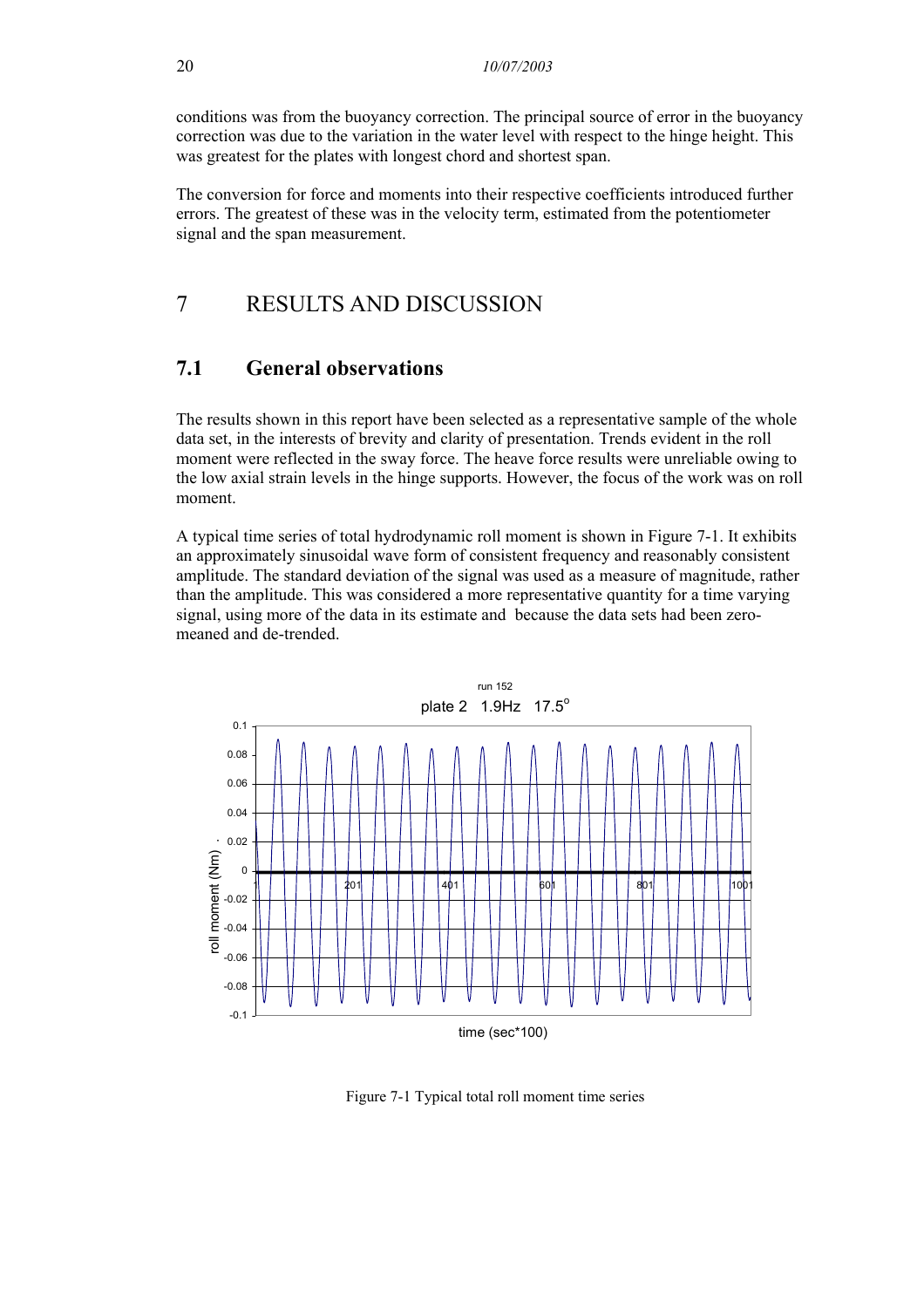#### **7.2 Comparison with other work**

(Ridjanovic, 1962) presented results for plates of varying aspect ratio as a plot of drag coefficient as a function of a modified Keulegan-Carpenter number (KC). His drag coefficient was in fact a total sway force coefficient, comprising both drag and inertial terms, and was thus directly comparable with the sway force coefficient from the tests described herein. His modified KC was the ratio of the displacement amplitude of oscillation at midspan  $(x)$  to the half-width of the plate  $(b)$ . His results were not directly comparable because the pivot point for oscillation was far above the plate, whereas the pivot point in the tests described here was at the top of the plate. In addition to the resulting difference in plate trajectory, the influence of aspect ratio was different. The conditions for the Ridjanovic tests were such that the results for a plate of aspect ratio r were almost the same as for a plate of aspect ratio 1/r. This was clearly not the case for the present tests. Further, the plates in Ridjanovic tests were suspended from a stalk and situated well below the free surface The present work, on the other hand, was conducted with the plates piercing the free surface. The free surface acts as a partially reflecting boundary – a solid surface would provide full reflection, increasing the effective aspect ratio of an abutting plate by a factor of 2 over the geometric aspect ratio. The pressure relieving influence, reduces the factor to somewhere between 1 and 2. Consequently, the comparison had greatest validity for a Ridjanovic plate of aspect ratio between 1 and 2. Figure 7-2 below shows good general agreement for these aspect ratios, and also illustrates that the current tests were generally at much lower KC number. Given the differences in experimental conditions, the comparison with Ridjanovic's work provides general support for the validity of the current experiment.



Figure 7-2 Comparison of results with Ridjanovic

The tests on the 2-D plate (plate 1) may be compared with the experimental work of (Yeung et al., 1997) on a plate of similar shape but approximately eight times larger. Aside from the effect of Reynolds number change, the scaling of the results depends on the relative contributions of the inertial and drag terms – the inertial term is proportional to angle amplitude whereas the drag term is proportional to angle amplitude squared. Using an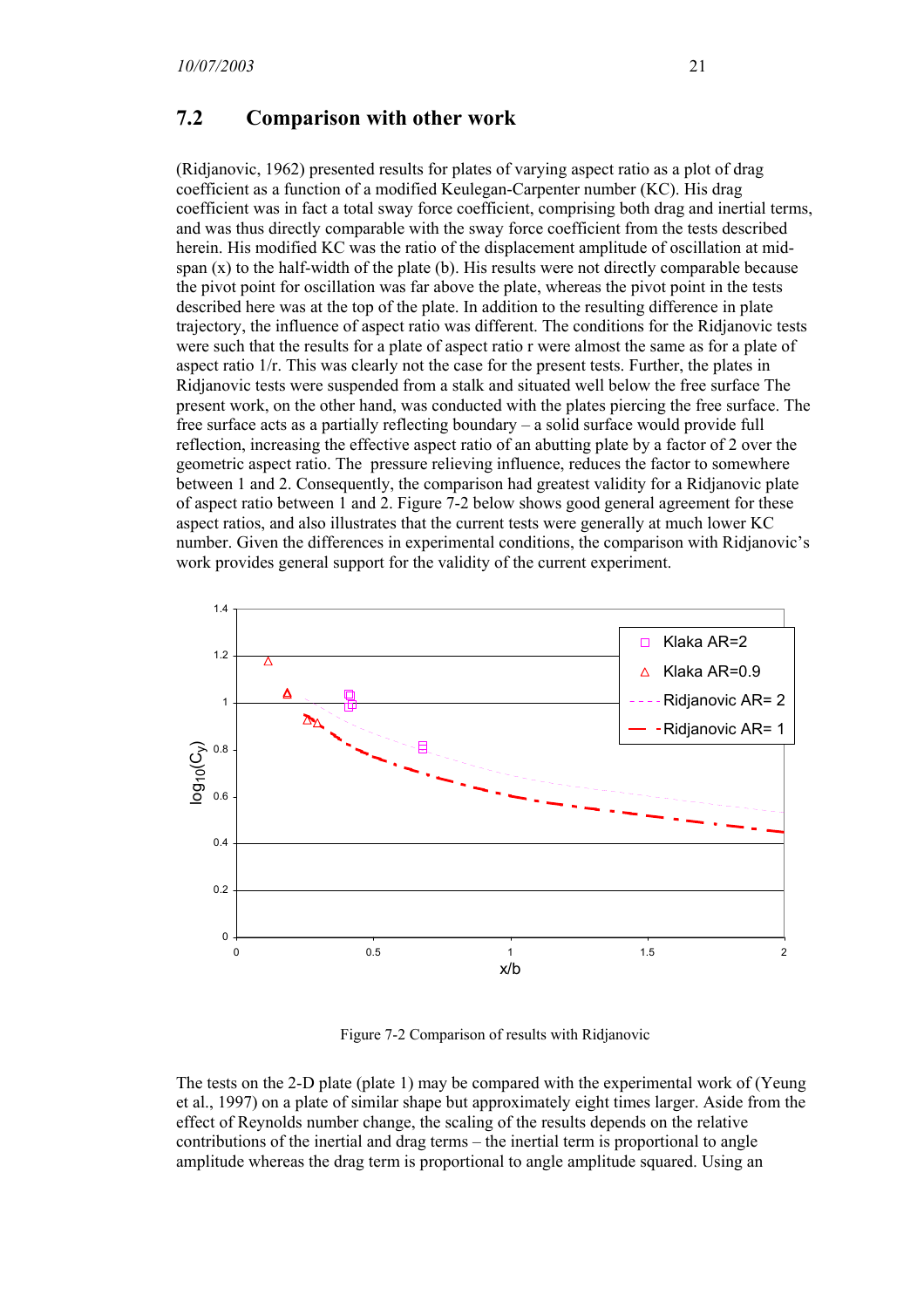| $w = 0.555$                           | Yeung et. al. | Klaka  |
|---------------------------------------|---------------|--------|
| 7.5 $\degree$ Total roll moment (Nm)  | 0.003         | 0.0028 |
| 12.5 $\degree$ Total roll moment (Nm) | 0.005         | 0.0049 |
| $12.5^{\circ}$ Sway force (N)         | 0.121         | 0.093  |

assumption of linearity, the results of Yeung et al at 10° amplitude were scaled to the current results at the nearest angle amplitudes and compared in Table 7-1 below.

|  |  |  | Table 7-1: Comparison of Yeung et al. results for 2-D plate |
|--|--|--|-------------------------------------------------------------|
|--|--|--|-------------------------------------------------------------|

The Yeung data was lifted from small scale graphs in the published paper and hence subject to processing errors of approximately +-15%. The close agreement on roll moment was therefore considered coincidental. The 23% difference in sway force may have been due to a combination of Reynolds number effects and the scaling assumptions used. Given that there were other differences between conditions for the two sets of experiments (plate thickness, end gap etc.) the level of agreement was considered acceptable for the purposes of validation, though questions remain regarding any direct comparison between the two data sets.

#### **7.3 Linear and quadratic drag term**

The Morison equations assumes just two components – one proportional to acceleration, the other proportional to the square of the velocity. It is possible that other terms were present; in order to investigate this a third component was added to the motion equation –linearly proportional to velocity. A typical result is shown in Figure 7-3 and Figure 7-4. The linear term showed strong dependence on angle amplitude whilst the corresponding quadratic term varied considerably with both angle amplitude and frequency, and was for the most part a negative quantity. It was difficult to reconcile these results with the rationale underlying a three-component equation so it was concluded that the addition of a linear drag term was not justified.





Figure 7-3 Linear drag coefficient for a 3-term model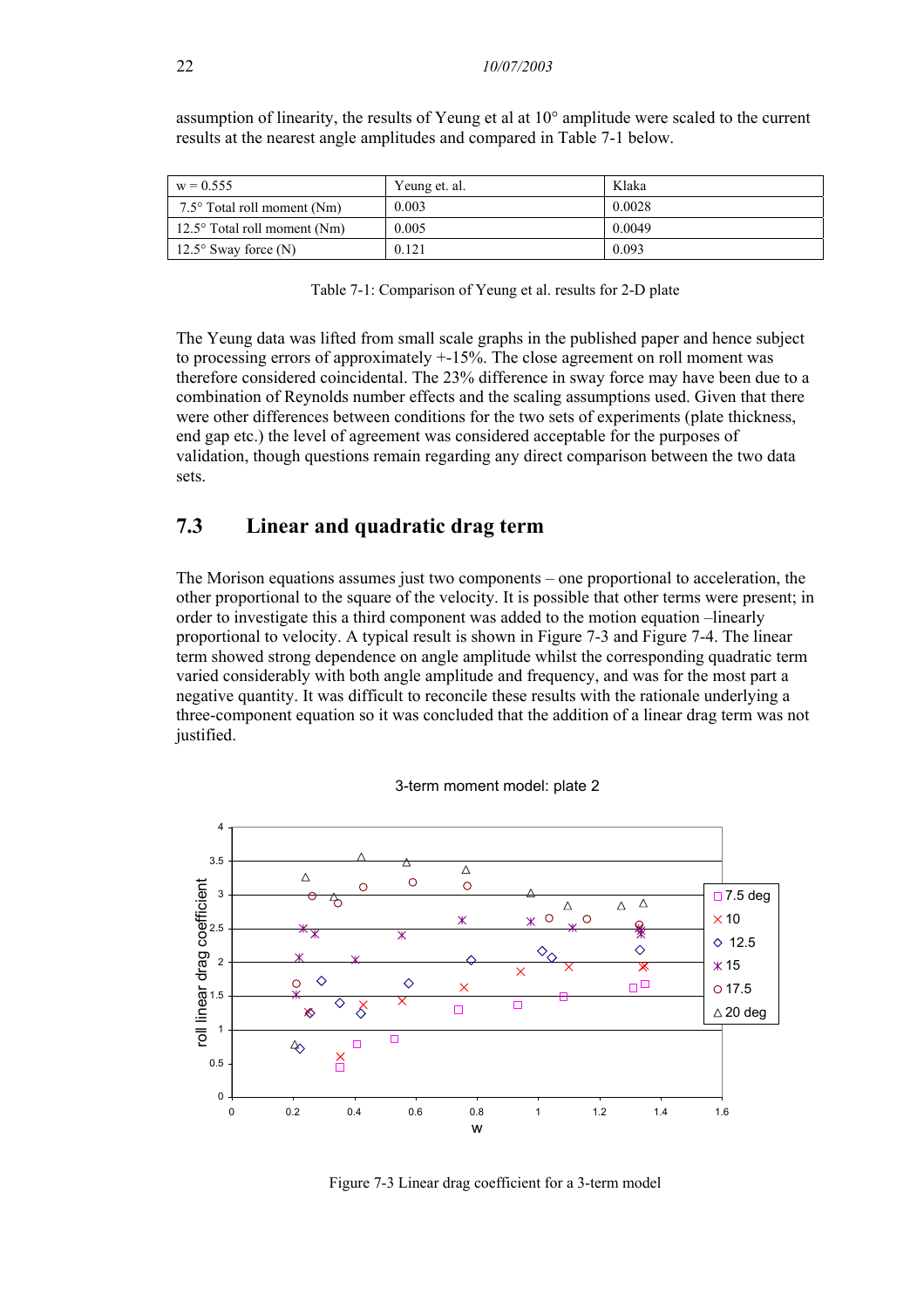

3-term moment model: plate 2

Figure 7-4 Quadratic drag coefficient for a 3-term model

# **7.4 Influence of oscillation frequency**

For the 3-D plates the total roll moment coefficient was largely independent of oscillation frequency for most of the conditions tested i.e. the moment was proportional to the square of the velocity (Figure 7-6, Figure 7-9). This follows from the definition of the total roll moment coefficient in equation  $(12)$ , repeated below:

$$
C\varphi = \frac{roll \ moment}{\frac{1}{2}\rho A u^2 s}
$$

The inertia coefficients for the 3-D plates were largely independent of frequency (Figure 7-12 to Figure 7-15) and the drag coefficients were only weakly related to frequency (Figure 7-16 to Figure 7-19).

The quadratic behaviour of total roll moment with respect to frequency for the 3-D plates was not exhibited by the 2-D plate (plate 1) (Figure 7-5, Figure 7-10). Here there was considerable structure in the relationship, with a transitional zone at a frequency of 2 Hz (w  $= 0.8$ ) indicated. Both the inertia and drag coefficients for the 2-D plate (Figure 7-12, Figure 7-16) also showed this transitional phase. Possible explanations for the phenomenon include:

• A mechanical resonance in the rig. This would explain why the effect occurred at the same driving frequency for all angle amplitudes. However, there is no discernible energy at this frequency for tests conducted on this plate at other driving frequencies.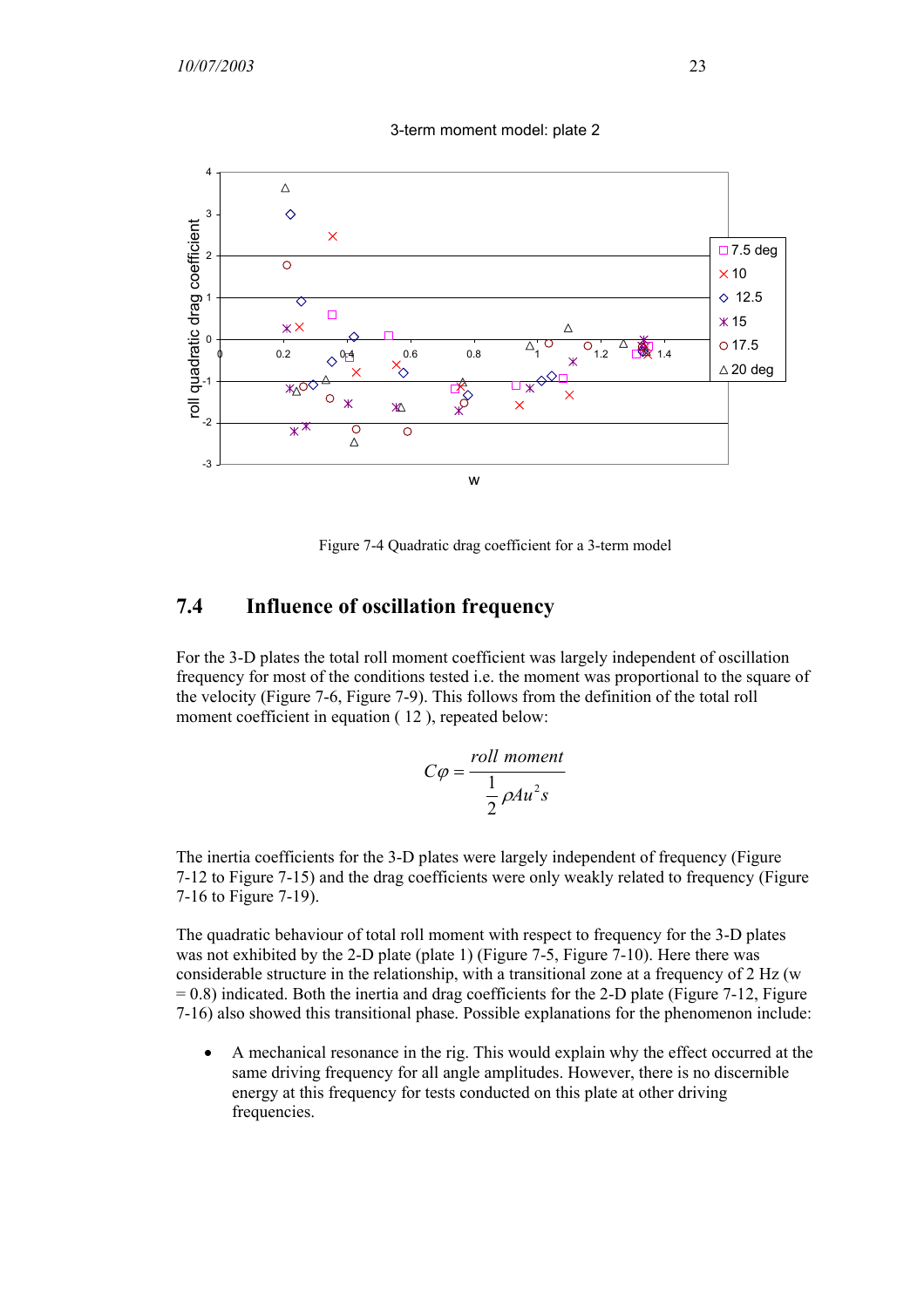• A transition between two flow regimes. Transitional flows are to be found in other hydrodynamic scenarios such as the flow along a flat plate changing from laminar to turbulent boundary layer, or the onset of ventilation in a surface-piercing foil. The poor repeatability of results in this transition region was indicative of a transitional phenomenon. Yeung and others have discovered that two types of vortex shedding may exist for a 2-D oscillating plate – symmetric and asymmetric – depending on the speed of movement of the plate through the water. Flow visualisation would prove this hypothesis.

The unusual nature of these 2-D plate results, whilst interesting, was not pursued further because it was not applicable to the problem being addressed – that of a 3-D yacht appendage.

The phase angle behaviour for plate 2 is shown in Figure 7-11. The phase angle ranged from 120° to 180°, verifying that the hydrodynamic force comprises components in phase with velocity (drag) and in phase with acceleration (inertial).



plate1:  $7.5^\circ$  roll amplitude

Figure 7-5 Total roll moment coefficient v. dimensionless frequency, plate 1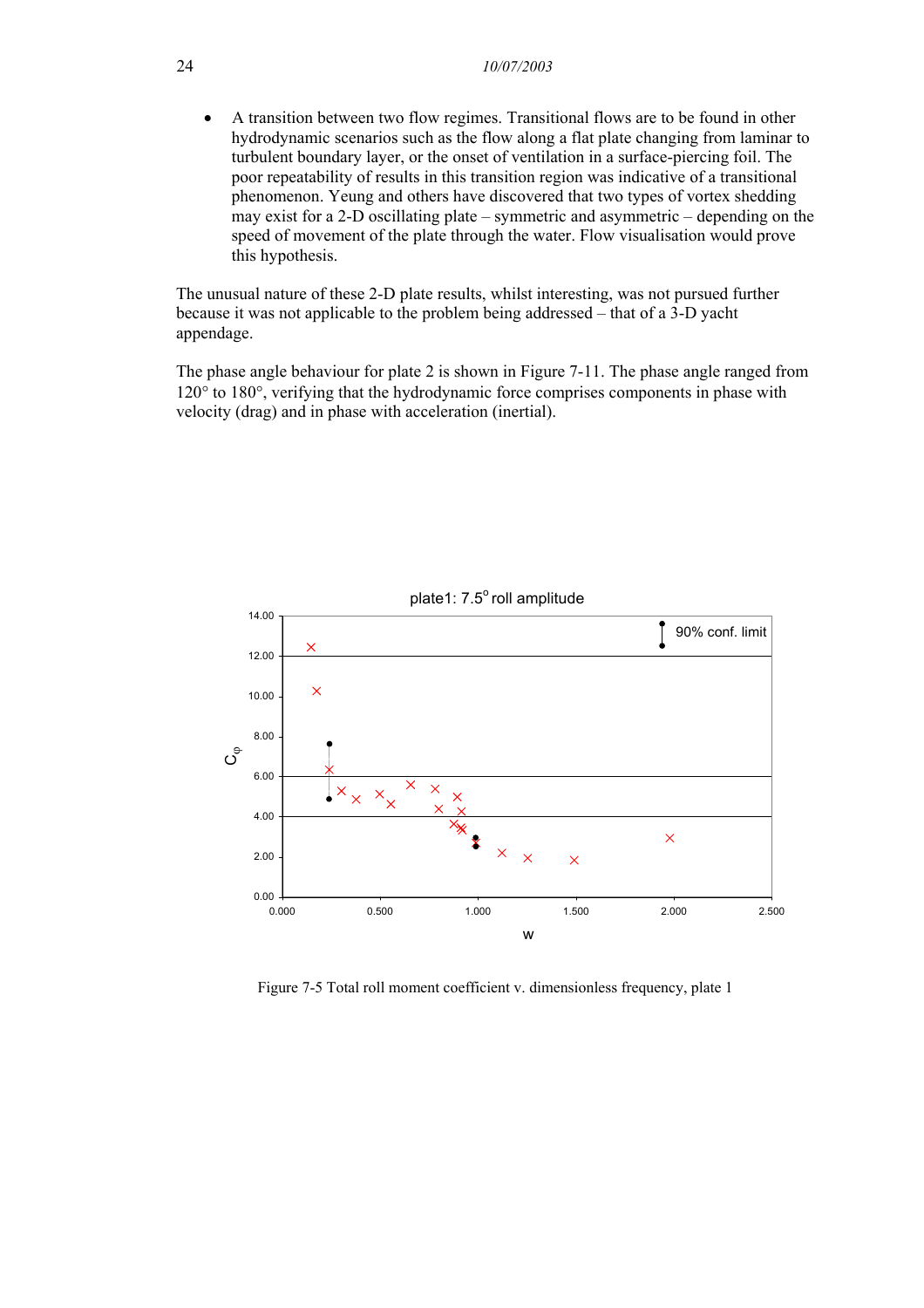



Figure 7-6 Total roll moment coefficient v. dimensionless frequency, plate 2



Figure 7-7 Total roll moment coefficient v. dimensionless frequency, plate 3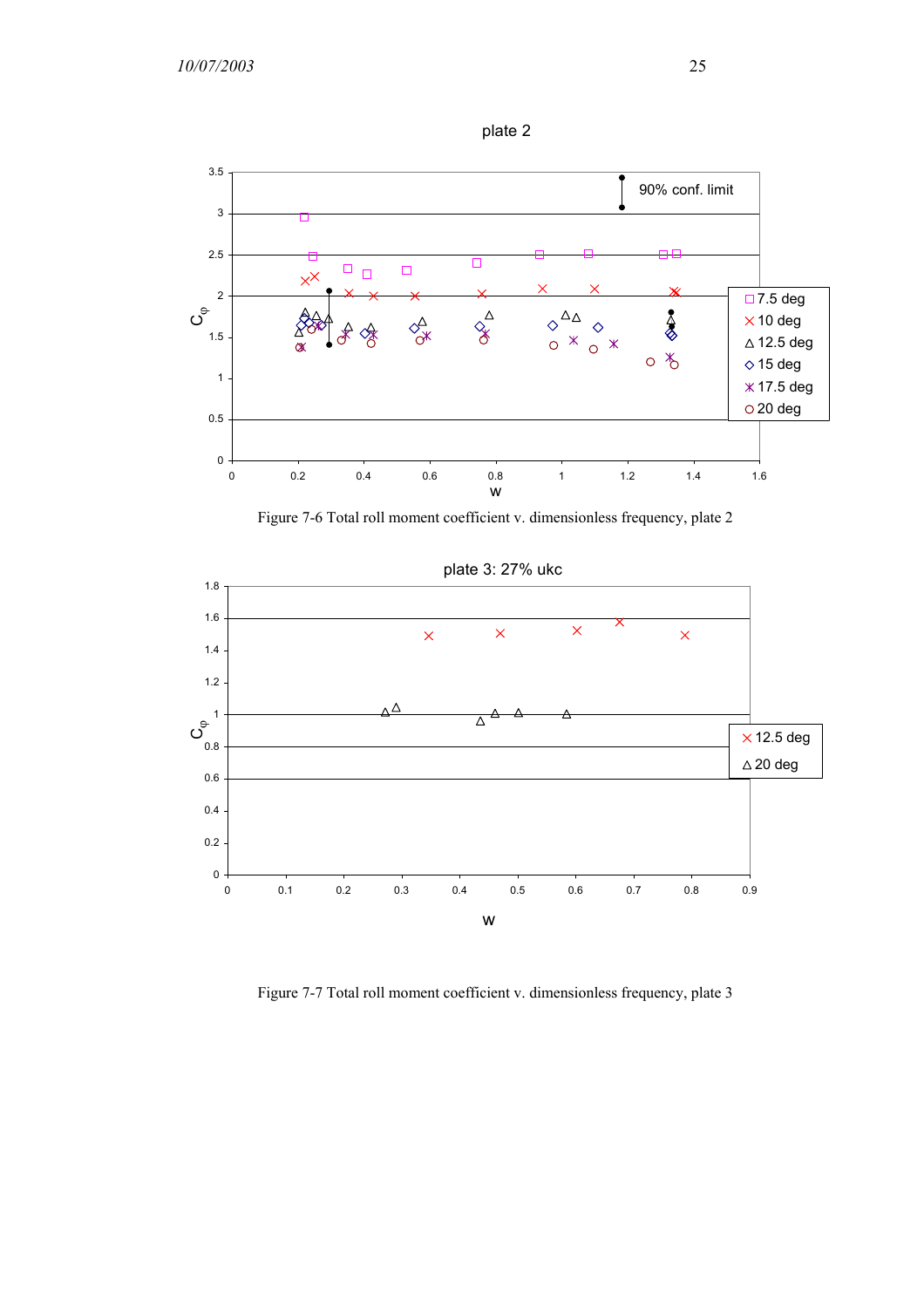

Figure 7-8 Total roll moment coefficient v. dimensionless frequency, plate 4





Figure 7-9 Total roll moment v. frequency, plate 2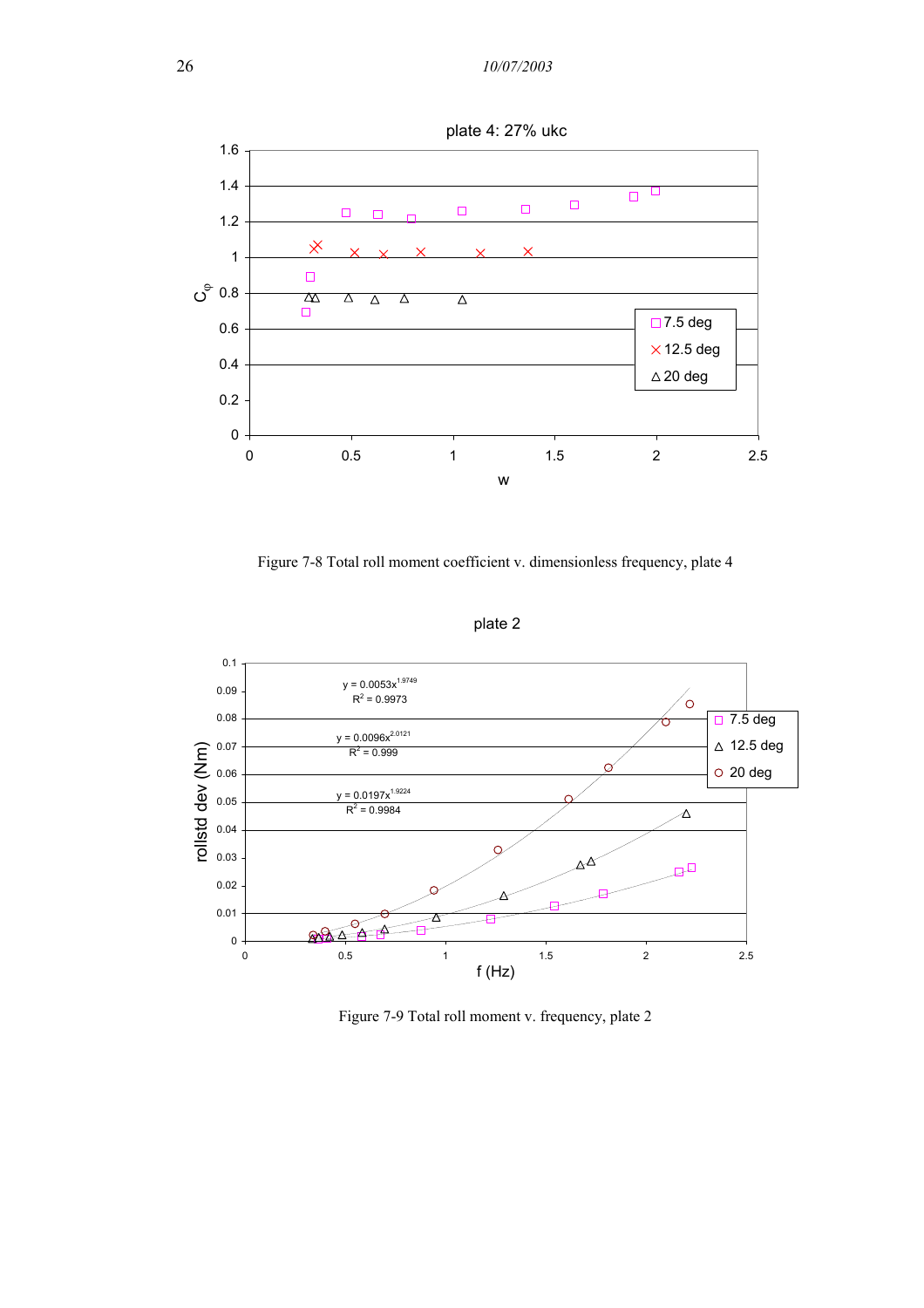

Figure 7-10 Total roll moment v. frequency, plate 1



plate 2

Figure 7-11 Total roll moment phase v. frequency, plate 2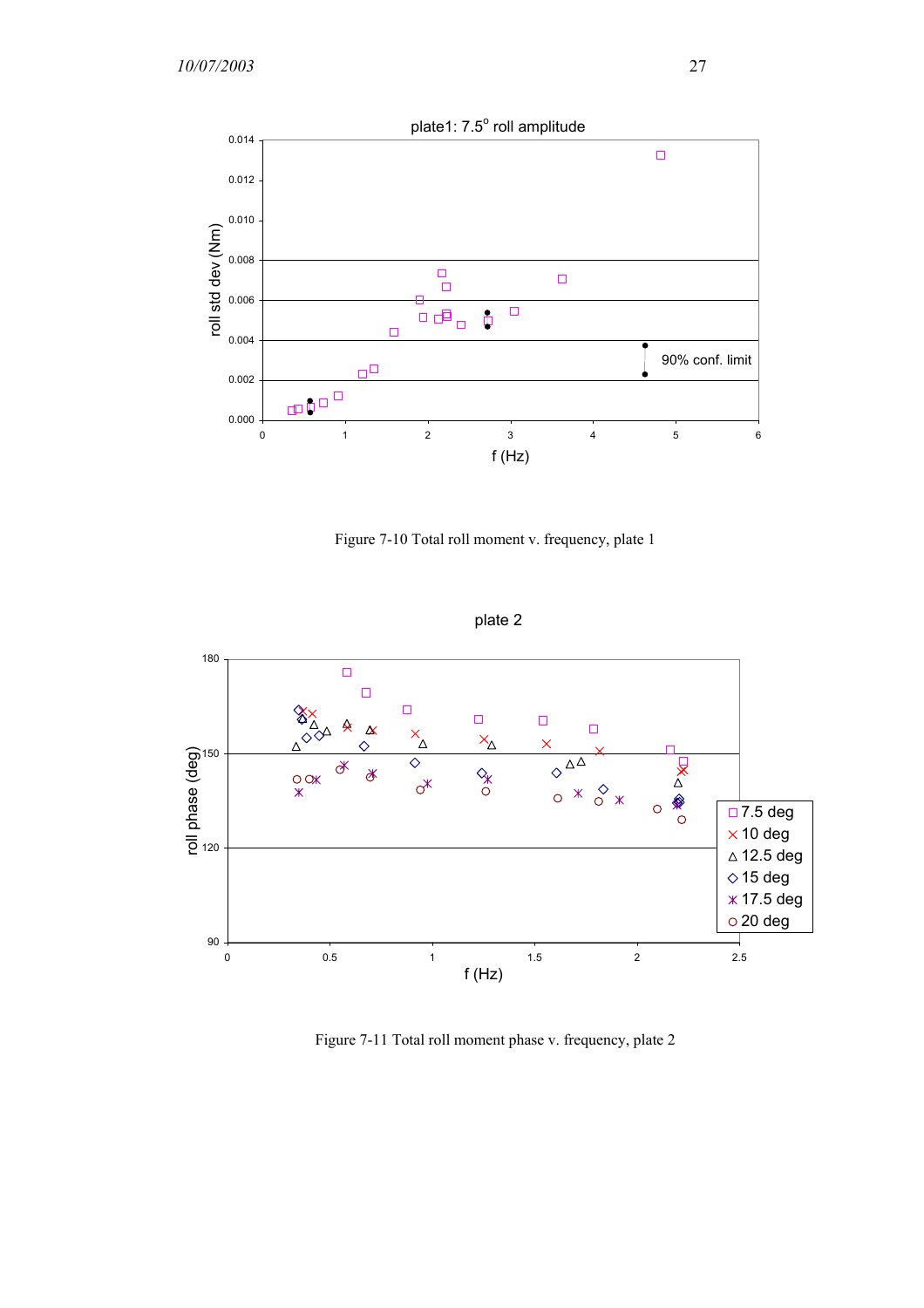



Figure 7-12 Roll inertia coefficient v. dimensionless frequency, plate 1



roll: plate 2

Figure 7-13 Roll inertia coefficient v. dimensionless frequency, plate 2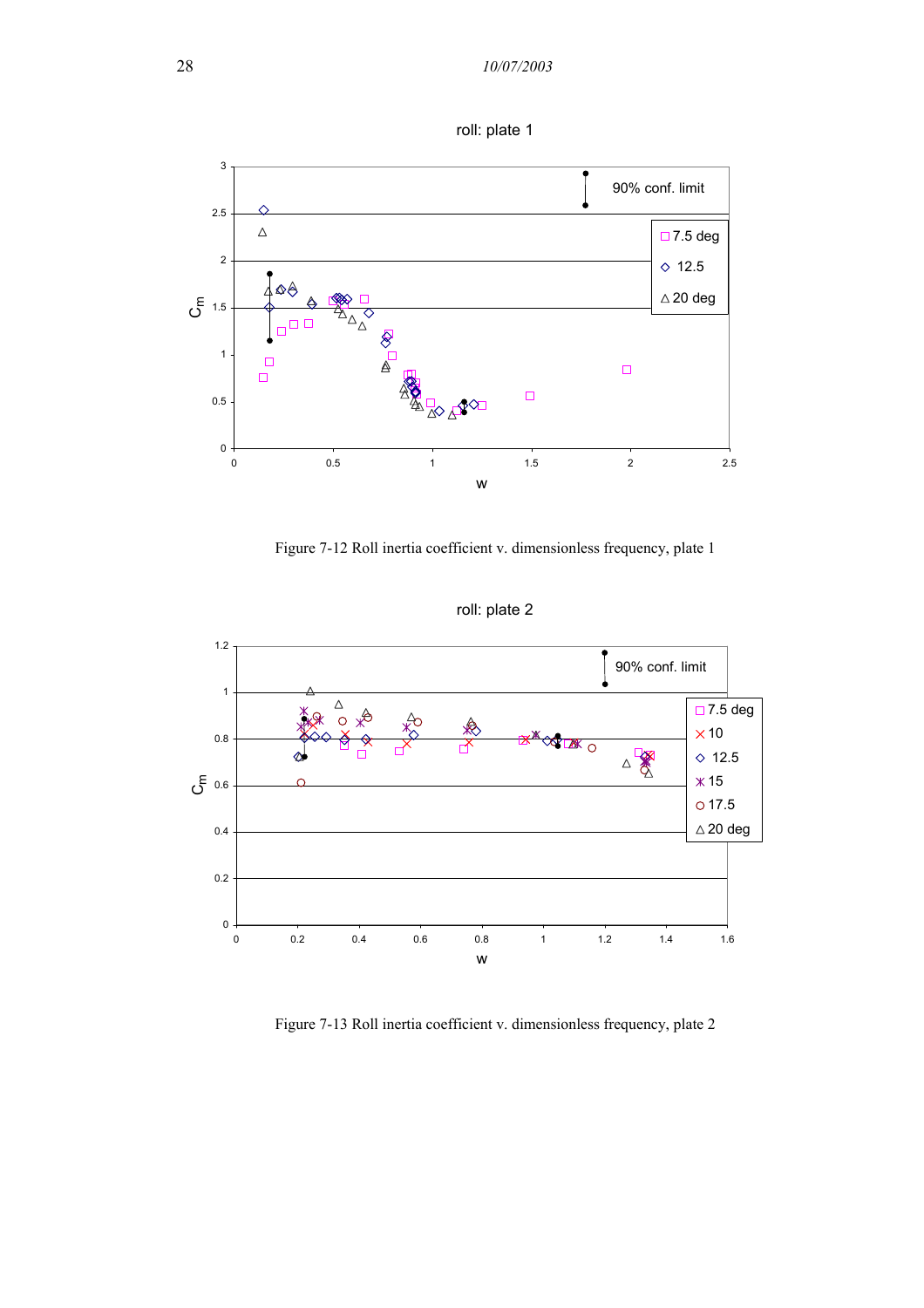

Figure 7-14 Roll inertia coefficient v. dimensionless frequency, plate 3



roll: plate 4

Figure 7-15 Roll inertia coefficient v. dimensionless frequency, plate 4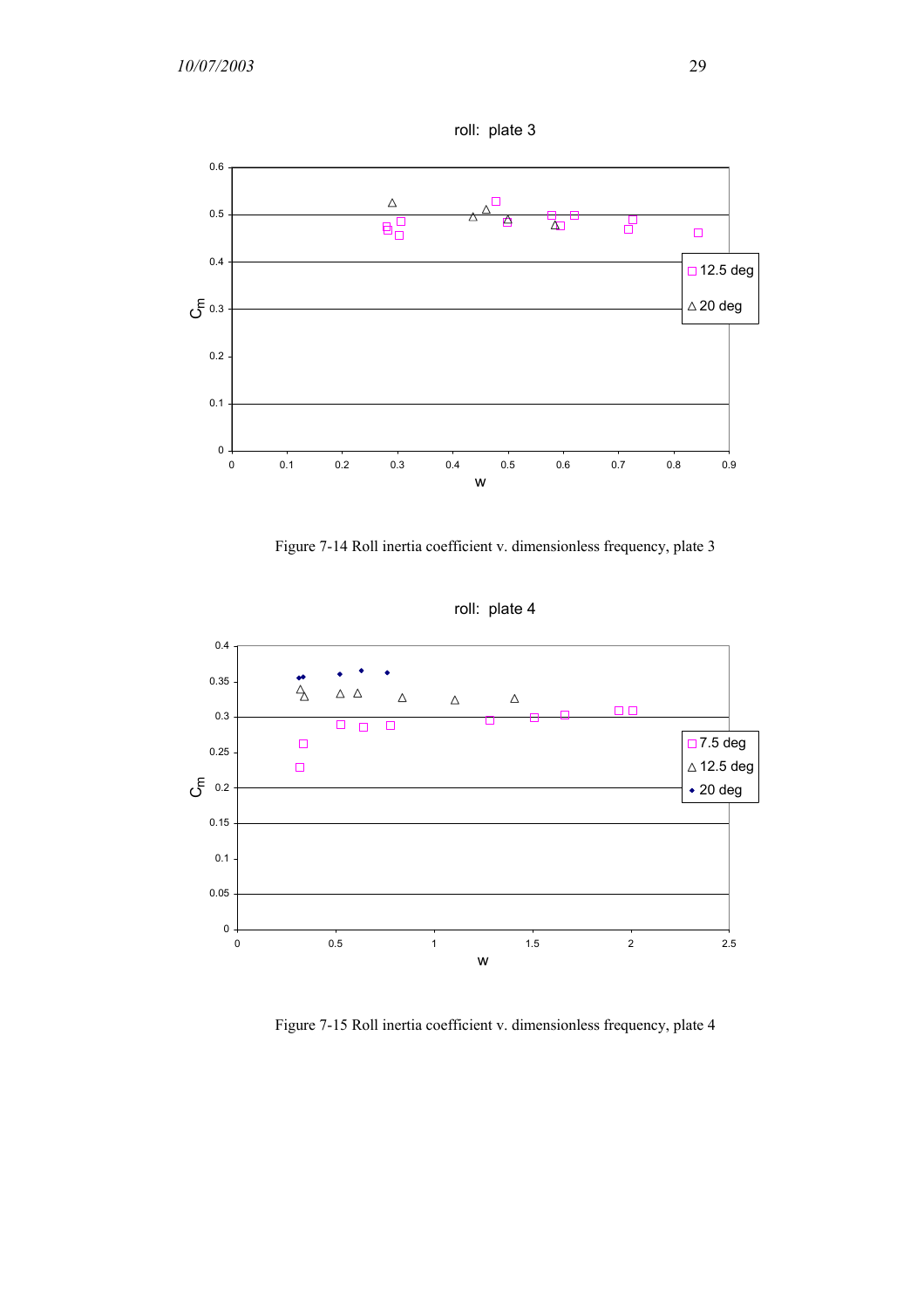



Figure 7-16 Roll drag coefficient v. dimensionless frequency, plate 1



roll: plate 2

Figure 7-17 Roll drag coefficient v. dimensionless frequency, plate 2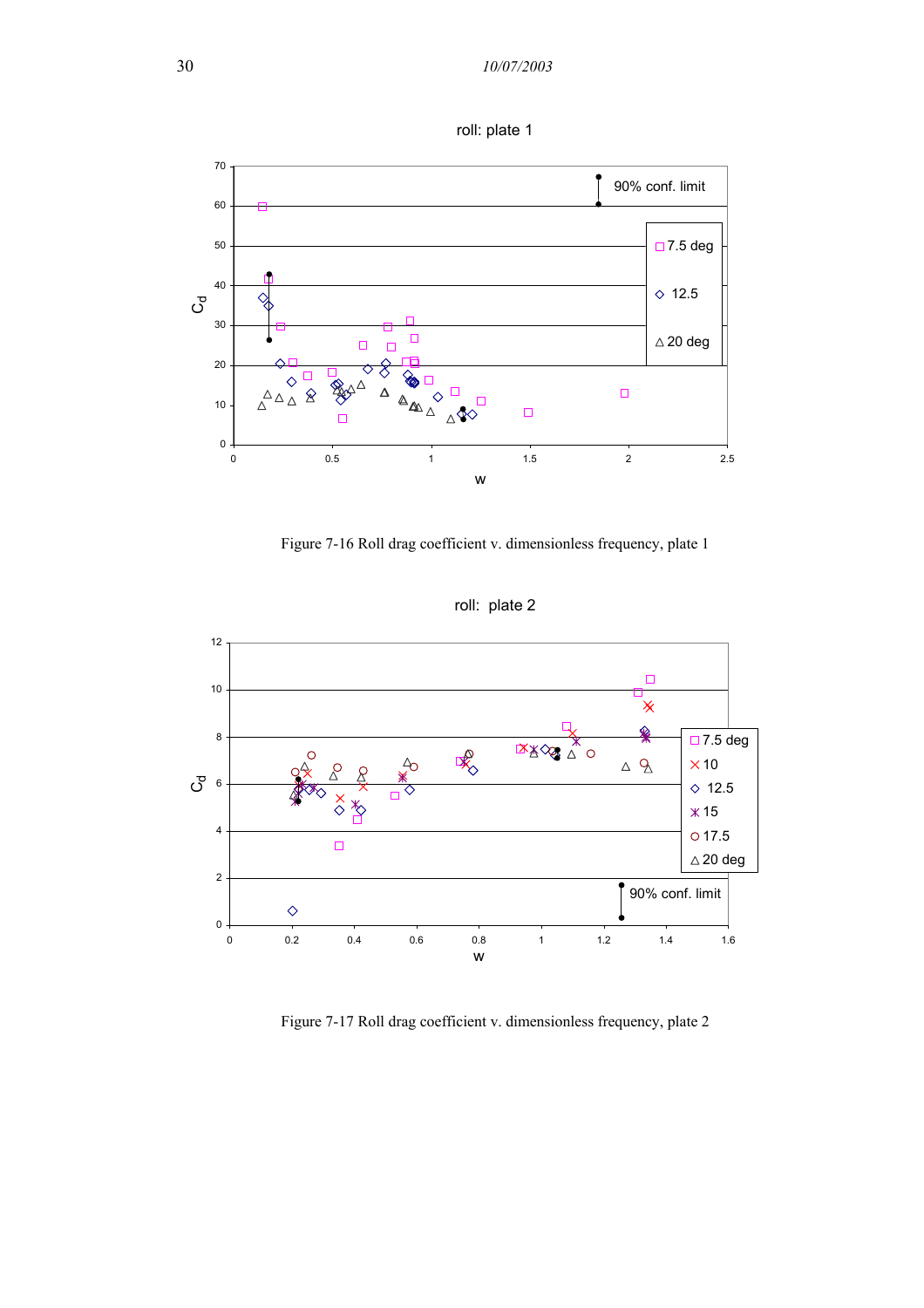

roll: plate 3

Figure 7-18 Roll drag coefficient v. dimensionless frequency, plate 3



roll: plate 4

Figure 7-19 Roll drag coefficient v. dimensionless frequency, plate 4

# **7.5 Influence of angle amplitude**

It was not considered practicable to generate cross-plots of coefficients against angle amplitude at constant frequency because it was not possible to set the motor speed at exactly repeatable values. Therefore a curve fitting procedure would have been required, which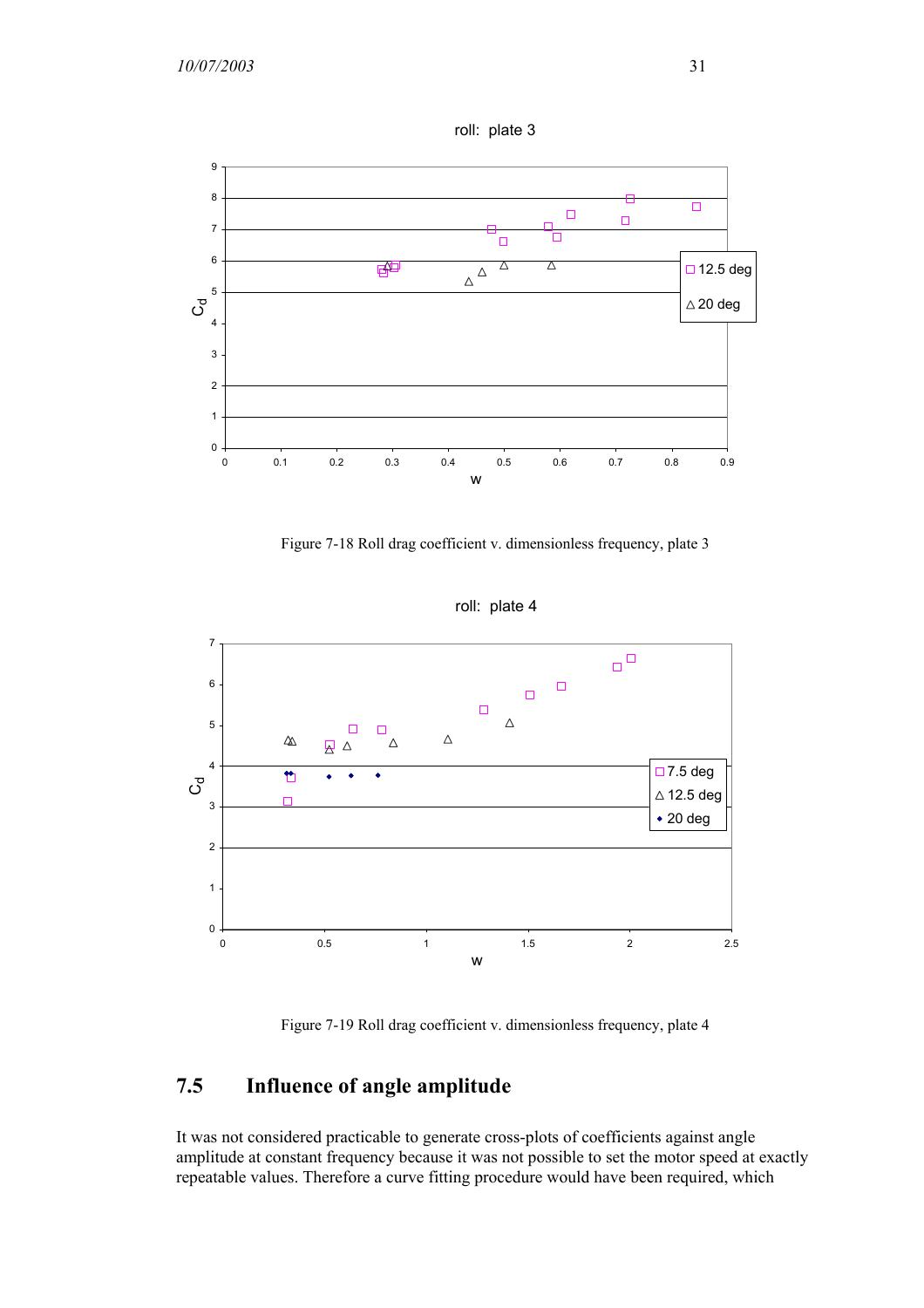would need to use data points weighted in relation to the varying error limits with frequency. The result would be more likely to show the effect of the chosen data processing technique used rather than any hydrodynamic phenomenon. Nevertheless the influence of angle amplitude can be discerned from Figure 7-5 to Figure 7-19. There was a general trend towards lower coefficient with increasing angle amplitude.

#### **7.6 Effect of underplate clearance**

The underplate clearance was defined as:

$$
UKC = \frac{h}{s} \tag{16}
$$

where

 $h =$  distance from the tip of the plate to the bottom of the channel

*s* = plate span

The UKC is usually expressed as a percentage.

The effect of underplate clearance on total roll moment for plate 4 is illustrated in Figure 7-20 . Similar trends were evident for plate 3 and for the sway force for the range of angles tested. The influence of underplate clearance on inertia and drag coefficients was also similar (Figure 7-21 and Figure 7-22). There was a very slight increase in roll moment at 2.5% UKC but no significant difference in roll moment between 15% and 27% UKC.

For application to a yacht at anchor, 2.5% clearance is unrealistic as the yacht would impact the sea bed on almost every wave. Therefore, within the context of the project aims, there was no evidence in these results to suggest that proximity to the seabed affects the roll moment. A proviso is added that the wave particle velocities in an ocean environment will be influenced by the presence of the seabed; it is the response to those particle velocities that is not affected.

There is the possibility that a plate of proportionally greater bottom edge length may exhibit some clearance effect. Further, the bottom roughness may play some part (the channel bed was a pliant coating with longitudinal grooves of approximately 0.5mm height).

Plates 1 and 2 could not be mounted low enough to conduct tests at less than 100% *UKC*, so effects of underplate clearance were not investigated for them.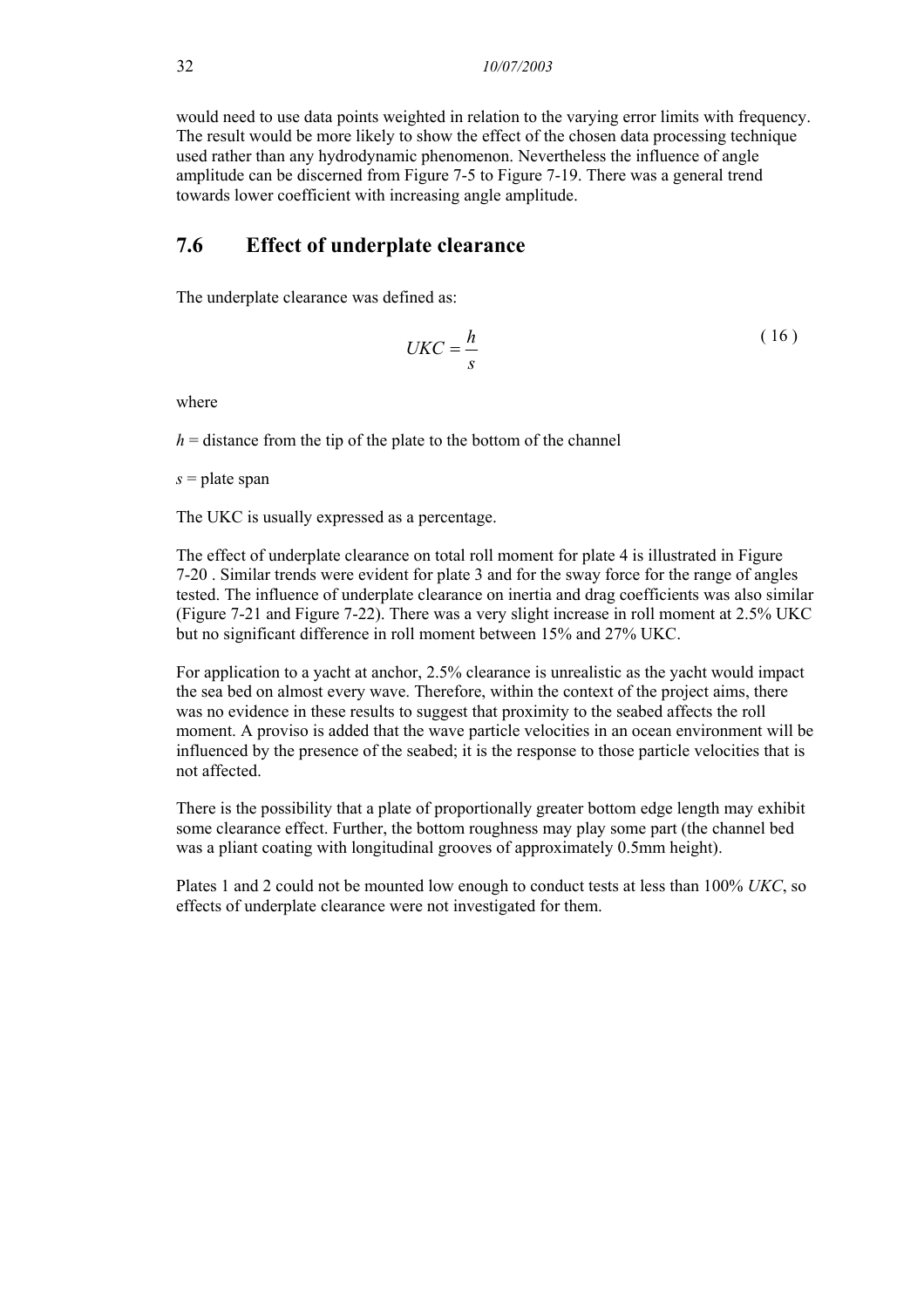

Figure 7-20 Effect of under-plate clearance on total roll moment



roll: plate 4

Figure 7-21 Effect of under-plate clearance on roll inertia coefficient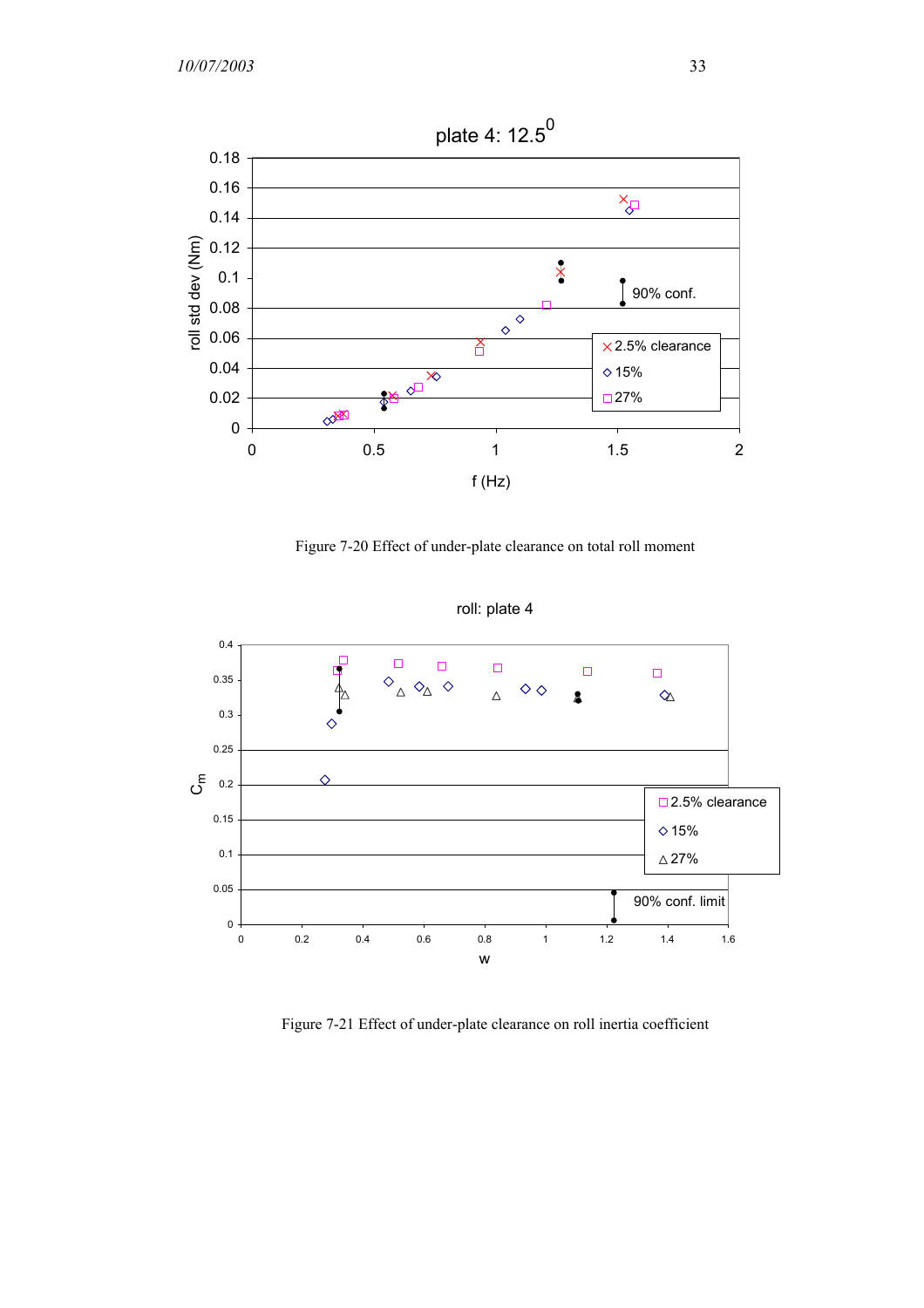



Figure 7-22 Effect of under-plate clearance on roll drag coefficient

## **7.7 Effect of plate shape**

The total roll moment coefficient showed no immediately apparent relationship to plate geometry (Figure 7-23). The following model yielded an engineering approximation for much of the data:

$$
C_{\varphi} = 5.5AR^{-0.5}\varphi^{-0.5}
$$
 (17)

where:

 $C\varphi$  = total roll moment coefficient

 $AR$  = aspect ratio

 $\varphi$ = angle amplitude (deg)

This model is compared with the experimental data in Figure 7-24, Figure 7-25 and Figure 7-26.

The inertia coefficient for the 3-D plates did not exhibit any straightforward relationship with plate geometry either ( Figure 7-27). However, the relationship

$$
C_m = 0.4(AR)^{-0.5} \left( \varphi^{0.25} \right) \tag{18}
$$

was a reasonable approximation (Figure 7-28, Figure 7-29 and Figure 7-30)

The drag coefficient was less consistent in its behaviour (Figure 7-31), but followed an approximate relationship, illustrated in Figure 7-32, Figure 7-33 and Figure 7-34: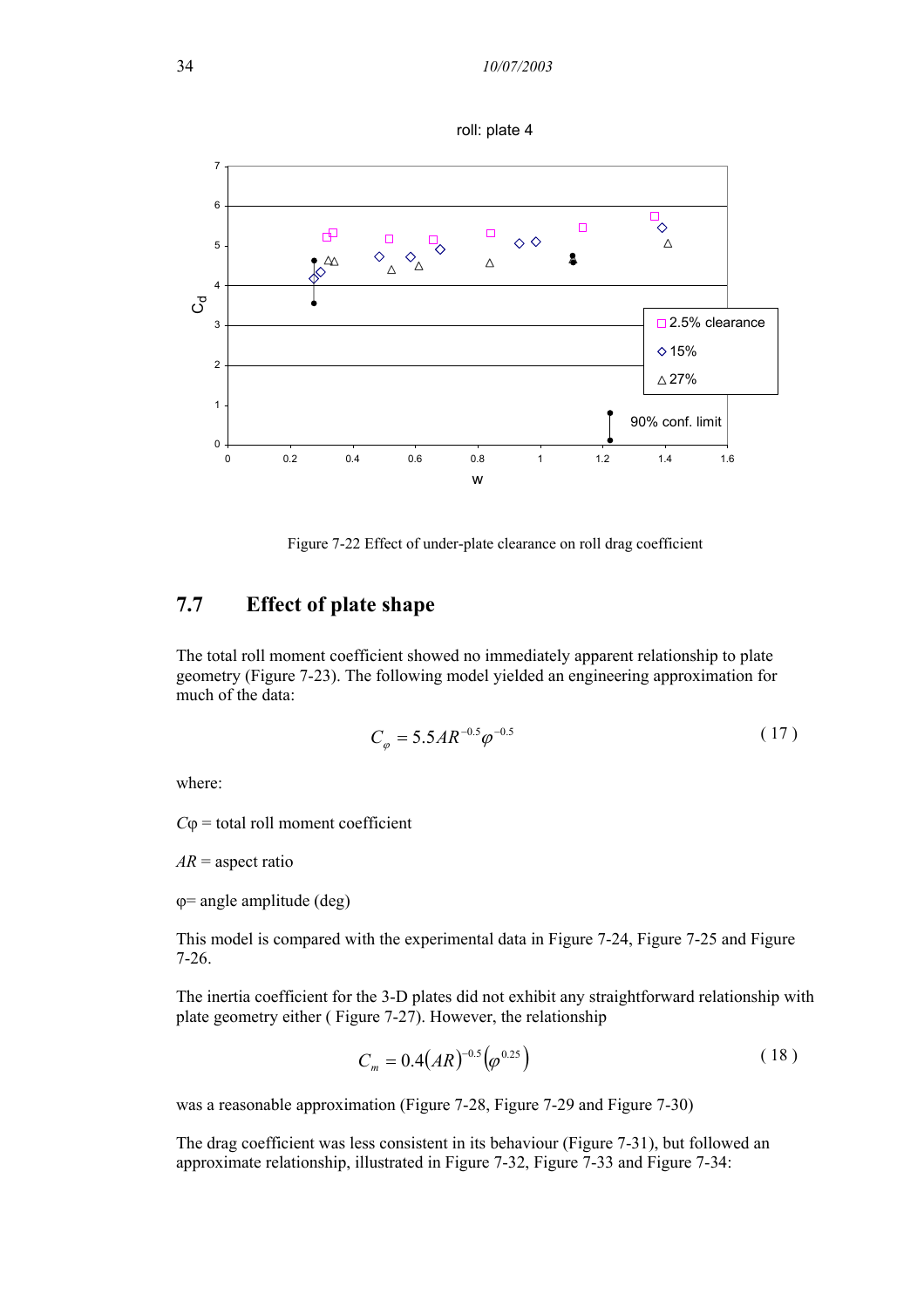$$
C_d = 6AR^{-0.5} + 10w\varphi^{-1}
$$
 (19)

where:

 $w =$  dimensionless frequency

*AR* =aspect ratio

 $\varphi$  = roll angle amplitude (deg)

All aspect ratio dependency in all three models follows a pattern found in many aspects of aerodynamics and hydrodynamics theory (Glauert, 1959), (Milne-Thomson, 1968).



Figure 7-23 Total roll moment coefficient at 12.5° amplitude

 $\varphi = 12.5^0$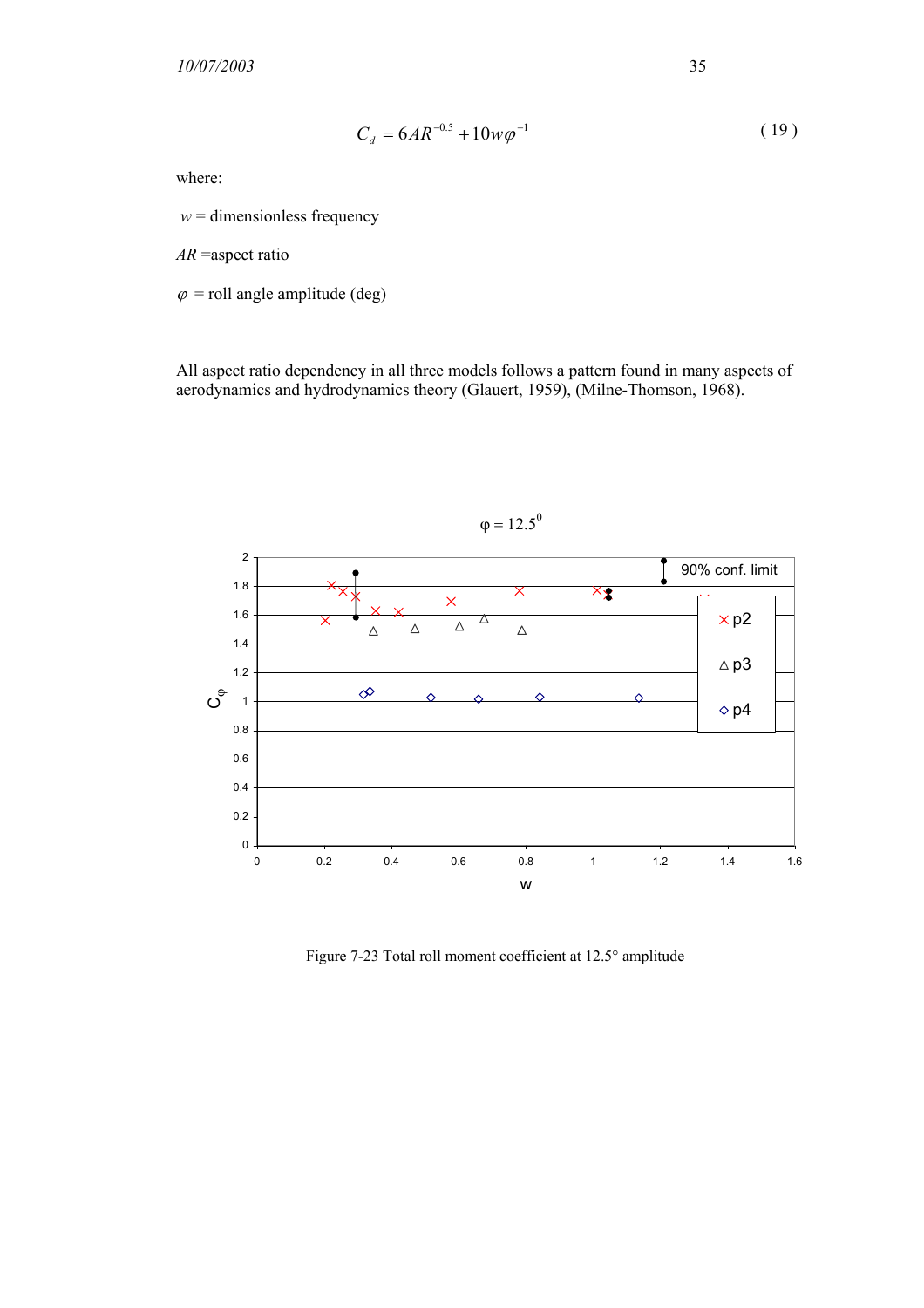

Figure 7-24 Effect of plate geometry on total roll moment coefficient, 7.5° amplitude

 $\varphi = 12.5^0$ 



Figure 7-25 Effect of plate geometry on total roll moment coefficient,  $12.5^{\circ}$  amplitude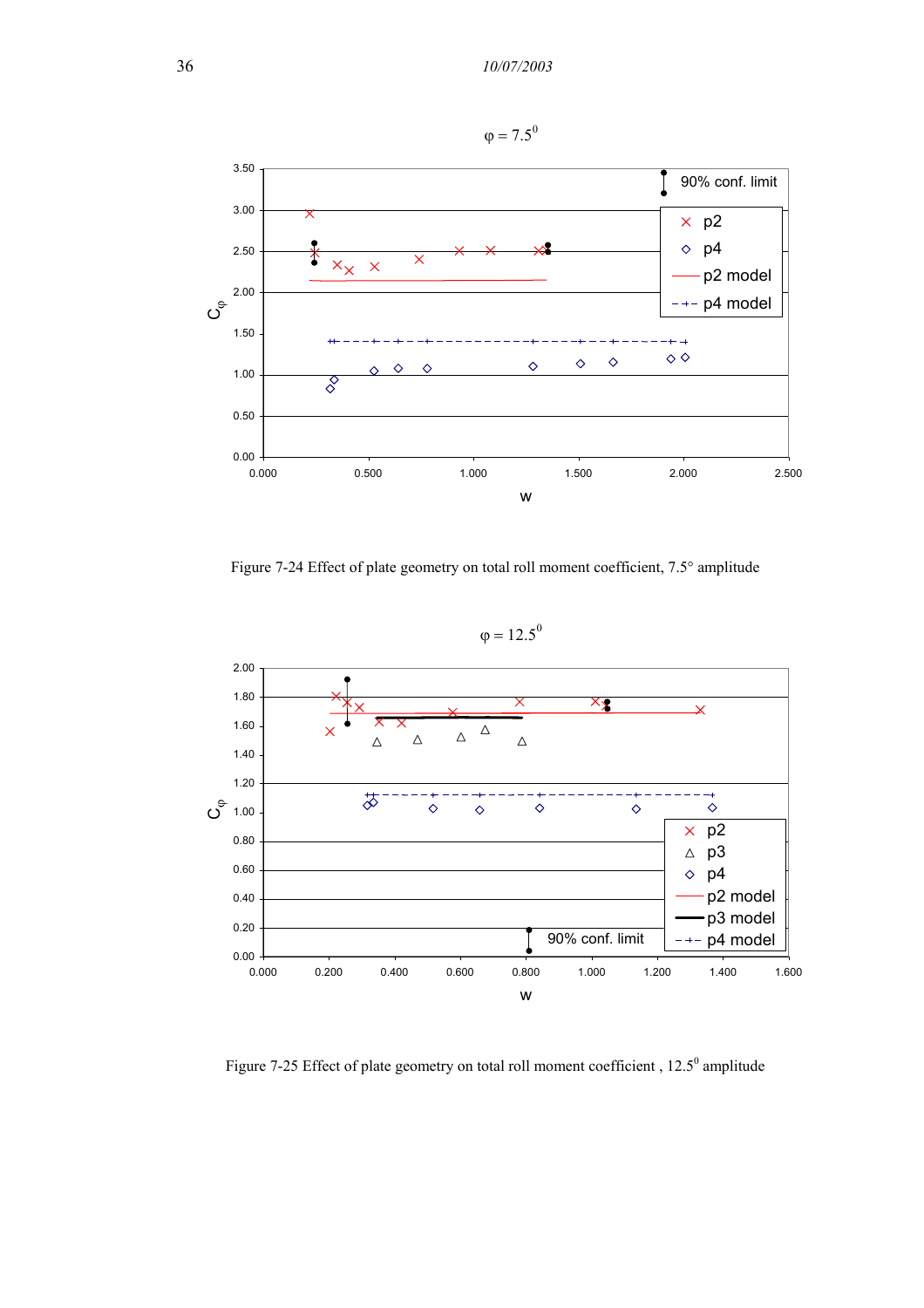

Figure 7-26 Effect of plate geometry on total roll moment coefficient,  $20^{\circ}$  amplitude



Figure 7-27 Roll inertia coefficient at 12.5° amplitude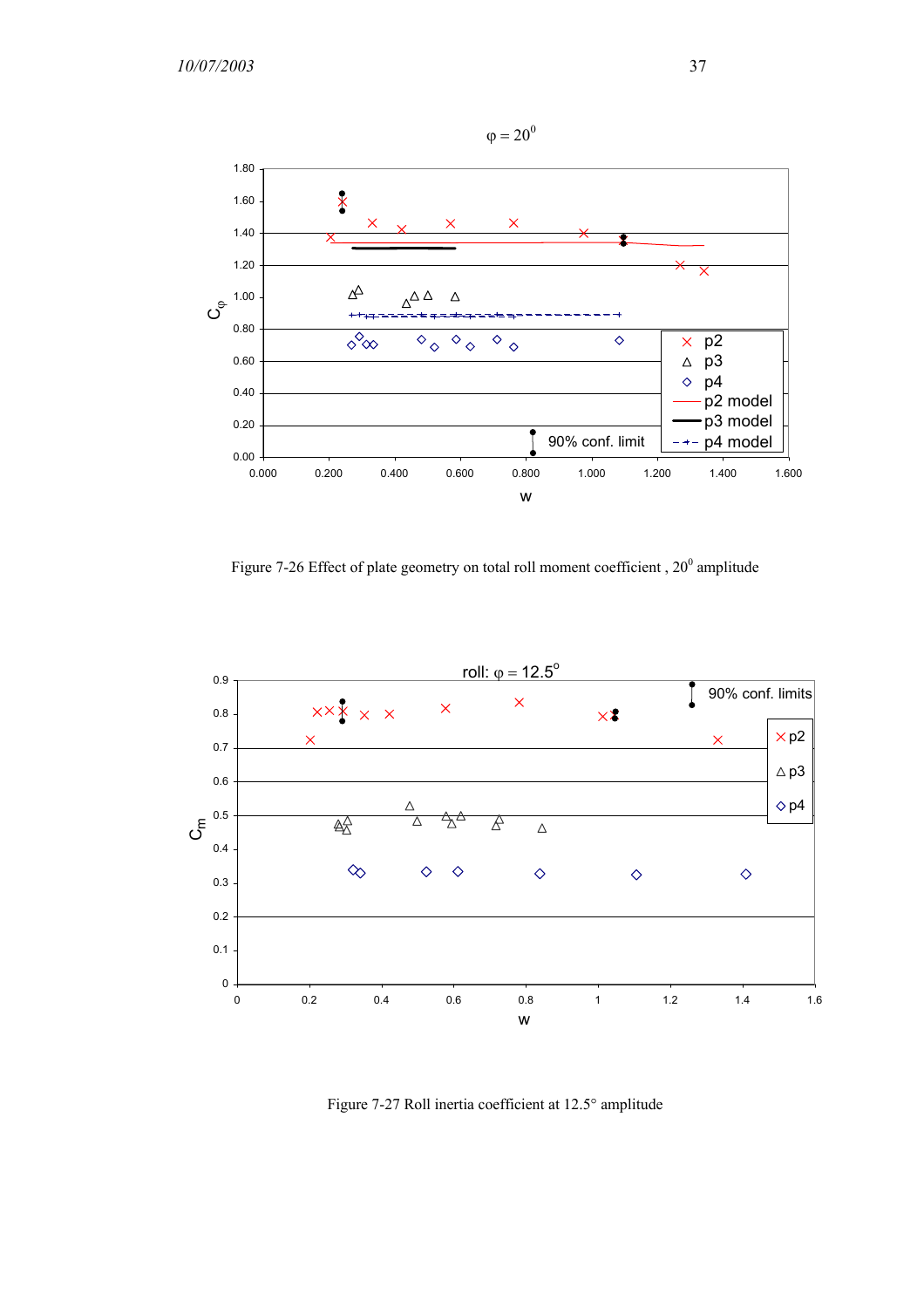

Figure 7-28 Effect of plate geometry on roll inertia coefficient, 7.5<sup>0</sup> amplitude



Figure 7-29 Effect of plate geometry on roll inertia coefficient,  $12.5^{\circ}$  amplitude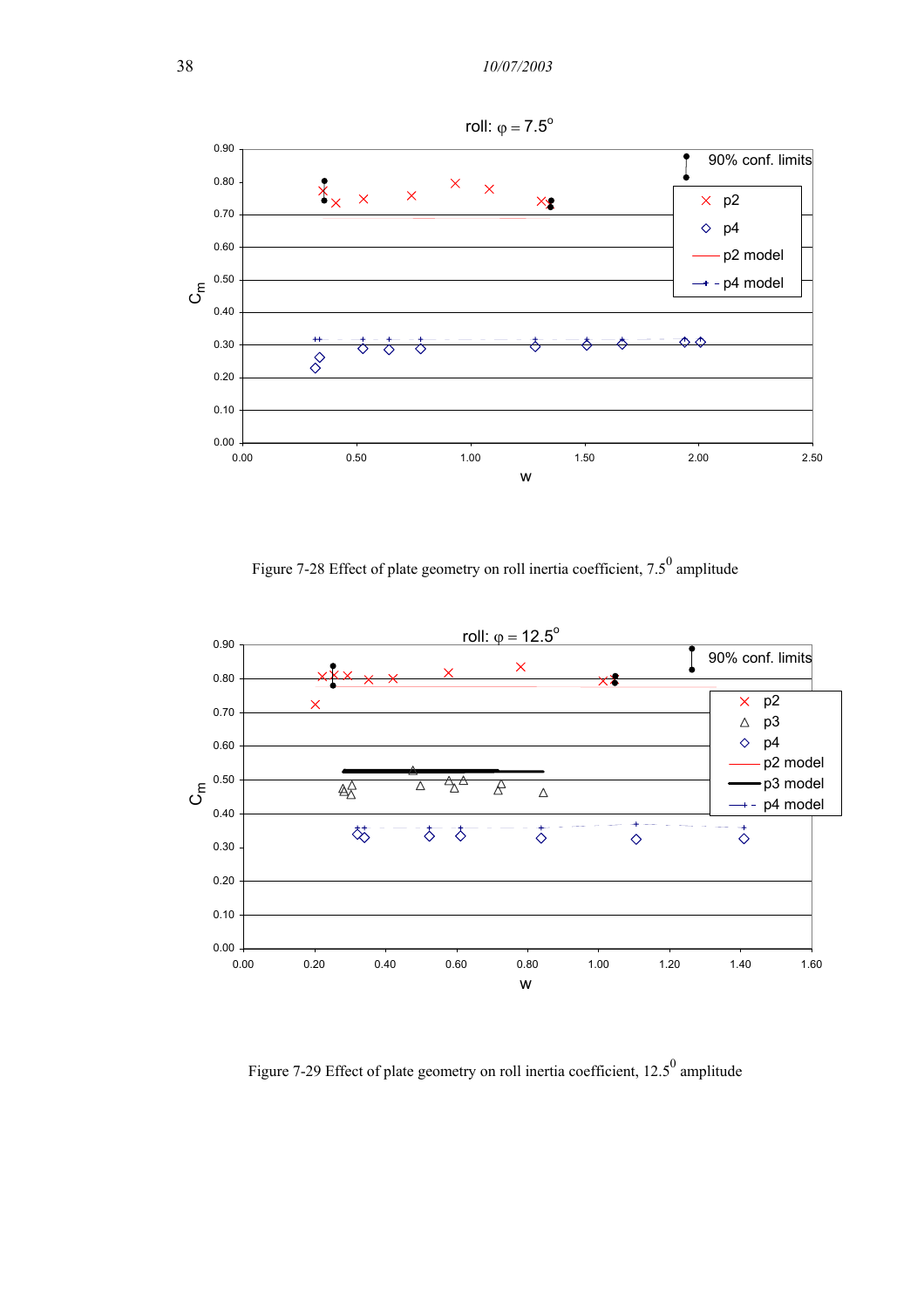*10/07/2003* 39



Figure 7-30 Effect of plate geometry on roll inertia coefficient,  $20^0$  amplitude



Figure 7-31 Roll drag coefficient at 12.5° amplitude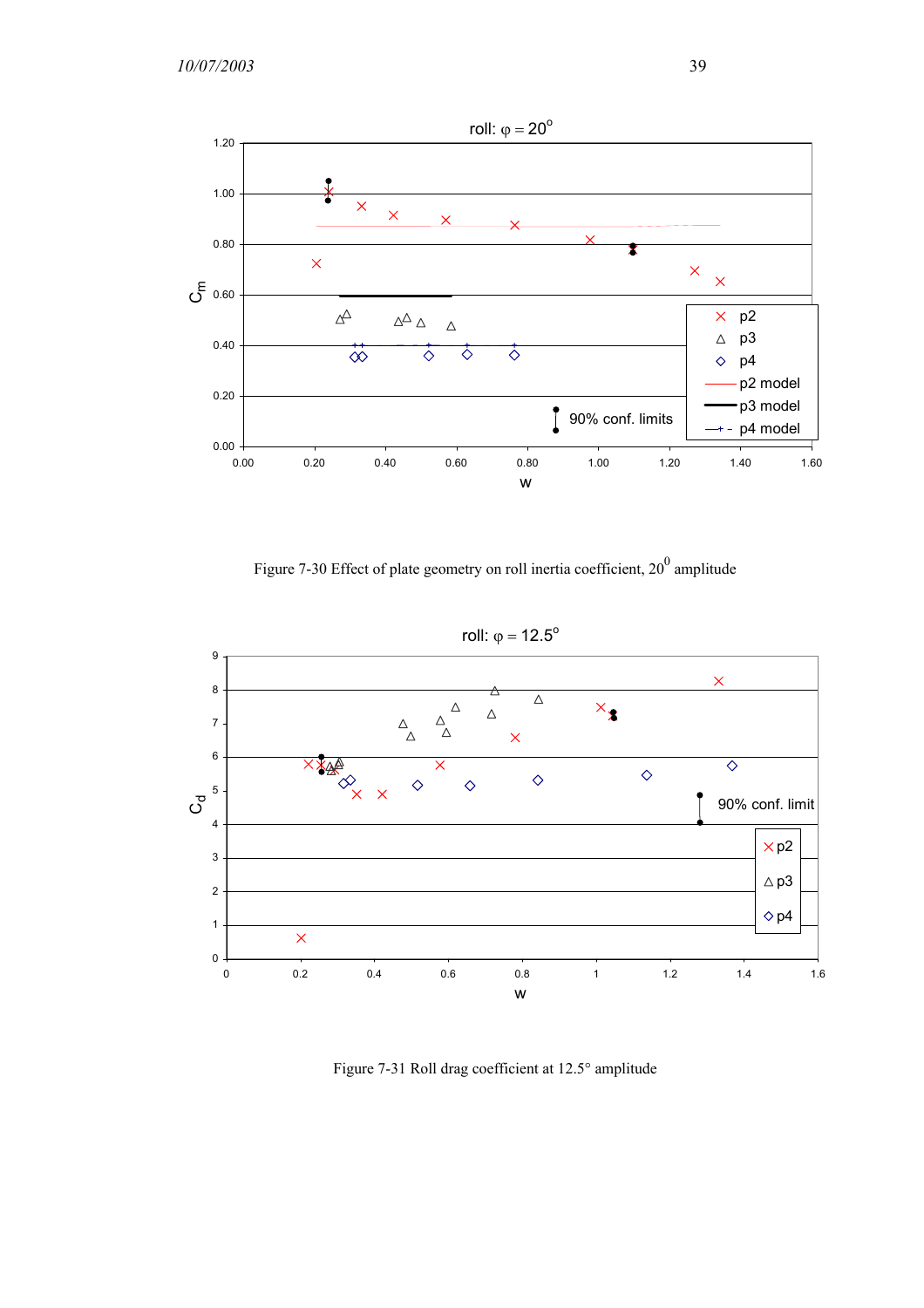

Figure 7-32 Effect of plate geometry on roll drag coefficient,  $7.5^{\circ}$  amplitude



Figure 7-33 Effect of plate geometry on roll drag coefficient,  $12.5^{\circ}$  amplitude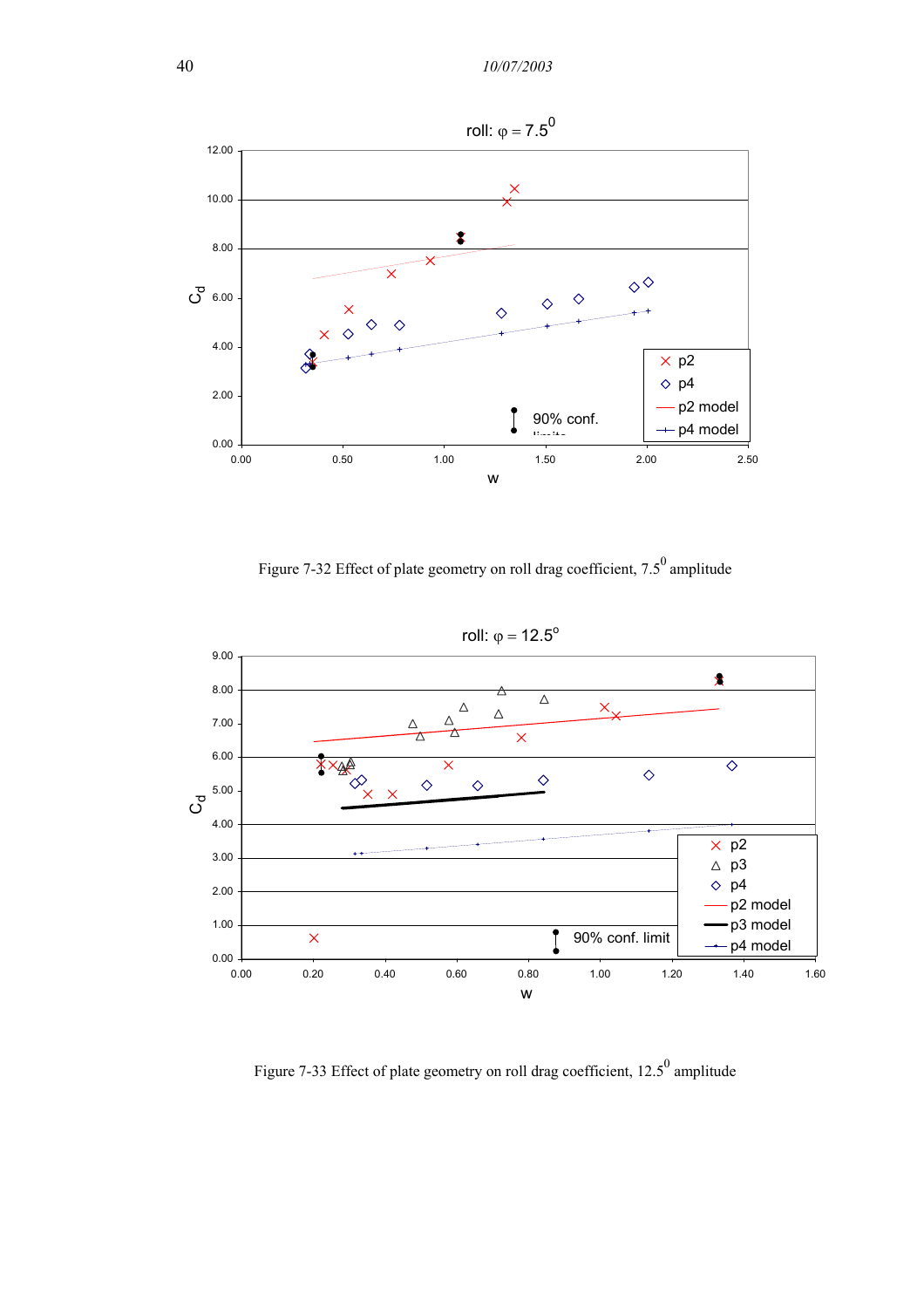

Figure 7-34 Effect of plate geometry on roll drag coefficient,  $20^0$  amplitude

### **7.8 Centre of pressure**

The spanwise centre of pressure is the point at which the sway force may be considered to act – a concept similar to that of a centre of gravity. It was determined by dividing the standard deviation of the roll moment signal by that of the sway force signal. It was found to lie between 50% and 80% of span for most conditions tested (Figure 7-35). The centre of pressure time series was found by dividing the roll moment signal by the sway force signal at each time step. A typical result is shown in Figure 7-36, from which it is evident that the centre of pressure did not vary substantially within an oscillation. The instances within the oscillation when the sway force was very small resulted in the centre of pressure calculation being dominated by experimental error. Consequently the data at those instances has been omitted from the figure.

The centre of pressure for a plate in steady uniform flow without end effects would be expected to be located at 50% of the span. The plates in these experiments underwent sinusoidal oscillation, generating an instantaneous velocity distribution that increased approximately linearly along the span. If the forces were proportional to velocity squared – a reasonable assumption for steady flow – this would result in a centre of pressure at 67% of the span. However, for an oscillating plate the forces are dependent on both velocity and acceleration, so the steady flow approximation is a poor one.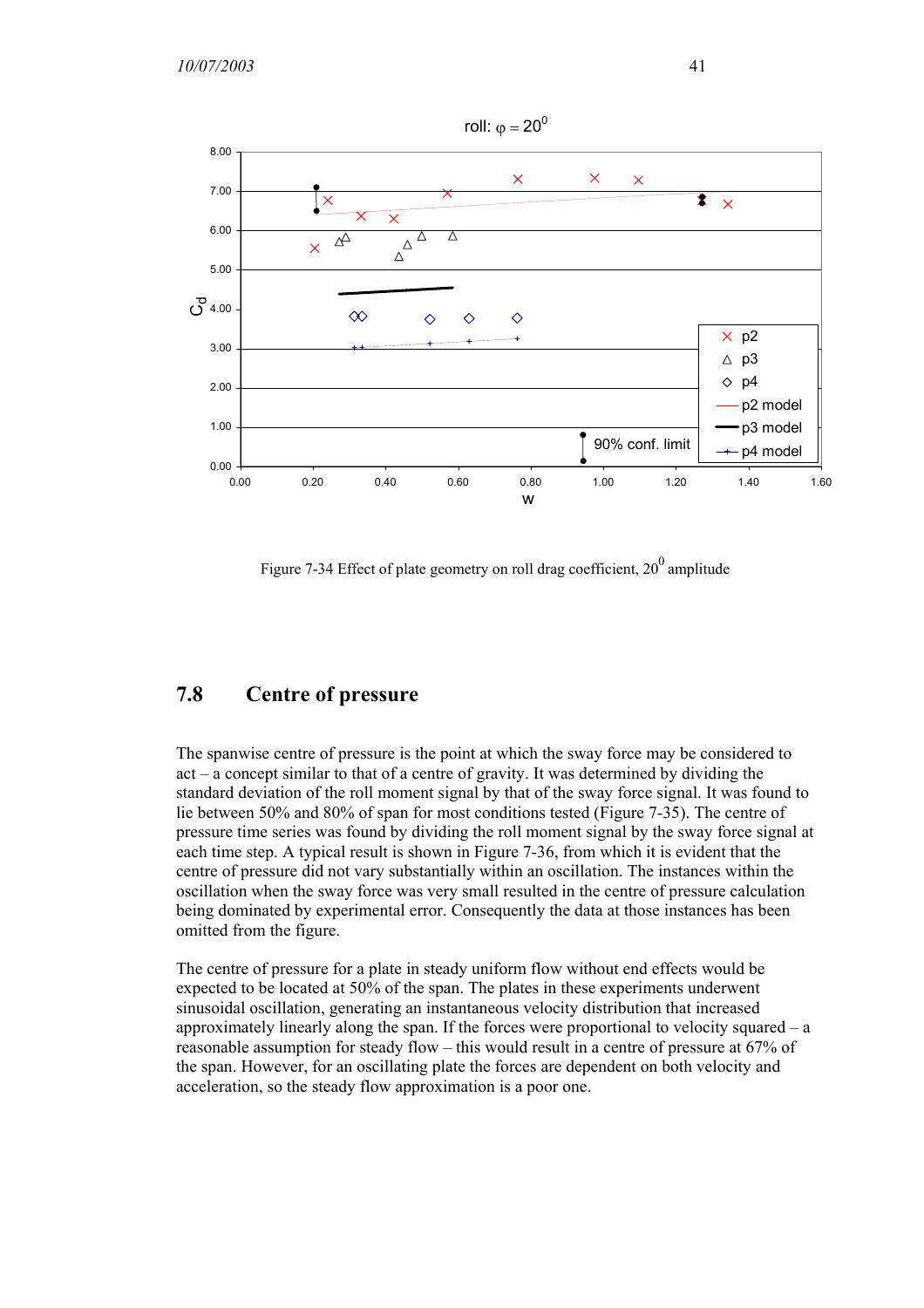

Figure 7-35 Effect of plate geometry on centre of pressure

run 152 plate 2 1.9Hz 17.5<sup>o</sup>



Figure 7-36 Centre of pressure v. time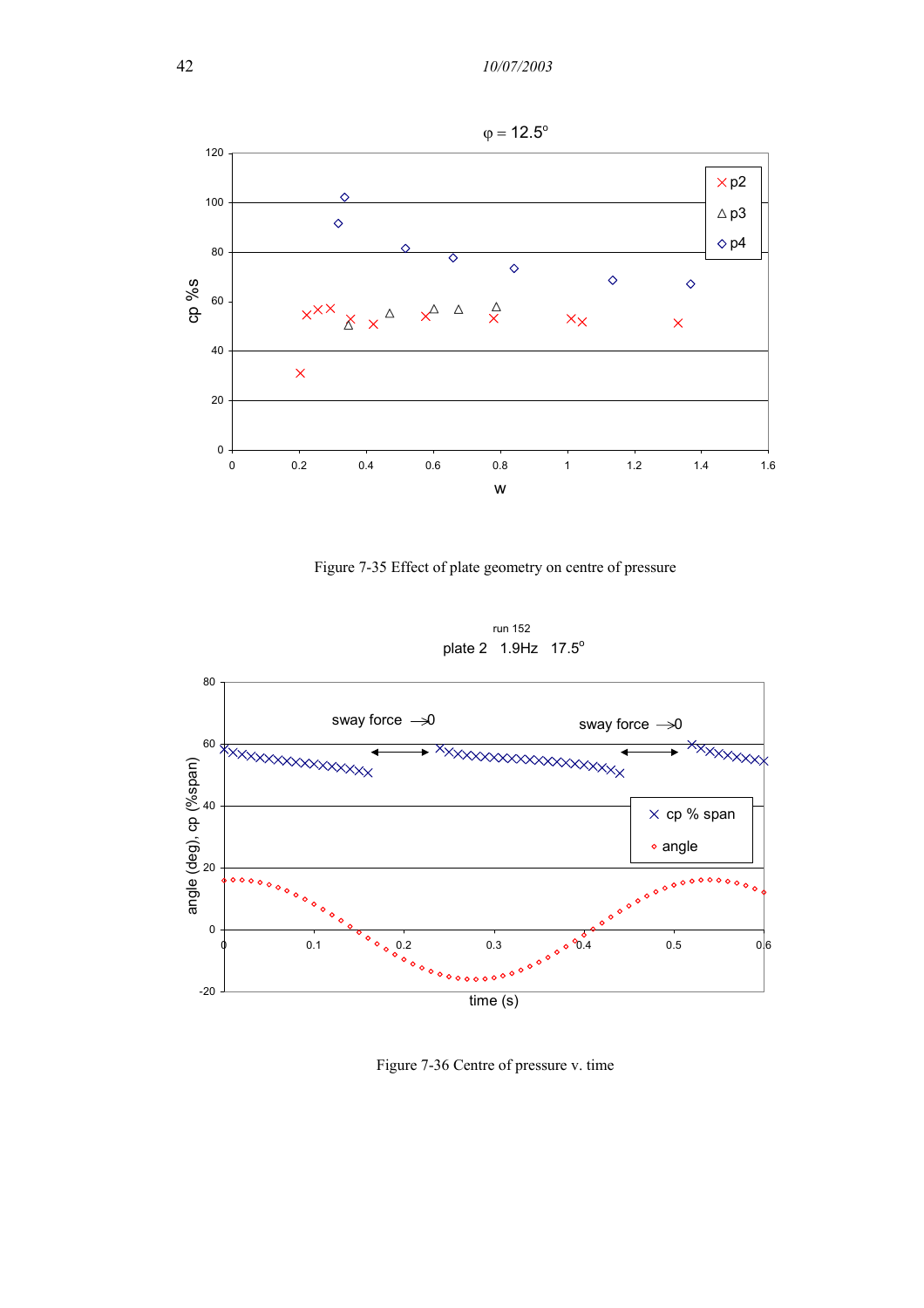#### **7.9 Heave force**

The errors in the heave force measurements were an order of magnitude greater than in the sway and roll measurements, owing to the very low strains induced (see 6.1). However, the heave force contributed only about 15% of the total hydrodynamic force. It did not influence the roll moment measurement at all because this was determined directly from the crank attachment strain gauges, with no need to refer to the hinge support gauges. The hypothesis that the total hydrodynamic force was normal to the plate was tested by comparing the heave force predicted from the sway force using this hypothesis, with the measured heave. The results (Figure 7-37) show that, aside from an unaccountable offset, the total force was normal to the plate, within the limits of the large experimental error in these measurements.



plate 2

Figure 7-37 Heave force normalcy test

# 8 CONCLUSIONS

For the conditions of the experiment and within the limits of experimental error, the following conclusions are drawn:

- the 2-D case is not representative of 3-D flow conditions.
- under keel clearance has no practical influence for yacht keels.
- the total roll moment, roll inertia, roll drag and sway force coefficients show a very weak dependency on oscillation frequency and angle amplitude.
- the total roll moment coefficient for the 3-D plates is approximately proportional to the inverse square root of the chord.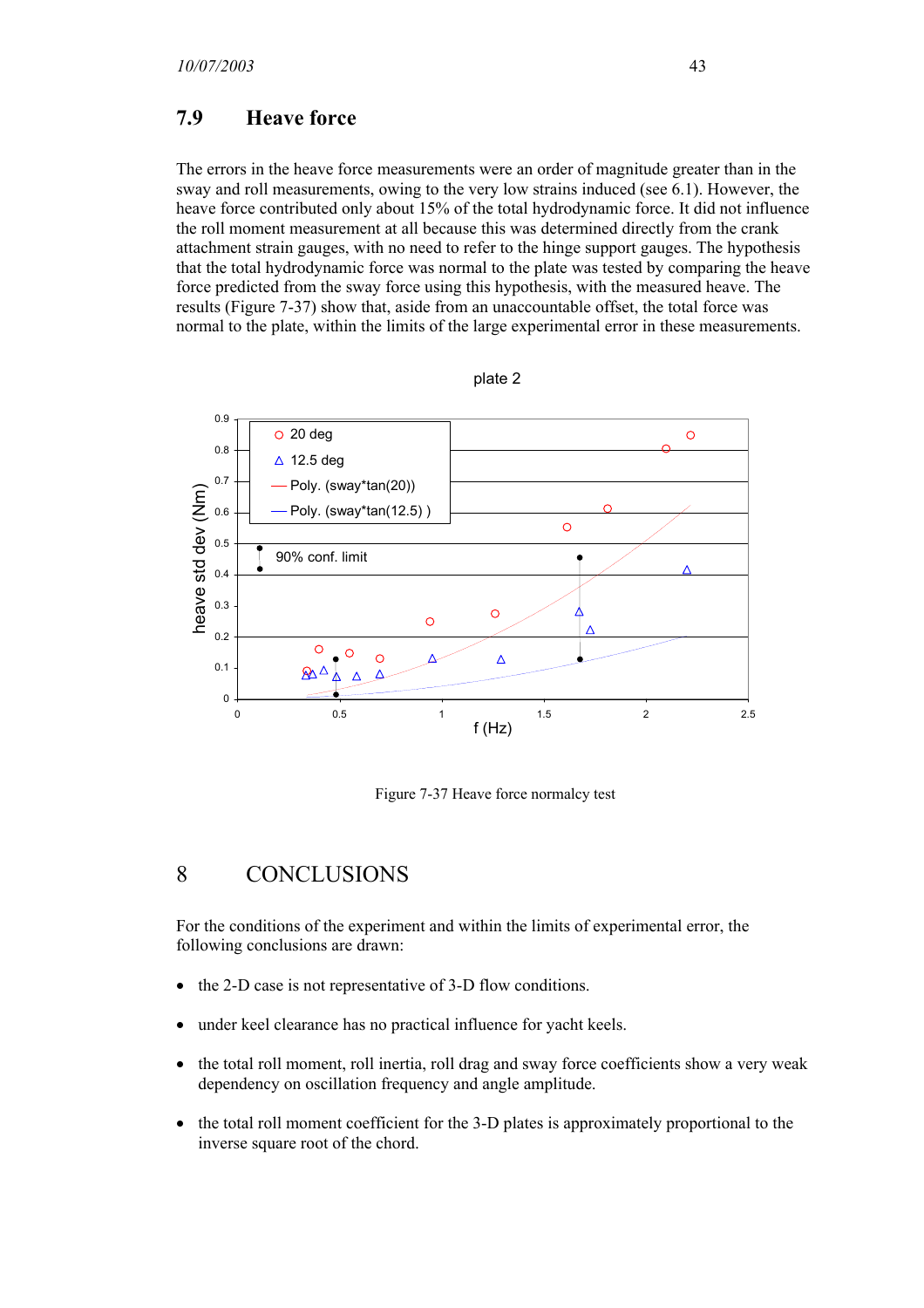- The roll inertia coefficient of the 3-D plates is approximately proportional to the inverse square root of the geometric aspect ratio.
- The roll quadratic drag coefficient of the 3-D plates is approximately proportional to  $(sqrt(area)/perimeter)^{1.5}$
- There is no justification for including a third (linear) term in the equation of motion for the plates.
- There is a possible region of transitional flow for the 2-D plate, not evidenced in the results for the 3-D plates.
- the hydrodynamic force acts normal to the plate surface.

# 9 RECOMMENDATIONS FOR FURTHER WORK

### **9.1 Incorporation of results into time simulation program**

The force and moment time series should be incorporated into the time simulation program written by the author (Klaka, 2001b). The program divides the plate into spanwise strips then calculates the Morison coefficients for the conditions of each strip. It is proposed to modify this approach by calculating the Morison coefficients of the entire plate in accordance with the parameter dependencies identified from the current work.

# **9.2 Flow visualisation**

Flow visualisation is recommended in order to determine whether the 2-D plate undergoes a transitional phase as indicated in the results. Visualisation of the 3-D plate flow might provide further insight to the importance of chord length and seeming unimportance of underplate clearance

### **9.3 Further measurements**

Extension of the data sets for the 3-D plates to higher frequencies is required to determine whether the transition characteristics of 2-D flow are present in 3-D. This would require upgrading the hinge supports and crank attachment in order to avoid breakdown of the glue join between the gauges and the substrate.

There may be some benefit in conducting the tests for plate 2 at low underplate clearances, to see if and how plate shape plays a role in clearance effects. This would require modification of the rig to increase the range of vertical movement of the lower support plate, or placing an infill on the channel bed.

The effect of channel bed roughness on underplate clearance effects could be investigated.

Plates of different thickness, planform and edge shape could be investigated in order to determine the effects these parameters have, if any.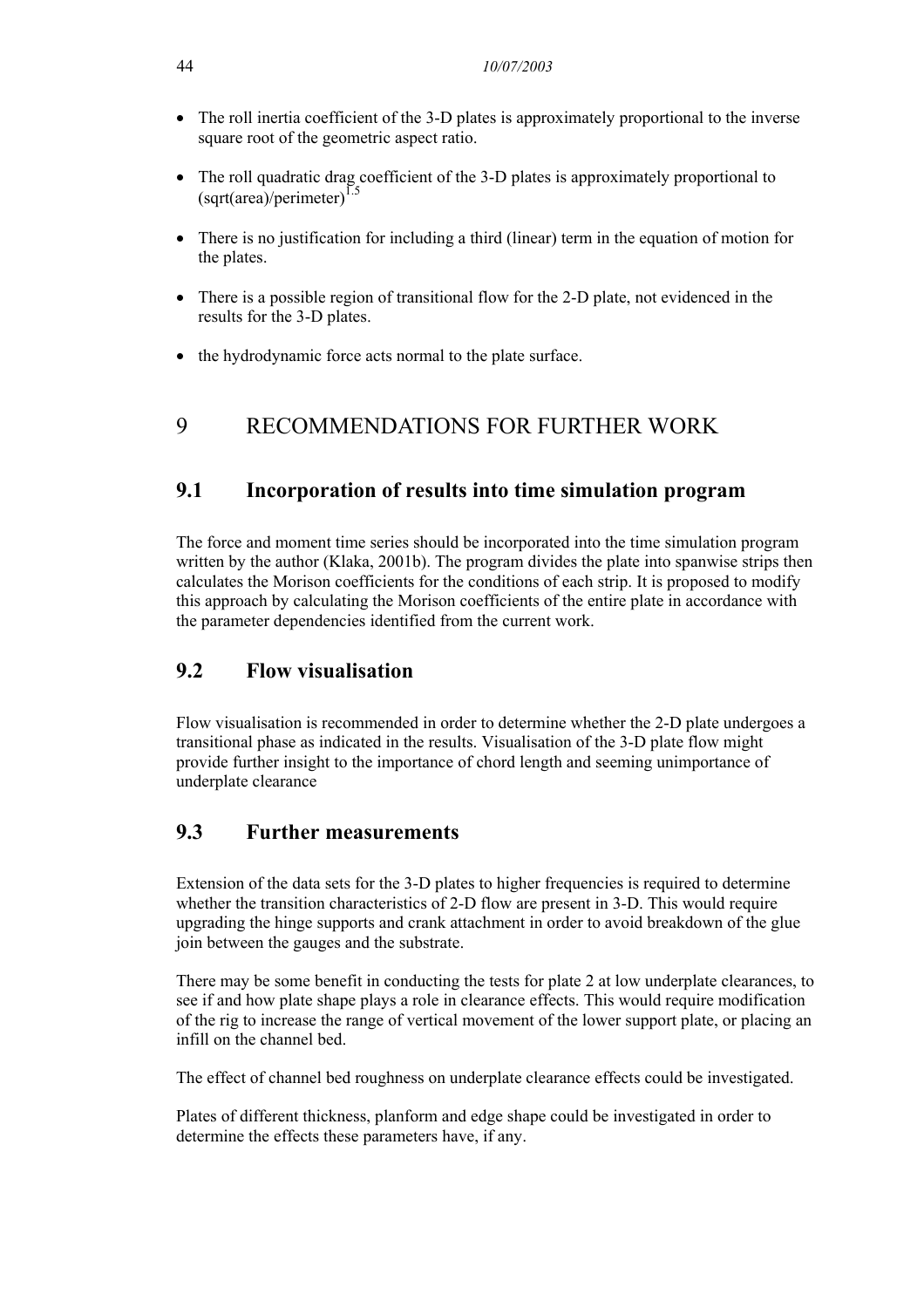The blockage correction for large objects in separated flow with a free surface requires investigation in order to enable better comparison with results from other experiments.

#### 10 REFERENCES

Bearman, P. W., Downie, M. J., Graham, M. R. and Obasaju, E. D. (1985) Forces on cylinders in viscous oscillatory flow at low Keulegan-Carpenter numbers *Journal of Fluid Mechanics,* **154,** 337-356.

Bertram, V. (2000) *Practical ship hydrodynamics,* Butterworth-Heinemann, Oxford, UK.

Chakrabarti, S. K. (1987) *Hydrodynamics of offshore structures,* Computational Mechanics, Southampton.

Glauert, H. (1959) *The elements of aerofoil and airscrew theory,* Cambridge University Press, Cambridge.

Harvald, S. A. (1983) *Resistance and propulsion of ships,* Wiley, New York.

IOtech (2000) *DaqBook Series*, 9 July 2003, http://www.iotech.com/catalog/daq

Johnson, B. (1999) ITTC symbols and terminology list**,** U.S. Naval Academy.

Keulegan, G. H. and Carpenter, L. H. (1958) Forces on cylinders and plates in an oscillating fluid *Journal of Research of the National Bureau of Standards,* **60,** 423-440.

Kinney, F. S. (1973) *Skene's elements of yacht design,* A & C Black, London.

Klaka, K. (2000) Response of a vessel to waves at zero ship speed: preliminary full scale experiments**,** *CMST 2000-21* Centre for Marine Science & Technology, Curtin University 28.

Klaka, K. (2001a) Model tests on a circular cylinder with appendages**,** *CMST 2001-14*  Centre for Marine Science & Technology, Curtin University of Technology 26.

Klaka, K. (2001b) A simplified roll model**,** *CMST 2001-09* Centre for Marine Science & Technology, Curtin University of Technology 21.

Larsson, L. and Eliasson, R. E. (1994) *Principles of yacht design,* International Marine, Camden USA.

Lewis, E. V. (1989) *Principles of Naval Architecture,* Society of Naval Architects and Marine Engineers, Jersey City.

Lloyd, A. (1989) *Seakeeping: ship behaviour in rough weather,* Ellis Horwood, Chichester.

Milne-Thomson, L. M. (1968) *Theoretical hydrodynamics,* Dover, New York.

Pankhurst, R. C. and Holder, D. W. (1965) *Wind-tunnel technique,* Pitman, London.

Rae, W. H. and Pope, A. (1984) *Low-speed wind tunnel testing,* John Wiley & Sons.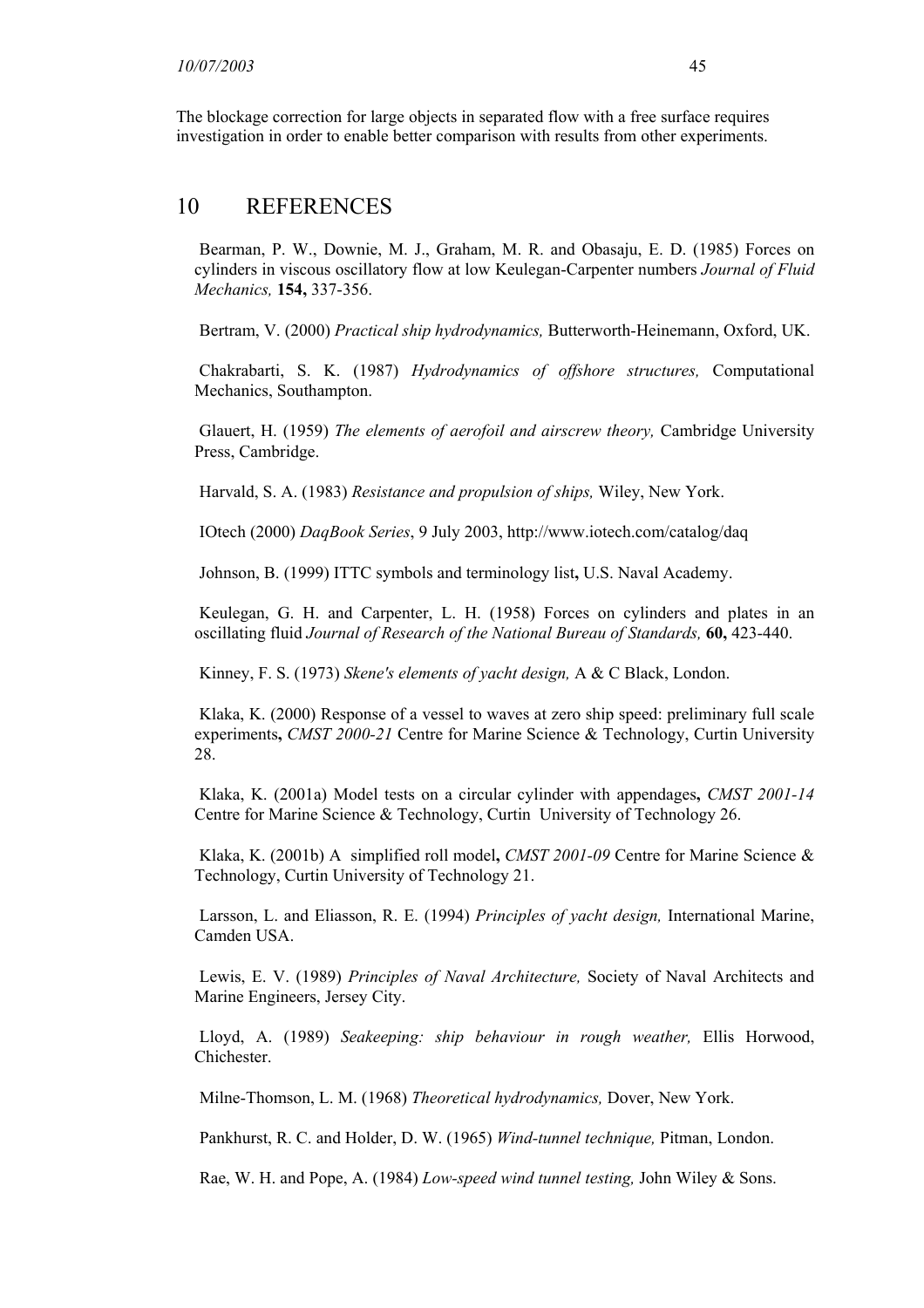Ridjanovic, M. (1962) Drag coefficients of flat plates oscillating normally to their planes *Schiffsteknik,* **45,** 13-17.

Sarpkaya, T. and O'Keefe, J. L. (1995) Oscillating flow about two- and three-dimensional bilge keels In *14th International Conference on Offshore Mechanics and Arctic Engineering*, Vol. 1-A American Society of Mechanical Engineers, Copenhagen, pp. 263- 270.

Scott, J. R. (1966) A blockage corrector *Transactions Royal Institution of Naval Architects,* **108,** 153-163.

Scott, J. R. (1976) Blockage correction at sub-critical speeds *Transactions Royal Institution of Naval Architects,* **118,** 169-179.

Yeung, R., Cermelli, C. and Liao, S. W. (1997) Vorticity fields due to rolling bodies in a free surface - experiment and theory In *21st Symposium on Naval Hydrodynamics*National Academy Press, Trondheim, Norway, pp. 359-376.

Yeung, R. W. and Cermelli, C. A. (1998) In *Advances in Fluid Mechanics*, Vol. 16 (Ed, Tyvand, P.) Computational Mechanics, Southampton, UK, pp. 35.

Yeung, R. W., Liao, S.-W. and Roddier, D. (1998) Hydrodynamic coefficients of rolling rectangular cylinders *International Journal of Offshore and Polar Engineering,* **8,** 241- 250.